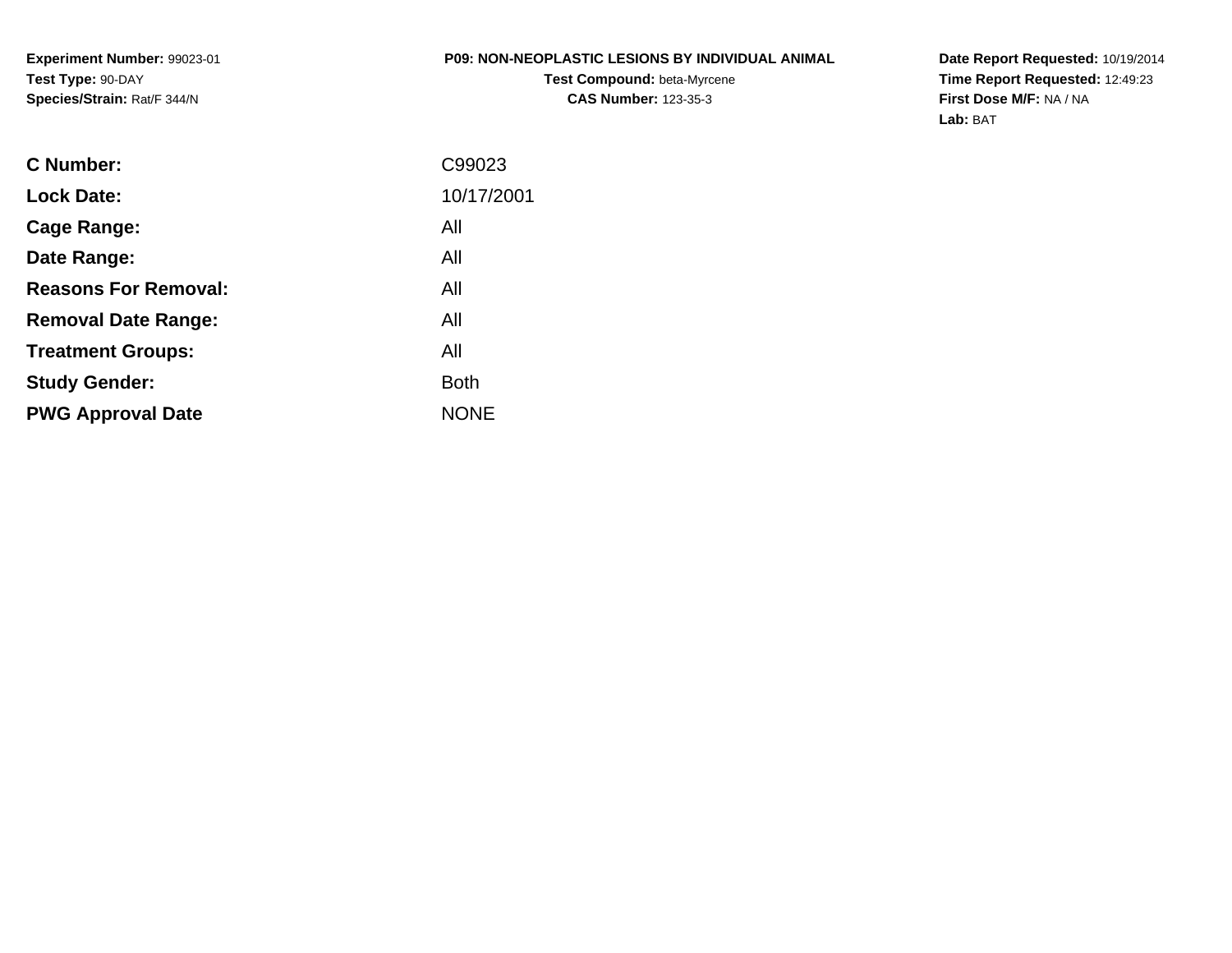**Experiment Number:** 99023-01**Test Type:** 90-DAY**Species/Strain:** Rat/F 344/N

## **Test Compound:** beta-Myrcene

**CAS Number:** 123-35-3

**Date Report Requested:** 10/19/2014**Time Report Requested:** 12:49:23**First Dose M/F:** NA / NA**Lab:** BAT

|                                                         | DAY ON TEST      | 0                                       | 0                                            | 0                               | 0                                      | 0                                         | 0                                                    | 0                                                                 | 0                                                    | 0                                         | $\boldsymbol{\theta}$                            |                       |   |     |
|---------------------------------------------------------|------------------|-----------------------------------------|----------------------------------------------|---------------------------------|----------------------------------------|-------------------------------------------|------------------------------------------------------|-------------------------------------------------------------------|------------------------------------------------------|-------------------------------------------|--------------------------------------------------|-----------------------|---|-----|
| F 344/N Rat Male                                        |                  | 0<br>9                                  | 0<br>9                                       | 0<br>9                          | $\boldsymbol{\theta}$<br>9             | 0<br>9                                    | $\boldsymbol{\theta}$<br>9                           | 0<br>9                                                            | 0<br>9                                               | 0<br>9                                    | $\boldsymbol{\theta}$<br>9                       |                       |   |     |
| 0 G/KG                                                  |                  | $\mathfrak{z}$                          | $\overline{\mathbf{3}}$                      | $\overline{\mathbf{3}}$         | $\overline{\mathbf{3}}$                | $\mathfrak{z}$                            | $\overline{3}$                                       | $\mathfrak{z}$                                                    | $\boldsymbol{\mathfrak{z}}$                          | $\overline{\mathbf{3}}$                   | $\mathfrak{z}$                                   |                       |   |     |
|                                                         | <b>ANIMAL ID</b> | $\pmb{0}$<br>$\mathbf 0$<br>1<br>0<br>1 | $\mathbf 0$<br>0<br>1<br>0<br>$\overline{2}$ | $\mathbf 0$<br>0<br>1<br>0<br>3 | $\mathbf 0$<br>$\Omega$<br>1<br>0<br>4 | $\mathbf 0$<br>$\mathbf 0$<br>1<br>0<br>5 | $\mathbf 0$<br>$\mathbf 0$<br>$\mathbf{1}$<br>0<br>6 | $\mathbf 0$<br>$\mathbf 0$<br>$\mathbf{1}$<br>0<br>$\overline{7}$ | $\mathbf 0$<br>$\mathbf 0$<br>$\mathbf{1}$<br>0<br>8 | $\mathbf 0$<br>$\mathbf 0$<br>1<br>0<br>9 | $\Omega$<br>$\mathbf 0$<br>1<br>1<br>$\mathbf 0$ | <i><b>*TOTALS</b></i> |   |     |
| <b>Alimentary System</b>                                |                  |                                         |                                              |                                 |                                        |                                           |                                                      |                                                                   |                                                      |                                           |                                                  |                       |   |     |
| Esophagus                                               |                  | +                                       | +                                            | ٠                               |                                        |                                           | ٠                                                    | ٠                                                                 | +                                                    | +                                         | +                                                | 10                    |   |     |
| Intestine Large, Cecum                                  |                  | +                                       | +                                            | +                               | +                                      | +                                         | +                                                    | +                                                                 | +                                                    | +                                         | +                                                | 10                    |   |     |
| Intestine Large, Colon                                  |                  | $\ddot{}$                               | +                                            | +                               | $\ddot{}$                              | $\ddot{}$                                 | $\ddot{}$                                            | +                                                                 | +                                                    | +                                         | $\ddot{}$                                        | 10                    |   |     |
| Intestine Large, Rectum                                 |                  | $\ddot{}$                               | $\ddot{}$                                    | $\ddot{}$                       | $\ddot{}$                              | $\ddot{}$                                 | $\ddot{}$                                            | $\ddot{}$                                                         | $\ddot{}$                                            | $\ddot{}$                                 | $\ddot{}$                                        | 10                    |   |     |
| Intestine Small, Duodenum                               |                  | $\ddot{}$                               | $\ddot{}$                                    | $\ddot{}$                       | $\ddot{}$                              | +                                         | $\ddot{}$                                            | $\ddot{}$                                                         | $\ddot{}$                                            | +                                         | $\ddot{}$                                        | 10                    |   |     |
| Intestine Small, Ileum                                  |                  | $\ddot{}$                               | $\ddot{}$                                    | +                               | $\ddot{}$                              | +                                         | $\ddot{}$                                            | $\ddot{}$                                                         | +                                                    | +                                         | $\ddot{}$                                        | 10                    |   |     |
| Intestine Small, Jejunum                                |                  | $\ddot{}$                               | $\ddot{}$                                    | $\ddot{}$                       | $\ddot{}$                              | +                                         | $\ddot{}$                                            | $\ddot{}$                                                         | +                                                    | +                                         | $\ddot{}$                                        | 10                    |   |     |
| Liver                                                   |                  | $\ddot{}$                               | $\ddot{}$                                    | $\ddot{}$                       | $\ddot{}$                              | $\ddot{}$                                 | $\ddot{}$                                            | $\ddot{}$                                                         | $\ddot{}$                                            | $\ddot{}$                                 | $\ddot{}$                                        | 10                    |   |     |
| Hepatodiaphragmatic Nodule                              |                  |                                         |                                              |                                 |                                        | X                                         |                                                      |                                                                   |                                                      |                                           |                                                  |                       | 1 |     |
| Pancreas                                                |                  | +                                       | $\ddot{}$                                    | +                               | $\ddot{}$                              | $\ddot{}$                                 | +                                                    | +                                                                 | +                                                    | +                                         | $\ddot{}$                                        | 10                    |   |     |
| Acinus, Atrophy                                         |                  |                                         |                                              | 1                               |                                        |                                           |                                                      |                                                                   |                                                      |                                           |                                                  |                       | 1 | 1.0 |
| Salivary Glands                                         |                  | +                                       | $\pm$                                        | +                               | +                                      | +                                         | +                                                    | +                                                                 | +                                                    | +                                         | +                                                | 10                    |   |     |
| Stomach, Forestomach                                    |                  | $\ddot{}$                               | $\ddot{}$                                    | +                               | $\ddot{}$                              | $\ddot{}$                                 | $\ddot{}$                                            | +                                                                 | +                                                    | +                                         | +                                                | 10                    |   |     |
| Stomach, Glandular                                      |                  | $\ddot{}$                               | $\ddot{}$                                    | $\ddot{}$                       | ÷                                      | $\ddot{}$                                 | $\ddot{}$                                            | $\ddot{}$                                                         | $\ddot{}$                                            | $\ddot{}$                                 | $\ddot{}$                                        | 10                    |   |     |
| <b>Cardiovascular System</b>                            |                  |                                         |                                              |                                 |                                        |                                           |                                                      |                                                                   |                                                      |                                           |                                                  |                       |   |     |
| <b>Blood Vessel</b>                                     |                  | +                                       |                                              | ٠                               |                                        |                                           | +                                                    | +                                                                 | +                                                    | +                                         | +                                                | 10                    |   |     |
| Heart                                                   |                  | +                                       | $\pm$                                        | +                               | +                                      | $\ddot{}$                                 | $\ddot{}$                                            | $\ddot{}$                                                         | $\ddot{}$                                            | $\ddot{}$                                 | $\ddot{}$                                        | 10                    |   |     |
| Inflammation, Chronic Active<br><b>Endocrine System</b> |                  | 1                                       |                                              | 1                               | 1                                      |                                           |                                                      | 1                                                                 | 1                                                    |                                           |                                                  |                       | 5 | 1.0 |
| <b>Adrenal Cortex</b>                                   |                  | +                                       |                                              |                                 |                                        |                                           |                                                      | +                                                                 | +                                                    | +                                         | +                                                | 10                    |   |     |

\* ..Total animals with tissue examined microscopically; Total animals with lesion and mean severity grade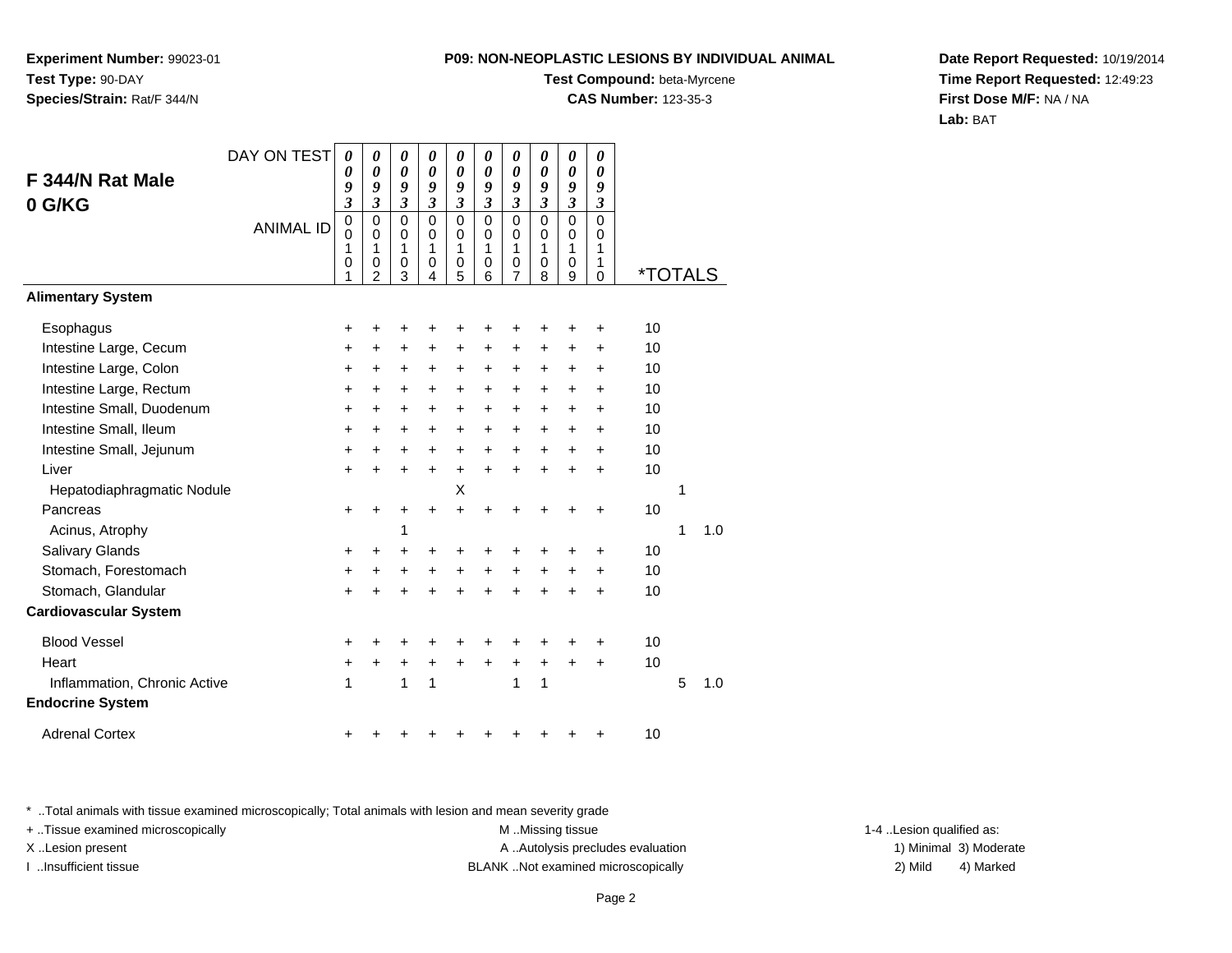**Experiment Number:** 99023-01**Test Type:** 90-DAY**Species/Strain:** Rat/F 344/N

### **Test Compound:** beta-Myrcene

**CAS Number:** 123-35-3

**Date Report Requested:** 10/19/2014**Time Report Requested:** 12:49:23**First Dose M/F:** NA / NA**Lab:** BAT

|                                      | DAY ON TEST      | 0                                         | 0                                                      | 0                                  | 0                                         | 0                                         | 0                                            | 0                                               | 0                                         | 0                                         | 0                                                   |                       |   |     |
|--------------------------------------|------------------|-------------------------------------------|--------------------------------------------------------|------------------------------------|-------------------------------------------|-------------------------------------------|----------------------------------------------|-------------------------------------------------|-------------------------------------------|-------------------------------------------|-----------------------------------------------------|-----------------------|---|-----|
| F 344/N Rat Male                     |                  | 0<br>9                                    | 0<br>9                                                 | $\boldsymbol{\theta}$<br>9         | 0<br>9                                    | 0<br>9                                    | $\boldsymbol{\theta}$<br>9                   | 0<br>9                                          | $\boldsymbol{\theta}$<br>9                | $\boldsymbol{\theta}$<br>9                | 0<br>9                                              |                       |   |     |
| 0 G/KG                               |                  | $\mathfrak{z}$                            | $\overline{\mathbf{3}}$                                | $\overline{\mathbf{3}}$            | $\overline{\mathbf{3}}$                   | $\mathfrak{z}$                            | $\mathfrak{z}$                               | $\overline{\mathbf{3}}$                         | $\mathfrak{z}$                            | $\mathfrak{z}$                            | $\boldsymbol{\mathfrak{z}}$                         |                       |   |     |
|                                      | <b>ANIMAL ID</b> | $\mathbf 0$<br>$\mathbf 0$<br>1<br>0<br>1 | $\mathbf 0$<br>$\mathbf 0$<br>1<br>0<br>$\overline{2}$ | 0<br>0<br>1<br>0<br>$\overline{3}$ | $\overline{0}$<br>$\Omega$<br>1<br>0<br>4 | $\mathbf 0$<br>$\mathbf 0$<br>1<br>0<br>5 | $\overline{0}$<br>$\mathbf 0$<br>1<br>0<br>6 | $\overline{0}$<br>0<br>1<br>0<br>$\overline{7}$ | $\mathbf 0$<br>$\mathbf 0$<br>1<br>0<br>8 | $\mathbf 0$<br>$\mathbf 0$<br>1<br>0<br>9 | $\overline{0}$<br>$\mathbf 0$<br>1<br>1<br>$\Omega$ | <i><b>*TOTALS</b></i> |   |     |
| Hyperplasia, Focal                   |                  |                                           |                                                        |                                    |                                           | 1                                         |                                              | 1                                               |                                           |                                           |                                                     |                       | 2 | 1.0 |
| Adrenal Medulla                      |                  | +                                         | +                                                      | +                                  | +                                         | +                                         | +                                            | +                                               | +                                         | +                                         | $\ddot{}$                                           | 10                    |   |     |
| Islets, Pancreatic                   |                  | +                                         | +                                                      | +                                  | +                                         | +                                         | +                                            | +                                               | +                                         | +                                         | +                                                   | 10                    |   |     |
| Parathyroid Gland                    |                  | +                                         | +                                                      | +                                  | $\ddot{}$                                 | $\ddot{}$                                 | $\ddot{}$                                    | +                                               | +                                         | +                                         | +                                                   | 10                    |   |     |
| <b>Pituitary Gland</b>               |                  | $\ddot{}$                                 | $\ddot{}$                                              | $\ddot{}$                          | $\ddot{}$                                 | $\ddot{}$                                 | $\ddot{}$                                    | $\ddot{}$                                       | $\ddot{}$                                 | $\ddot{}$                                 | $\ddot{}$                                           | 10                    |   |     |
| <b>Thyroid Gland</b>                 |                  | $\ddot{}$                                 | +                                                      | +                                  | +                                         | $\ddot{}$                                 | $\ddot{}$                                    | $\ddot{}$                                       | +                                         | +                                         | +                                                   | 10                    |   |     |
| <b>General Body System</b>           |                  |                                           |                                                        |                                    |                                           |                                           |                                              |                                                 |                                           |                                           |                                                     |                       |   |     |
| <b>NONE</b>                          |                  |                                           |                                                        |                                    |                                           |                                           |                                              |                                                 |                                           |                                           |                                                     |                       |   |     |
| <b>Genital System</b>                |                  |                                           |                                                        |                                    |                                           |                                           |                                              |                                                 |                                           |                                           |                                                     |                       |   |     |
| Epididymis                           |                  | +                                         | +                                                      | +                                  | +                                         |                                           |                                              | +                                               | +                                         | +                                         | +                                                   | 10                    |   |     |
| <b>Preputial Gland</b>               |                  | +                                         | +                                                      | +                                  | +                                         | +                                         | $\ddot{}$                                    | +                                               | +                                         | +                                         | +                                                   | 10                    |   |     |
| Prostate                             |                  | $\ddot{}$                                 | $\ddot{}$                                              | +                                  | +                                         | +                                         | $\ddot{}$                                    | +                                               | $\ddot{}$                                 | +                                         | +                                                   | 10                    |   |     |
| <b>Seminal Vesicle</b>               |                  | $\ddot{}$                                 | +                                                      | +                                  | $\ddot{}$                                 | $\ddot{}$                                 | $\ddot{}$                                    | +                                               | $\ddot{}$                                 | +                                         | +                                                   | 10                    |   |     |
| <b>Testes</b>                        |                  | $\ddot{}$                                 | $\ddot{}$                                              | $\ddot{}$                          | $\ddot{}$                                 | $\ddot{}$                                 | $\ddot{}$                                    | $\ddot{}$                                       | $\ddot{}$                                 | $\ddot{}$                                 | $\ddot{}$                                           | 10                    |   |     |
| <b>Hematopoietic System</b>          |                  |                                           |                                                        |                                    |                                           |                                           |                                              |                                                 |                                           |                                           |                                                     |                       |   |     |
| <b>Bone Marrow</b>                   |                  | +                                         | +                                                      | +                                  |                                           |                                           |                                              |                                                 | +                                         | +                                         | +                                                   | 10                    |   |     |
| Lymph Node                           |                  |                                           | +                                                      |                                    |                                           |                                           |                                              |                                                 |                                           |                                           |                                                     | 1                     |   |     |
| Deep Cervical, Ectasia               |                  |                                           | 2                                                      |                                    |                                           |                                           |                                              |                                                 |                                           |                                           |                                                     |                       | 1 | 2.0 |
| Deep Cervical, Hyperplasia, Lymphoid |                  |                                           | 3                                                      |                                    |                                           |                                           |                                              |                                                 |                                           |                                           |                                                     |                       | 1 | 3.0 |
| Lymph Node, Mandibular               |                  | M                                         | M                                                      | M                                  | M                                         | M                                         | M                                            | M                                               | M                                         | M                                         | M                                                   | $\mathbf 0$           |   |     |
| Lymph Node, Mesenteric               |                  | +                                         | +                                                      | +                                  | +                                         | +                                         | +                                            | +                                               | +                                         | +                                         | +                                                   | 10                    |   |     |

\* ..Total animals with tissue examined microscopically; Total animals with lesion and mean severity grade

+ ..Tissue examined microscopically examined microscopically examined as:  $M$  ..Missing tissue 1-4 ..Lesion qualified as: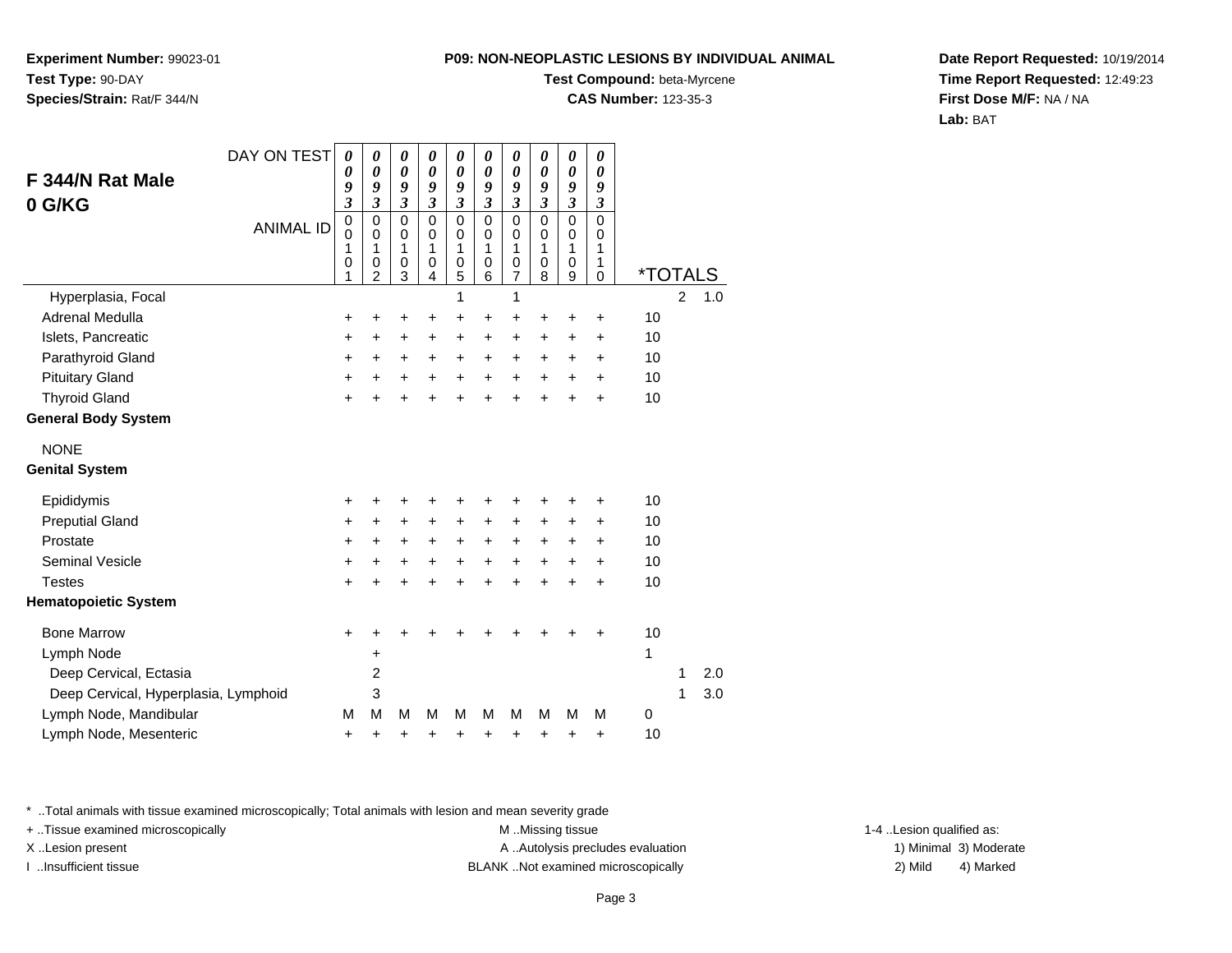**Experiment Number:** 99023-01**Test Type:** 90-DAY**Species/Strain:** Rat/F 344/N

### **Test Compound:** beta-Myrcene

**CAS Number:** 123-35-3

**Date Report Requested:** 10/19/2014**Time Report Requested:** 12:49:23**First Dose M/F:** NA / NA**Lab:** BAT

|                               | DAY ON TEST      | 0                          | 0                          | 0                        | 0                        | 0                          | 0                          | 0                          | 0                           | 0                          | 0                    |                       |   |     |
|-------------------------------|------------------|----------------------------|----------------------------|--------------------------|--------------------------|----------------------------|----------------------------|----------------------------|-----------------------------|----------------------------|----------------------|-----------------------|---|-----|
| F 344/N Rat Male              |                  | 0<br>9                     | 0<br>9                     | $\pmb{\theta}$<br>9      | $\pmb{\theta}$<br>9      | $\boldsymbol{\theta}$<br>9 | $\pmb{\theta}$<br>9        | $\boldsymbol{\theta}$<br>9 | $\pmb{\theta}$<br>9         | $\boldsymbol{\theta}$<br>9 | $\pmb{\theta}$<br>9  |                       |   |     |
| 0 G/KG                        |                  | $\overline{\mathbf{3}}$    | $\mathfrak{z}$             | $\mathfrak{z}$           | $\mathfrak{z}$           | $\mathfrak{z}$             | $\mathfrak{z}$             | $\mathfrak{z}$             | $\boldsymbol{\beta}$        | $\mathfrak{z}$             | $\boldsymbol{\beta}$ |                       |   |     |
|                               | <b>ANIMAL ID</b> | $\mathbf 0$<br>$\mathsf 0$ | $\mathbf 0$<br>$\mathbf 0$ | $\pmb{0}$<br>$\mathbf 0$ | $\pmb{0}$<br>$\mathbf 0$ | $\mathbf 0$<br>$\mathbf 0$ | $\mathbf 0$<br>$\mathbf 0$ | $\mathbf 0$<br>$\mathbf 0$ | $\overline{0}$<br>$\pmb{0}$ | $\mathsf 0$<br>0           | $\mathbf 0$<br>0     |                       |   |     |
|                               |                  | 1                          | 1                          | 1                        | 1                        | $\mathbf{1}$               | 1                          | 1                          | $\mathbf{1}$                | 1                          | 1                    |                       |   |     |
|                               |                  | 0<br>1                     | 0<br>$\overline{c}$        | 0<br>3                   | 0<br>4                   | 0<br>5                     | 0<br>6                     | 0<br>$\overline{7}$        | 0<br>8                      | 0<br>9                     | 1<br>$\mathbf 0$     | <i><b>*TOTALS</b></i> |   |     |
| Spleen                        |                  | $\ddot{}$                  | $\ddot{}$                  | $\ddot{}$                | $\ddot{}$                | $\ddot{}$                  | $\ddot{}$                  | $\ddot{}$                  | $\ddot{}$                   | $\ddot{}$                  | $\ddot{}$            | 10                    |   |     |
| Thymus                        |                  | +                          | +                          | +                        |                          | +                          | +                          | +                          | +                           | +                          | $\ddot{}$            | 10                    |   |     |
| <b>Integumentary System</b>   |                  |                            |                            |                          |                          |                            |                            |                            |                             |                            |                      |                       |   |     |
| <b>Mammary Gland</b>          |                  | +                          |                            |                          |                          |                            | +                          | +                          | +                           | +                          | +                    | 10                    |   |     |
| Skin                          |                  | $\ddot{}$                  |                            |                          |                          |                            |                            | $\ddot{}$                  |                             | $\ddot{}$                  | $\ddot{}$            | 10                    |   |     |
| <b>Musculoskeletal System</b> |                  |                            |                            |                          |                          |                            |                            |                            |                             |                            |                      |                       |   |     |
| <b>Bone</b>                   |                  | $\pm$                      |                            |                          |                          |                            |                            |                            |                             |                            | ÷                    | 10                    |   |     |
| <b>Nervous System</b>         |                  |                            |                            |                          |                          |                            |                            |                            |                             |                            |                      |                       |   |     |
| <b>Brain</b>                  |                  | +                          |                            |                          |                          |                            | +                          | +                          | +                           | +                          | +                    | 10                    |   |     |
| <b>Respiratory System</b>     |                  |                            |                            |                          |                          |                            |                            |                            |                             |                            |                      |                       |   |     |
| Lung                          |                  | +                          |                            |                          |                          |                            | +                          | +                          | +                           | +                          | $\ddot{}$            | 10                    |   |     |
| Inflammation, Chronic         |                  | $\mathbf{1}$               | 1                          | 1                        |                          |                            | 1                          |                            |                             | 1                          |                      |                       | 5 | 1.0 |
| Metaplasia, Osseous           |                  |                            |                            |                          |                          |                            |                            |                            |                             | 1                          |                      |                       | 1 | 1.0 |
| <b>Nose</b>                   |                  | +                          |                            |                          |                          |                            |                            | +                          | +                           | +                          | +                    | 10                    |   |     |
| Trachea                       |                  | $+$                        |                            | +                        |                          |                            | +                          | +                          | $\ddot{}$                   | +                          | +                    | 10                    |   |     |
| <b>Special Senses System</b>  |                  |                            |                            |                          |                          |                            |                            |                            |                             |                            |                      |                       |   |     |
| Eye                           |                  | +                          |                            |                          |                          |                            |                            | +                          |                             | +                          | +                    | 10                    |   |     |
| <b>Harderian Gland</b>        |                  | $+$                        |                            |                          |                          | +                          | $\ddot{}$                  | $\ddot{}$                  | $\ddot{}$                   | $\ddot{}$                  | $\ddot{}$            | 10                    |   |     |
| Pigmentation, Porphyrin       |                  |                            |                            |                          |                          |                            |                            |                            |                             |                            | 1                    |                       | 1 | 1.0 |

\* ..Total animals with tissue examined microscopically; Total animals with lesion and mean severity grade

+ ..Tissue examined microscopically examined microscopically examined as: M ..Missing tissue 1-4 ..Lesion qualified as: X..Lesion present **A ..Autolysis precludes evaluation** A ..Autolysis precludes evaluation 1) Minimal 3) Moderate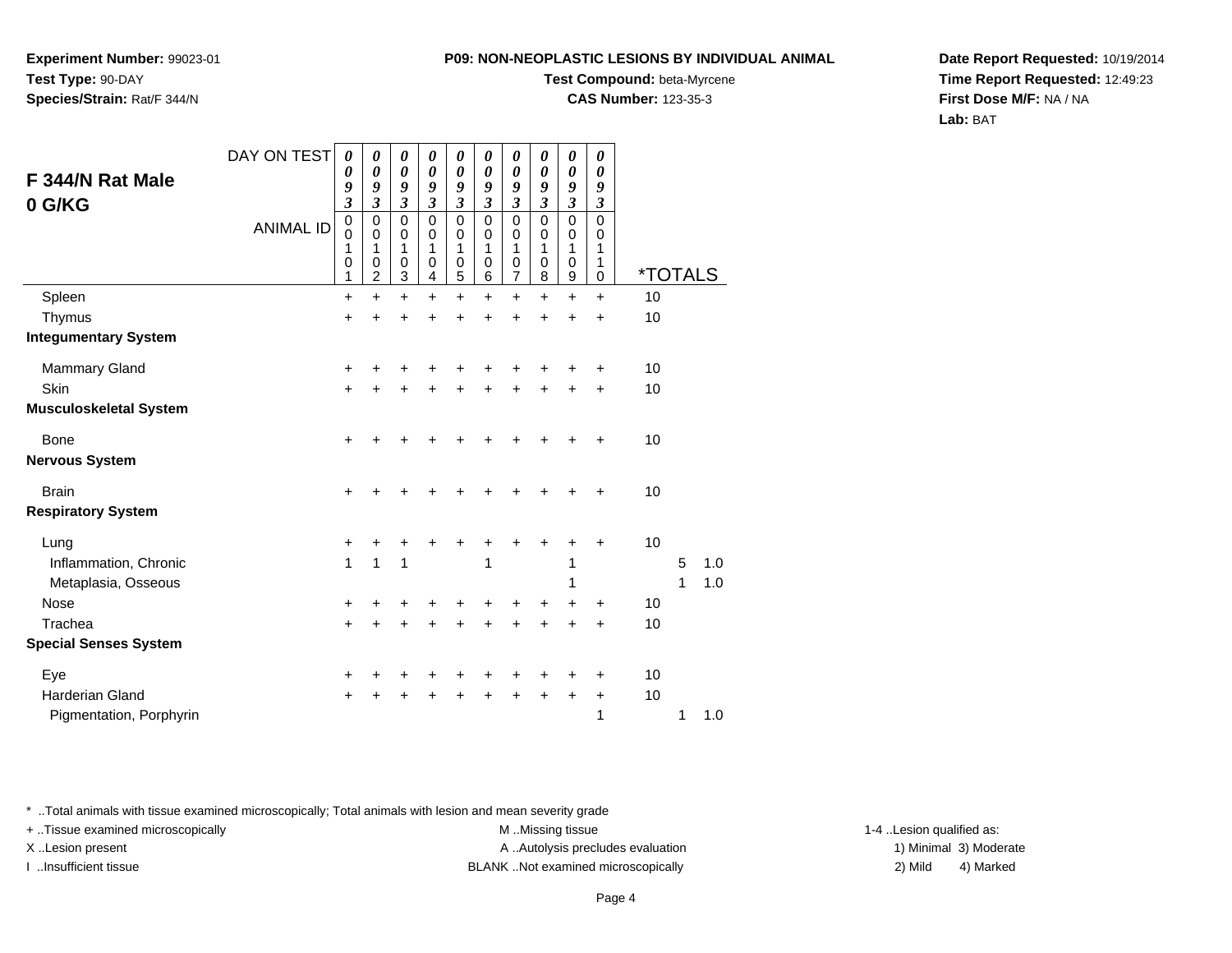**Experiment Number:** 99023-01**Test Type:** 90-DAY**Species/Strain:** Rat/F 344/N

#### **Test Compound:** beta-Myrcene**CAS Number:** 123-35-3

**Date Report Requested:** 10/19/2014**Time Report Requested:** 12:49:23**First Dose M/F:** NA / NA**Lab:** BAT

| F 344/N Rat Male<br>0 G/KG            | DAY ON TEST | $\boldsymbol{\theta}$<br>0<br>9<br>3 | 0<br>$\boldsymbol{\theta}$<br>9<br>3 | $\boldsymbol{\theta}$<br>$\boldsymbol{\theta}$<br>9<br>3 | 0<br>0<br>9<br>3           | 0<br>0<br>9<br>3 | 0<br>0<br>9<br>3 | 0<br>0<br>9<br>3 | 0<br>0<br>9<br>3 | 0<br>0<br>9<br>3 | $\boldsymbol{\theta}$<br>0<br>9<br>3 |                       |     |
|---------------------------------------|-------------|--------------------------------------|--------------------------------------|----------------------------------------------------------|----------------------------|------------------|------------------|------------------|------------------|------------------|--------------------------------------|-----------------------|-----|
|                                       | ANIMAL ID   | 0<br>0<br>$\mathbf 0$                | 0<br>$\Omega$<br>0<br>2              | 0<br>$\mathbf 0$<br>$\mathbf 0$<br>3                     | 0<br>0<br>$\mathbf 0$<br>4 | 0<br>0<br>0<br>5 | 0<br>0<br>0<br>6 | 0<br>0<br>0<br>∍ | 0<br>0<br>0<br>8 | 0<br>0<br>0<br>9 | 0<br>0<br>0                          | <i><b>*TOTALS</b></i> |     |
| <b>Urinary System</b>                 |             |                                      |                                      |                                                          |                            |                  |                  |                  |                  |                  |                                      |                       |     |
| Kidney                                |             | ٠                                    | ٠                                    | $\ddot{}$                                                | $\div$                     |                  |                  | ÷                | +                | $\ddot{}$        |                                      | 7                     |     |
| Nephropathy<br><b>Urinary Bladder</b> |             | 1<br>٠                               | 1                                    | 1                                                        | 1                          |                  |                  | 1                | 1                | 1                |                                      | 10                    | 1.0 |

\* ..Total animals with tissue examined microscopically; Total animals with lesion and mean severity grade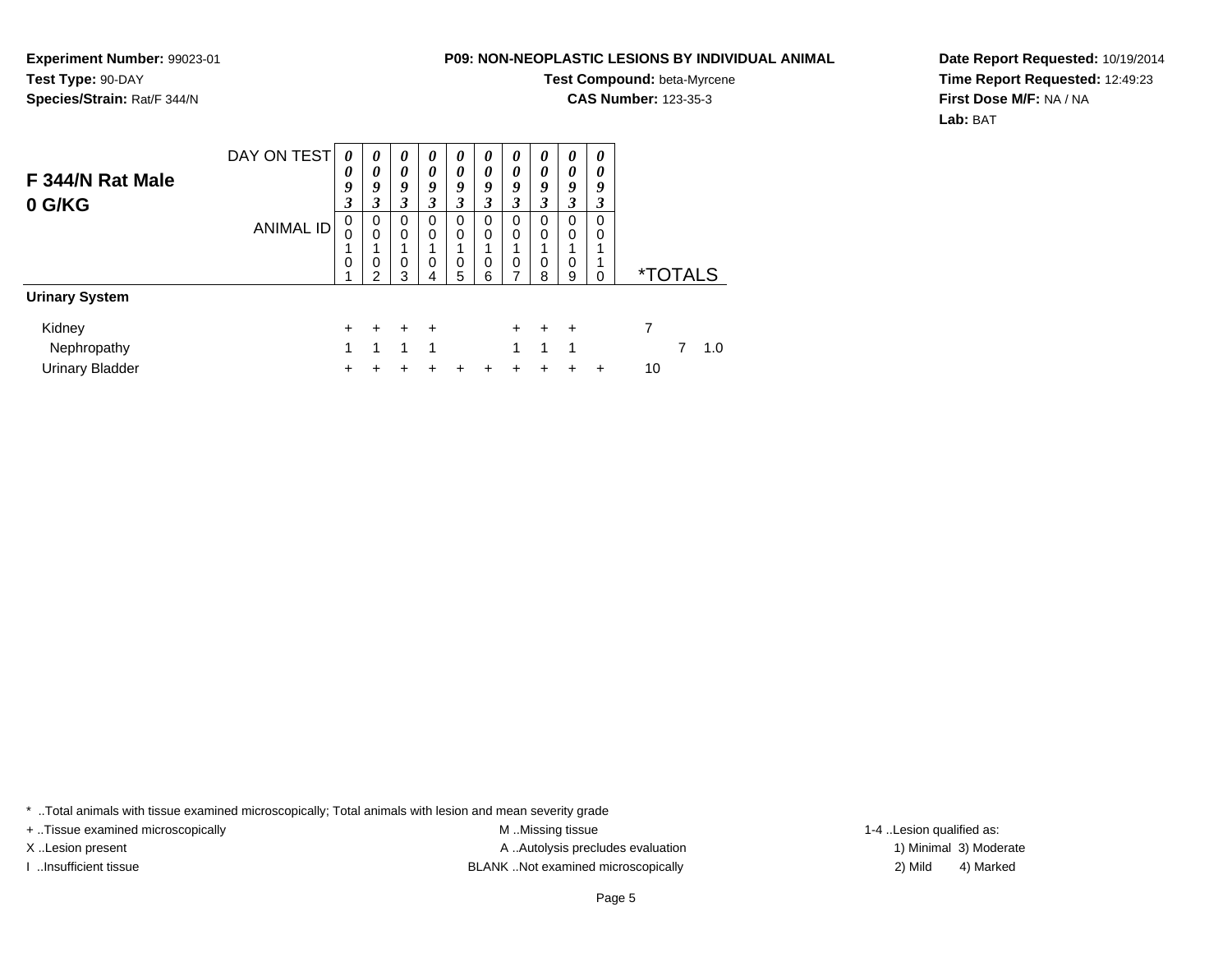**Experiment Number:** 99023-01**Test Type:** 90-DAY**Species/Strain:** Rat/F 344/N

#### **P09: NON-NEOPLASTIC LESIONS BY INDIVIDUAL ANIMAL**

**Test Compound:** beta-Myrcene

**CAS Number:** 123-35-3

**Date Report Requested:** 10/19/2014**Time Report Requested:** 12:49:23**First Dose M/F:** NA / NA**Lab:** BAT

| F 344/N Rat Male<br>G/KG<br>0.25               | DAY ON TEST      | $\boldsymbol{\theta}$<br>$\boldsymbol{\theta}$<br>9<br>$\overline{\mathbf{3}}$ | $\boldsymbol{\theta}$<br>$\boldsymbol{\theta}$<br>9<br>$\mathfrak{z}$       | $\boldsymbol{\theta}$<br>$\boldsymbol{\theta}$<br>9<br>$\mathfrak{z}$ | $\boldsymbol{\theta}$<br>$\boldsymbol{\theta}$<br>9<br>$\overline{\mathbf{3}}$ | $\boldsymbol{\theta}$<br>0<br>9<br>$\mathfrak{z}$              | $\pmb{\theta}$<br>$\boldsymbol{\theta}$<br>9<br>$\mathfrak{z}$ | $\pmb{\theta}$<br>0<br>9<br>$\overline{\mathbf{3}}$       | $\boldsymbol{\theta}$<br>0<br>9<br>$\mathfrak{z}$                  | $\boldsymbol{\theta}$<br>$\boldsymbol{\theta}$<br>$\boldsymbol{g}$<br>$\mathfrak{z}$ | $\boldsymbol{\theta}$<br>0<br>9<br>$\mathfrak{z}$                              |                |                       |     |
|------------------------------------------------|------------------|--------------------------------------------------------------------------------|-----------------------------------------------------------------------------|-----------------------------------------------------------------------|--------------------------------------------------------------------------------|----------------------------------------------------------------|----------------------------------------------------------------|-----------------------------------------------------------|--------------------------------------------------------------------|--------------------------------------------------------------------------------------|--------------------------------------------------------------------------------|----------------|-----------------------|-----|
|                                                | <b>ANIMAL ID</b> | $\pmb{0}$<br>$\mathsf 0$<br>$\overline{c}$<br>$\pmb{0}$<br>1                   | $\mathbf 0$<br>$\mathbf 0$<br>$\overline{2}$<br>$\pmb{0}$<br>$\overline{2}$ | $\overline{0}$<br>$\pmb{0}$<br>$\sqrt{2}$<br>$\pmb{0}$<br>3           | $\mathsf 0$<br>$\pmb{0}$<br>$\overline{c}$<br>$\mathbf 0$<br>4                 | $\pmb{0}$<br>$\mathbf 0$<br>$\overline{c}$<br>$\mathbf 0$<br>5 | $\pmb{0}$<br>$\pmb{0}$<br>$\overline{c}$<br>$\pmb{0}$<br>6     | $\mathsf 0$<br>0<br>$\overline{c}$<br>0<br>$\overline{7}$ | $\mathsf 0$<br>$\mathbf 0$<br>$\boldsymbol{2}$<br>$\mathbf 0$<br>8 | $\overline{0}$<br>$\mathbf 0$<br>$\overline{2}$<br>$\mathbf 0$<br>9                  | $\overline{0}$<br>$\pmb{0}$<br>$\boldsymbol{2}$<br>$\mathbf{1}$<br>$\mathbf 0$ |                | <i><b>*TOTALS</b></i> |     |
| <b>Alimentary System</b>                       |                  |                                                                                |                                                                             |                                                                       |                                                                                |                                                                |                                                                |                                                           |                                                                    |                                                                                      |                                                                                |                |                       |     |
| <b>NONE</b><br><b>Cardiovascular System</b>    |                  |                                                                                |                                                                             |                                                                       |                                                                                |                                                                |                                                                |                                                           |                                                                    |                                                                                      |                                                                                |                |                       |     |
| <b>NONE</b><br><b>Endocrine System</b>         |                  |                                                                                |                                                                             |                                                                       |                                                                                |                                                                |                                                                |                                                           |                                                                    |                                                                                      |                                                                                |                |                       |     |
| <b>NONE</b><br><b>General Body System</b>      |                  |                                                                                |                                                                             |                                                                       |                                                                                |                                                                |                                                                |                                                           |                                                                    |                                                                                      |                                                                                |                |                       |     |
| <b>NONE</b><br><b>Genital System</b>           |                  |                                                                                |                                                                             |                                                                       |                                                                                |                                                                |                                                                |                                                           |                                                                    |                                                                                      |                                                                                |                |                       |     |
| <b>NONE</b><br><b>Hematopoietic System</b>     |                  |                                                                                |                                                                             |                                                                       |                                                                                |                                                                |                                                                |                                                           |                                                                    |                                                                                      |                                                                                |                |                       |     |
| Lymph Node                                     |                  |                                                                                |                                                                             |                                                                       |                                                                                |                                                                |                                                                | +                                                         |                                                                    |                                                                                      | $\pm$                                                                          | $\overline{c}$ |                       |     |
| Deep Cervical, Ectasia                         |                  |                                                                                |                                                                             |                                                                       |                                                                                |                                                                |                                                                | 3                                                         |                                                                    |                                                                                      | 3                                                                              |                | $\overline{2}$        | 3.0 |
| Deep Cervical, Hyperplasia, Lymphoid<br>Spleen |                  | $\ddot{}$                                                                      |                                                                             | +                                                                     | ÷                                                                              | ٠                                                              | +                                                              | $\overline{2}$<br>$+$                                     | $+$                                                                | +                                                                                    | $\overline{2}$<br>$+$                                                          | 10             | 2                     | 2.0 |
| <b>Integumentary System</b>                    |                  |                                                                                |                                                                             |                                                                       |                                                                                |                                                                |                                                                |                                                           |                                                                    |                                                                                      |                                                                                |                |                       |     |
| <b>NONE</b><br><b>Musculoskeletal System</b>   |                  |                                                                                |                                                                             |                                                                       |                                                                                |                                                                |                                                                |                                                           |                                                                    |                                                                                      |                                                                                |                |                       |     |

\* ..Total animals with tissue examined microscopically; Total animals with lesion and mean severity grade

+ ..Tissue examined microscopically examined microscopically examined as: M ..Missing tissue 1-4 ..Lesion qualified as: X..Lesion present **A ..Autolysis precludes evaluation** A ..Autolysis precludes evaluation 1) Minimal 3) Moderate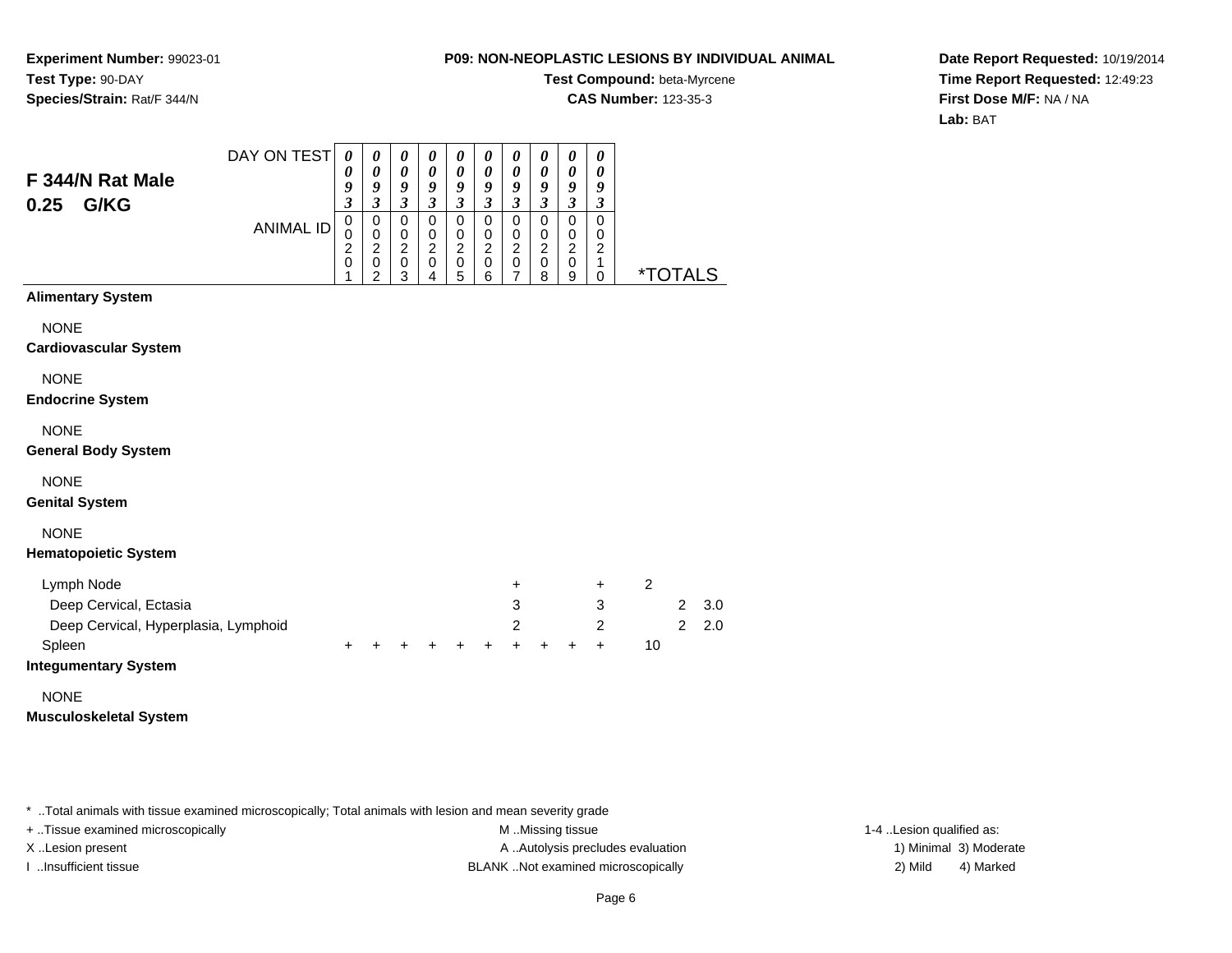**Experiment Number:** 99023-01**Test Type:** 90-DAY**Species/Strain:** Rat/F 344/N

#### **Test Compound:** beta-Myrcene**CAS Number:** 123-35-3

**Date Report Requested:** 10/19/2014**Time Report Requested:** 12:49:23**First Dose M/F:** NA / NA**Lab:** BAT

| F 344/N Rat Male<br>G/KG<br>0.25            | DAY ON TEST<br><b>ANIMAL ID</b> | 0<br>0<br>9<br>$\overline{\mathbf{3}}$<br>0<br>0<br>$\overline{c}$<br>$\mathbf 0$ | 0<br>0<br>9<br>$\mathfrak{z}$<br>0<br>0<br>$\overline{\mathbf{c}}$<br>$\mathbf 0$<br>$\overline{2}$ | 0<br>0<br>9<br>$\boldsymbol{\beta}$<br>$\mathbf 0$<br>$\pmb{0}$<br>$\overline{2}$<br>$\pmb{0}$<br>3 | 0<br>0<br>9<br>$\boldsymbol{\beta}$<br>0<br>0<br>$\overline{c}$<br>$\mathbf 0$<br>4 | 0<br>0<br>$\boldsymbol{g}$<br>$\boldsymbol{\beta}$<br>$\mathbf 0$<br>$\pmb{0}$<br>$\overline{2}$<br>$\mathbf 0$<br>5 | 0<br>0<br>$\boldsymbol{g}$<br>$\mathfrak{z}$<br>$\mathbf 0$<br>0<br>$\overline{c}$<br>0<br>6 | 0<br>0<br>9<br>$\mathfrak{z}$<br>$\mathbf 0$<br>0<br>$\boldsymbol{2}$<br>$\mathbf 0$<br>$\overline{7}$ | 0<br>0<br>9<br>3<br>0<br>0<br>$\overline{c}$<br>$\mathbf 0$<br>8 | 0<br>0<br>9<br>$\mathfrak{z}$<br>$\mathbf 0$<br>0<br>$\boldsymbol{2}$<br>$\mathbf 0$<br>9 | 0<br>0<br>9<br>3<br>$\Omega$<br>0<br>$\overline{c}$<br>1<br>0 |    | <i><b>*TOTALS</b></i> |     |
|---------------------------------------------|---------------------------------|-----------------------------------------------------------------------------------|-----------------------------------------------------------------------------------------------------|-----------------------------------------------------------------------------------------------------|-------------------------------------------------------------------------------------|----------------------------------------------------------------------------------------------------------------------|----------------------------------------------------------------------------------------------|--------------------------------------------------------------------------------------------------------|------------------------------------------------------------------|-------------------------------------------------------------------------------------------|---------------------------------------------------------------|----|-----------------------|-----|
| <b>NONE</b><br><b>Nervous System</b>        |                                 |                                                                                   |                                                                                                     |                                                                                                     |                                                                                     |                                                                                                                      |                                                                                              |                                                                                                        |                                                                  |                                                                                           |                                                               |    |                       |     |
| <b>NONE</b><br><b>Respiratory System</b>    |                                 |                                                                                   |                                                                                                     |                                                                                                     |                                                                                     |                                                                                                                      |                                                                                              |                                                                                                        |                                                                  |                                                                                           |                                                               |    |                       |     |
| Nose                                        |                                 | +                                                                                 |                                                                                                     |                                                                                                     |                                                                                     |                                                                                                                      |                                                                                              |                                                                                                        |                                                                  |                                                                                           | +                                                             | 10 |                       |     |
| <b>Special Senses System</b>                |                                 |                                                                                   |                                                                                                     |                                                                                                     |                                                                                     |                                                                                                                      |                                                                                              |                                                                                                        |                                                                  |                                                                                           |                                                               |    |                       |     |
| <b>Harderian Gland</b>                      |                                 | +                                                                                 |                                                                                                     |                                                                                                     |                                                                                     |                                                                                                                      |                                                                                              | ٠                                                                                                      |                                                                  | +                                                                                         | +                                                             | 10 |                       |     |
| Pigmentation, Porphyrin                     |                                 | 1                                                                                 |                                                                                                     |                                                                                                     |                                                                                     |                                                                                                                      |                                                                                              | 1                                                                                                      |                                                                  |                                                                                           | 1                                                             |    | 3                     | 1.0 |
| <b>Urinary System</b>                       |                                 |                                                                                   |                                                                                                     |                                                                                                     |                                                                                     |                                                                                                                      |                                                                                              |                                                                                                        |                                                                  |                                                                                           |                                                               |    |                       |     |
| Kidney                                      |                                 | +                                                                                 |                                                                                                     |                                                                                                     |                                                                                     |                                                                                                                      |                                                                                              |                                                                                                        |                                                                  |                                                                                           | ٠                                                             | 10 |                       |     |
| Nephropathy                                 |                                 | 1                                                                                 | 1                                                                                                   | 1                                                                                                   | 1                                                                                   | 1                                                                                                                    | 1                                                                                            | 1                                                                                                      | 1                                                                | 1                                                                                         | 1                                                             |    | 10                    | 1.0 |
| Renal Tubule, Accumulation, Hyaline Droplet |                                 | 2                                                                                 | 2                                                                                                   | 2                                                                                                   | 2                                                                                   | 2                                                                                                                    | 2                                                                                            | 2                                                                                                      | 2                                                                | 2                                                                                         | $\overline{2}$                                                |    | 10                    | 2.0 |
| Renal Tubule, Degeneration                  |                                 | 1                                                                                 | 1                                                                                                   | 1                                                                                                   | 1                                                                                   | 1                                                                                                                    | 1                                                                                            | 1                                                                                                      | 1                                                                | 1                                                                                         | 1                                                             |    | 10                    | 1.0 |

\* ..Total animals with tissue examined microscopically; Total animals with lesion and mean severity grade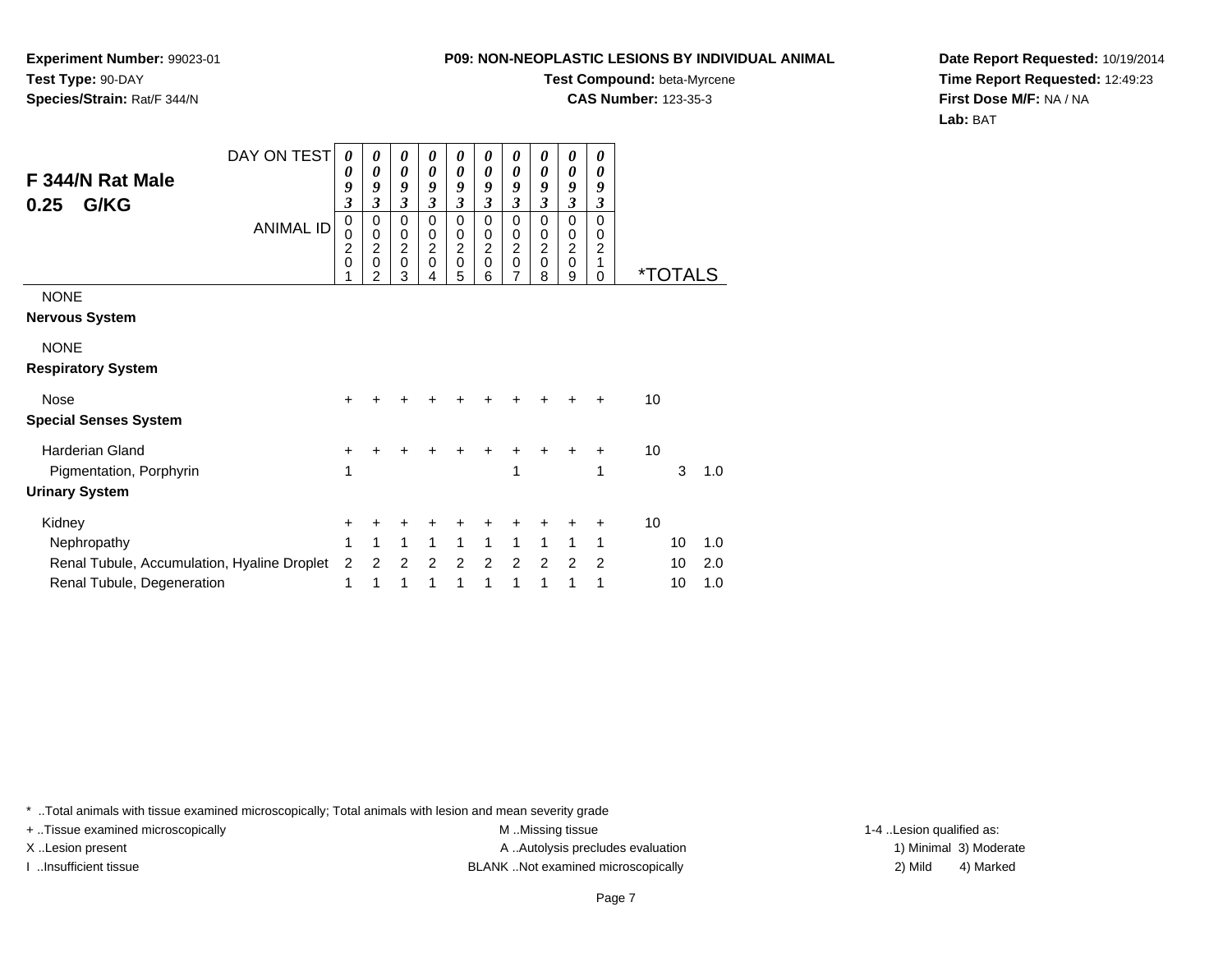**Experiment Number:** 99023-01**Test Type:** 90-DAY**Species/Strain:** Rat/F 344/N

## **Test Compound:** beta-Myrcene

**CAS Number:** 123-35-3

**Date Report Requested:** 10/19/2014**Time Report Requested:** 12:49:23**First Dose M/F:** NA / NA**Lab:** BAT

| F 344/N Rat Male<br>G/KG<br>0.5 | DAY ON TEST      | $\boldsymbol{\theta}$<br>0<br>9<br>$\overline{\mathbf{3}}$ | $\boldsymbol{\theta}$<br>0<br>9<br>$\mathfrak{z}$    | $\boldsymbol{\theta}$<br>$\boldsymbol{\theta}$<br>$\boldsymbol{\mathfrak{z}}$<br>$\boldsymbol{2}$ | 0<br>$\boldsymbol{\theta}$<br>9<br>$\mathfrak{z}$ | $\boldsymbol{\theta}$<br>$\boldsymbol{\theta}$<br>9<br>$\mathfrak{z}$ | 0<br>$\boldsymbol{\theta}$<br>9<br>$\mathfrak{z}$               | 0<br>$\pmb{\theta}$<br>9<br>$\boldsymbol{\mathfrak{z}}$   | 0<br>0<br>9<br>$\mathfrak{z}$ | 0<br>$\boldsymbol{\theta}$<br>9<br>$\mathfrak{z}$ | 0<br>0<br>9<br>$\boldsymbol{\beta}$                  |   |                       |     |
|---------------------------------|------------------|------------------------------------------------------------|------------------------------------------------------|---------------------------------------------------------------------------------------------------|---------------------------------------------------|-----------------------------------------------------------------------|-----------------------------------------------------------------|-----------------------------------------------------------|-------------------------------|---------------------------------------------------|------------------------------------------------------|---|-----------------------|-----|
|                                 | <b>ANIMAL ID</b> | $\pmb{0}$<br>0<br>3<br>0<br>1                              | $\mathbf 0$<br>$\pmb{0}$<br>3<br>0<br>$\mathfrak{p}$ | $\mathbf 0$<br>$\pmb{0}$<br>$\ensuremath{\mathsf{3}}$<br>$\pmb{0}$<br>$\overline{3}$              | $\mathbf 0$<br>$\pmb{0}$<br>3<br>0<br>4           | $\mathbf 0$<br>$\mathbf 0$<br>$\overline{3}$<br>0<br>$\overline{5}$   | $\mathbf 0$<br>$\pmb{0}$<br>$\ensuremath{\mathsf{3}}$<br>0<br>6 | $\mathsf 0$<br>0<br>$\overline{3}$<br>0<br>$\overline{7}$ | 0<br>0<br>3<br>0<br>8         | $\mathbf 0$<br>$\mathbf 0$<br>3<br>0<br>9         | $\mathbf 0$<br>0<br>$\mathbf{3}$<br>1<br>$\mathbf 0$ |   | <i><b>*TOTALS</b></i> |     |
| <b>Alimentary System</b>        |                  |                                                            |                                                      |                                                                                                   |                                                   |                                                                       |                                                                 |                                                           |                               |                                                   |                                                      |   |                       |     |
| Esophagus<br>Perforation        |                  |                                                            |                                                      | $\ddot{}$<br>$\overline{4}$                                                                       |                                                   |                                                                       |                                                                 |                                                           |                               |                                                   |                                                      | 1 | 1                     | 4.0 |
| Intestine Large, Cecum          |                  |                                                            |                                                      | +                                                                                                 |                                                   |                                                                       |                                                                 |                                                           |                               |                                                   |                                                      | 1 |                       |     |
| Intestine Large, Colon          |                  |                                                            |                                                      | +                                                                                                 |                                                   |                                                                       |                                                                 |                                                           |                               |                                                   |                                                      | 1 |                       |     |
| Intestine Large, Rectum         |                  |                                                            |                                                      | +                                                                                                 |                                                   |                                                                       |                                                                 |                                                           |                               |                                                   |                                                      |   |                       |     |
| Intestine Small, Duodenum       |                  |                                                            |                                                      | +                                                                                                 |                                                   |                                                                       |                                                                 |                                                           |                               |                                                   |                                                      |   |                       |     |
| Intestine Small, Ileum          |                  |                                                            |                                                      | $\ddot{}$                                                                                         |                                                   |                                                                       |                                                                 |                                                           |                               |                                                   |                                                      |   |                       |     |
| Intestine Small, Jejunum        |                  |                                                            |                                                      | $\ddot{}$                                                                                         |                                                   |                                                                       |                                                                 |                                                           |                               |                                                   |                                                      | 1 |                       |     |
| Liver                           |                  |                                                            |                                                      | +                                                                                                 |                                                   |                                                                       |                                                                 |                                                           | $\ddot{}$                     |                                                   |                                                      | 2 |                       |     |
| Hepatodiaphragmatic Nodule      |                  |                                                            |                                                      |                                                                                                   |                                                   |                                                                       |                                                                 |                                                           | X                             |                                                   |                                                      |   | 1                     |     |
| Pancreas                        |                  |                                                            |                                                      | $\ddot{}$                                                                                         |                                                   |                                                                       |                                                                 |                                                           |                               |                                                   |                                                      | 1 |                       |     |
| <b>Salivary Glands</b>          |                  |                                                            |                                                      | +                                                                                                 |                                                   |                                                                       |                                                                 |                                                           |                               |                                                   |                                                      | 1 |                       |     |
| Stomach, Forestomach            |                  |                                                            |                                                      | +                                                                                                 |                                                   |                                                                       |                                                                 |                                                           |                               |                                                   |                                                      |   |                       |     |
| Stomach, Glandular              |                  |                                                            |                                                      | +                                                                                                 |                                                   |                                                                       |                                                                 |                                                           |                               |                                                   |                                                      | 1 |                       |     |
| <b>Cardiovascular System</b>    |                  |                                                            |                                                      |                                                                                                   |                                                   |                                                                       |                                                                 |                                                           |                               |                                                   |                                                      |   |                       |     |
| <b>Blood Vessel</b>             |                  |                                                            |                                                      | $\ddot{}$                                                                                         |                                                   |                                                                       |                                                                 |                                                           |                               |                                                   |                                                      | 1 |                       |     |
| Heart                           |                  |                                                            |                                                      | +                                                                                                 |                                                   |                                                                       |                                                                 |                                                           |                               |                                                   |                                                      | 1 |                       |     |
| <b>Endocrine System</b>         |                  |                                                            |                                                      |                                                                                                   |                                                   |                                                                       |                                                                 |                                                           |                               |                                                   |                                                      |   |                       |     |
| <b>Adrenal Cortex</b>           |                  |                                                            |                                                      | +                                                                                                 |                                                   |                                                                       |                                                                 |                                                           |                               |                                                   |                                                      | 1 |                       |     |
| Adrenal Medulla                 |                  |                                                            |                                                      | +                                                                                                 |                                                   |                                                                       |                                                                 |                                                           |                               |                                                   |                                                      | 1 |                       |     |

\* ..Total animals with tissue examined microscopically; Total animals with lesion and mean severity grade

+ ..Tissue examined microscopically examined microscopically examined as: M ..Missing tissue 1-4 ..Lesion qualified as: X..Lesion present **A ..Autolysis precludes evaluation** A ..Autolysis precludes evaluation 1) Minimal 3) Moderate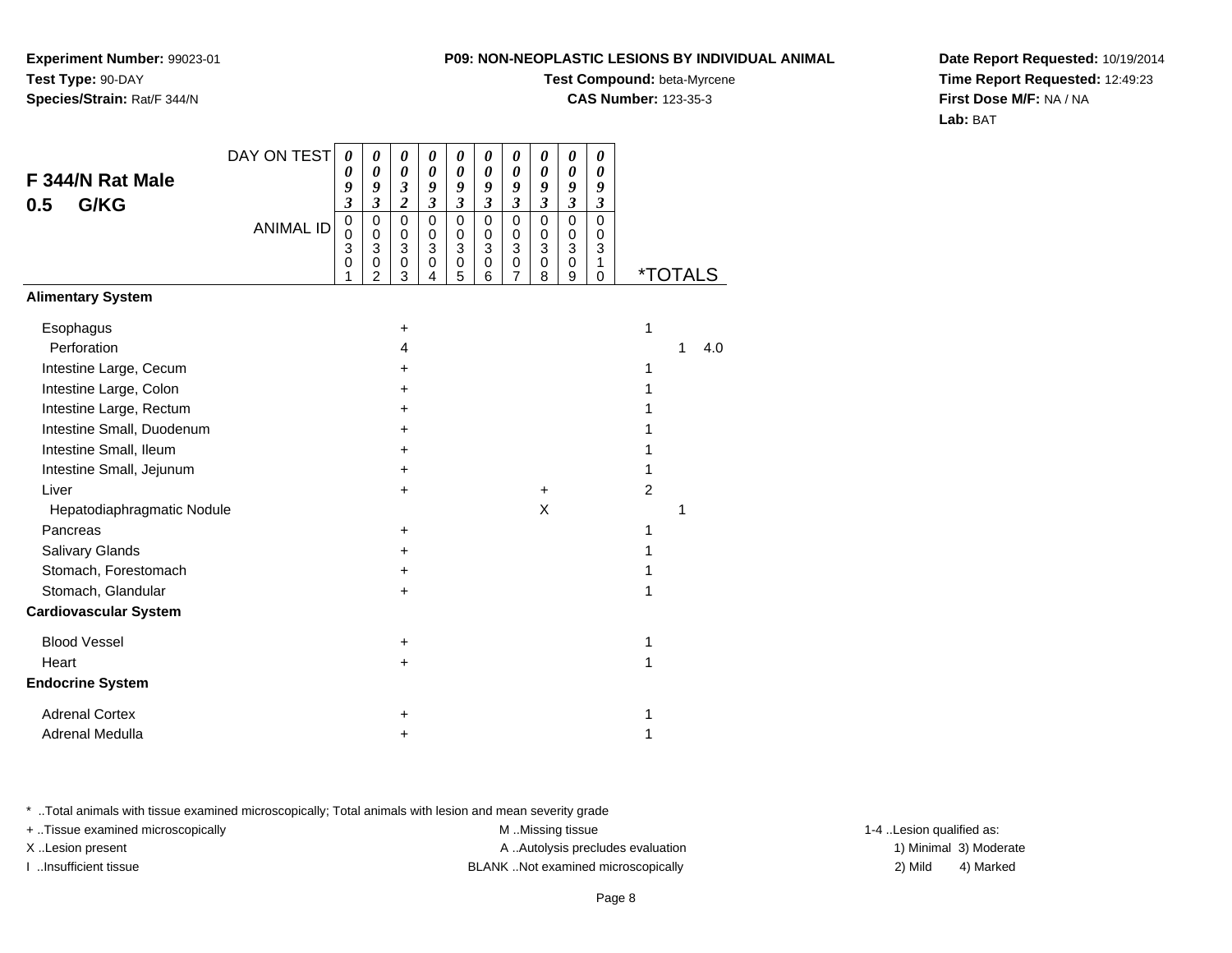**Experiment Number:** 99023-01**Test Type:** 90-DAY**Species/Strain:** Rat/F 344/N

## **Test Compound:** beta-Myrcene

**CAS Number:** 123-35-3

**Date Report Requested:** 10/19/2014**Time Report Requested:** 12:49:23**First Dose M/F:** NA / NA**Lab:** BAT

|                                      | DAY ON TEST      | $\boldsymbol{\theta}$<br>0                                                 | 0<br>0                                                                          | 0<br>0                                                                    | 0<br>0                                                                 | 0<br>$\boldsymbol{\theta}$                                            | $\boldsymbol{\theta}$<br>0                                                | 0<br>$\boldsymbol{\theta}$                                              | 0<br>0                                           | 0<br>0                                                                           | 0<br>0                               |                       |   |     |
|--------------------------------------|------------------|----------------------------------------------------------------------------|---------------------------------------------------------------------------------|---------------------------------------------------------------------------|------------------------------------------------------------------------|-----------------------------------------------------------------------|---------------------------------------------------------------------------|-------------------------------------------------------------------------|--------------------------------------------------|----------------------------------------------------------------------------------|--------------------------------------|-----------------------|---|-----|
| F 344/N Rat Male                     |                  | 9                                                                          | 9                                                                               | $\boldsymbol{\mathfrak{z}}$                                               | 9                                                                      | 9                                                                     | 9                                                                         | 9                                                                       | 9                                                | 9                                                                                | 9                                    |                       |   |     |
| G/KG<br>0.5                          | <b>ANIMAL ID</b> | $\overline{\mathbf{3}}$<br>$\pmb{0}$<br>$\mathbf 0$<br>3<br>$\pmb{0}$<br>1 | $\overline{\mathbf{3}}$<br>$\mathbf 0$<br>$\pmb{0}$<br>3<br>0<br>$\overline{2}$ | $\overline{2}$<br>$\mathsf 0$<br>0<br>$\ensuremath{\mathsf{3}}$<br>0<br>3 | $\mathfrak{z}$<br>$\mathbf 0$<br>$\mathbf 0$<br>$\mathbf{3}$<br>0<br>4 | $\boldsymbol{\beta}$<br>$\mathbf 0$<br>$\pmb{0}$<br>3<br>$\,0\,$<br>5 | $\mathfrak{z}$<br>$\mathsf 0$<br>0<br>$\ensuremath{\mathsf{3}}$<br>0<br>6 | $\overline{\mathbf{3}}$<br>0<br>$\mathbf 0$<br>3<br>0<br>$\overline{7}$ | $\overline{\mathbf{3}}$<br>0<br>0<br>3<br>0<br>8 | $\boldsymbol{\mathfrak{z}}$<br>$\mathbf 0$<br>$\pmb{0}$<br>3<br>$\mathbf 0$<br>9 | 3<br>$\mathbf 0$<br>0<br>3<br>1<br>0 | <i><b>*TOTALS</b></i> |   |     |
| Islets, Pancreatic                   |                  |                                                                            |                                                                                 | $\ddot{}$                                                                 |                                                                        |                                                                       |                                                                           |                                                                         |                                                  |                                                                                  |                                      |                       |   |     |
| Parathyroid Gland                    |                  |                                                                            |                                                                                 | +                                                                         |                                                                        |                                                                       |                                                                           |                                                                         |                                                  |                                                                                  |                                      |                       |   |     |
| <b>Pituitary Gland</b>               |                  |                                                                            |                                                                                 | $\ddot{}$                                                                 |                                                                        |                                                                       |                                                                           |                                                                         |                                                  |                                                                                  |                                      |                       |   |     |
| <b>Thyroid Gland</b>                 |                  |                                                                            |                                                                                 | +                                                                         |                                                                        |                                                                       |                                                                           |                                                                         |                                                  |                                                                                  |                                      |                       |   |     |
| <b>General Body System</b>           |                  |                                                                            |                                                                                 |                                                                           |                                                                        |                                                                       |                                                                           |                                                                         |                                                  |                                                                                  |                                      |                       |   |     |
| <b>NONE</b>                          |                  |                                                                            |                                                                                 |                                                                           |                                                                        |                                                                       |                                                                           |                                                                         |                                                  |                                                                                  |                                      |                       |   |     |
| <b>Genital System</b>                |                  |                                                                            |                                                                                 |                                                                           |                                                                        |                                                                       |                                                                           |                                                                         |                                                  |                                                                                  |                                      |                       |   |     |
| Epididymis                           |                  |                                                                            |                                                                                 | +                                                                         |                                                                        |                                                                       |                                                                           |                                                                         |                                                  |                                                                                  |                                      | 1                     |   |     |
| <b>Preputial Gland</b>               |                  |                                                                            |                                                                                 | $\ddot{}$                                                                 |                                                                        |                                                                       |                                                                           |                                                                         |                                                  |                                                                                  |                                      |                       |   |     |
| Prostate                             |                  |                                                                            |                                                                                 | $\ddot{}$                                                                 |                                                                        |                                                                       |                                                                           |                                                                         |                                                  |                                                                                  |                                      |                       |   |     |
| <b>Seminal Vesicle</b>               |                  |                                                                            |                                                                                 | +                                                                         |                                                                        |                                                                       |                                                                           |                                                                         |                                                  |                                                                                  |                                      |                       |   |     |
| <b>Testes</b>                        |                  |                                                                            |                                                                                 | +                                                                         |                                                                        |                                                                       |                                                                           |                                                                         |                                                  |                                                                                  |                                      | 1                     |   |     |
| <b>Hematopoietic System</b>          |                  |                                                                            |                                                                                 |                                                                           |                                                                        |                                                                       |                                                                           |                                                                         |                                                  |                                                                                  |                                      |                       |   |     |
| <b>Bone Marrow</b>                   |                  |                                                                            |                                                                                 | $\ddot{}$                                                                 |                                                                        |                                                                       |                                                                           |                                                                         |                                                  |                                                                                  |                                      | 1                     |   |     |
| Lymph Node                           |                  |                                                                            | +                                                                               |                                                                           | +                                                                      |                                                                       |                                                                           |                                                                         | +                                                | $\ddot{}$                                                                        |                                      | 4                     |   |     |
| Deep Cervical, Ectasia               |                  |                                                                            | $\overline{2}$                                                                  |                                                                           | 1                                                                      |                                                                       |                                                                           |                                                                         | $\mathbf{1}$                                     | $\boldsymbol{2}$                                                                 |                                      |                       | 4 | 1.5 |
| Deep Cervical, Hyperplasia, Lymphoid |                  |                                                                            | 4                                                                               |                                                                           | 3                                                                      |                                                                       |                                                                           |                                                                         | 2                                                | $\overline{2}$                                                                   |                                      |                       | 4 | 2.8 |
| Lymph Node, Mandibular               |                  |                                                                            |                                                                                 | M                                                                         |                                                                        |                                                                       |                                                                           |                                                                         |                                                  |                                                                                  |                                      | 0                     |   |     |
| Lymph Node, Mesenteric               |                  |                                                                            |                                                                                 | +                                                                         |                                                                        |                                                                       |                                                                           |                                                                         |                                                  |                                                                                  |                                      | 1                     |   |     |
| Spleen                               |                  | +                                                                          |                                                                                 | +                                                                         |                                                                        |                                                                       |                                                                           |                                                                         |                                                  |                                                                                  |                                      | 10                    |   |     |
| Atrophy                              |                  |                                                                            |                                                                                 | $\overline{2}$                                                            |                                                                        |                                                                       |                                                                           |                                                                         |                                                  |                                                                                  |                                      |                       | 1 | 2.0 |

\* ..Total animals with tissue examined microscopically; Total animals with lesion and mean severity grade

+ ..Tissue examined microscopically examined microscopically examined as: M ..Missing tissue 1-4 ..Lesion qualified as: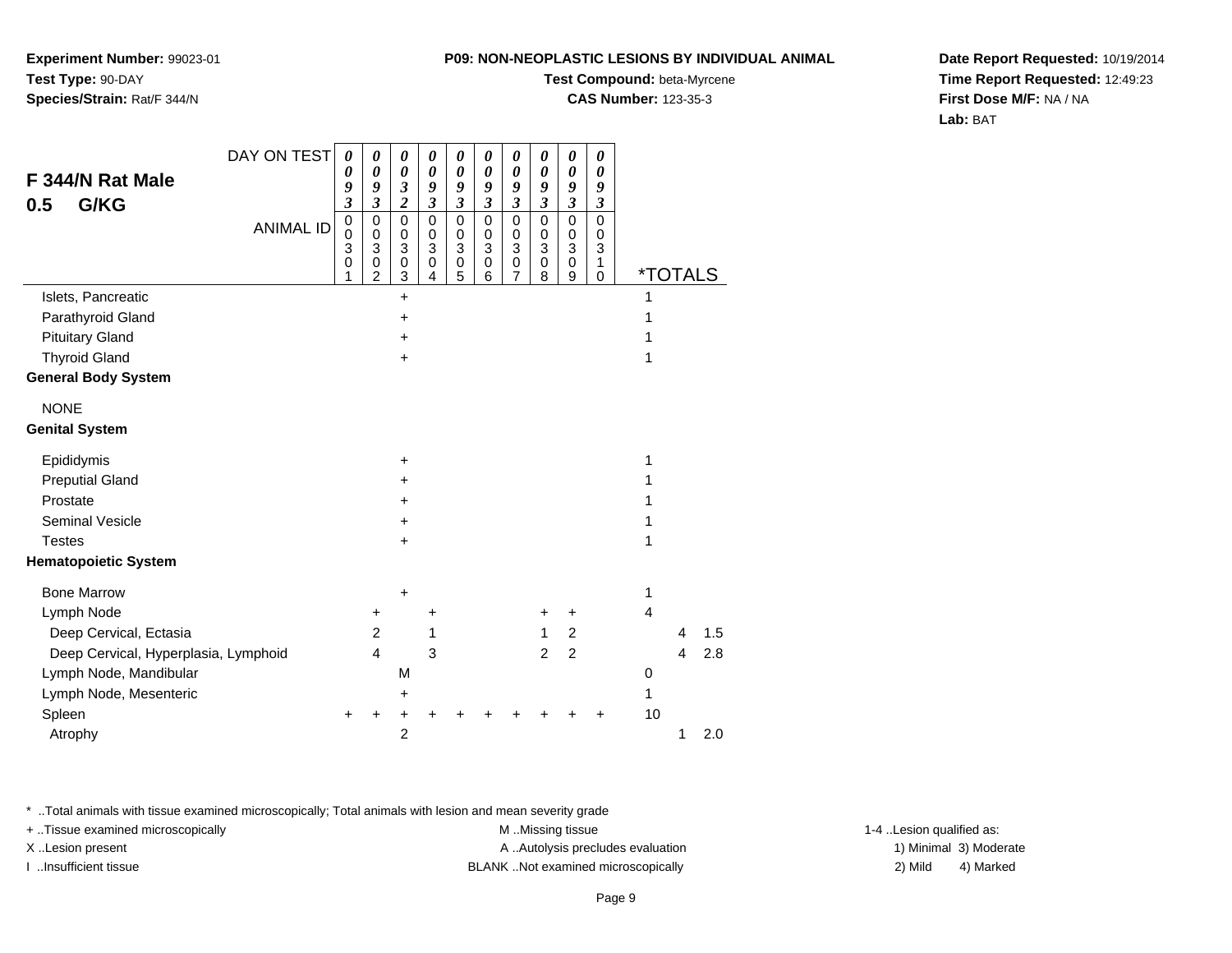**Experiment Number:** 99023-01**Test Type:** 90-DAY**Species/Strain:** Rat/F 344/N

### **Test Compound:** beta-Myrcene

**CAS Number:** 123-35-3

**Date Report Requested:** 10/19/2014**Time Report Requested:** 12:49:23**First Dose M/F:** NA / NA**Lab:** BAT

|                               | DAY ON TEST      | 0                                | 0                                            | 0                               | 0                                                  | 0                                                            | 0                           | 0                                         | $\boldsymbol{\theta}$                                   | $\boldsymbol{\theta}$                                                   | 0                                          |    |                       |     |
|-------------------------------|------------------|----------------------------------|----------------------------------------------|---------------------------------|----------------------------------------------------|--------------------------------------------------------------|-----------------------------|-------------------------------------------|---------------------------------------------------------|-------------------------------------------------------------------------|--------------------------------------------|----|-----------------------|-----|
| F 344/N Rat Male              |                  | 0<br>9                           | $\boldsymbol{\theta}$<br>9                   | 0<br>$\boldsymbol{\beta}$       | $\boldsymbol{\theta}$<br>9                         | 0<br>9                                                       | $\boldsymbol{\theta}$<br>9  | 0<br>9                                    | $\boldsymbol{\theta}$<br>9                              | $\boldsymbol{\theta}$<br>9                                              | 0<br>9                                     |    |                       |     |
| G/KG<br>0.5                   |                  | 3                                | $\overline{\mathbf{3}}$                      | $\overline{c}$                  | $\mathfrak{z}$                                     | $\mathfrak{z}$                                               | $\boldsymbol{\mathfrak{z}}$ | $\boldsymbol{\beta}$                      | $\boldsymbol{\beta}$                                    | $\boldsymbol{\beta}$                                                    | $\boldsymbol{\beta}$                       |    |                       |     |
|                               | <b>ANIMAL ID</b> | $\,0\,$<br>0<br>3<br>$\mathbf 0$ | 0<br>0<br>3<br>$\mathbf 0$<br>$\overline{2}$ | $\mathbf 0$<br>0<br>3<br>0<br>3 | $\pmb{0}$<br>0<br>$\mathbf{3}$<br>$\mathbf 0$<br>4 | $\pmb{0}$<br>$\pmb{0}$<br>$\overline{3}$<br>$\mathbf 0$<br>5 | 0<br>0<br>3<br>0<br>6       | $\mathbf 0$<br>0<br>3<br>$\mathbf 0$<br>7 | $\pmb{0}$<br>0<br>$\overline{3}$<br>$\overline{0}$<br>8 | $\pmb{0}$<br>$\pmb{0}$<br>$\ensuremath{\mathsf{3}}$<br>$\mathsf 0$<br>9 | 0<br>0<br>3<br>$\mathbf{1}$<br>$\mathbf 0$ |    | <i><b>*TOTALS</b></i> |     |
| Thymus                        |                  |                                  |                                              | $\ddot{}$                       |                                                    |                                                              |                             |                                           |                                                         |                                                                         |                                            | 1  |                       |     |
| <b>Integumentary System</b>   |                  |                                  |                                              |                                 |                                                    |                                                              |                             |                                           |                                                         |                                                                         |                                            |    |                       |     |
| Mammary Gland                 |                  |                                  |                                              | $\ddot{}$                       |                                                    |                                                              |                             |                                           |                                                         |                                                                         |                                            | 1  |                       |     |
| Skin                          |                  |                                  |                                              | $\ddot{}$                       |                                                    |                                                              |                             |                                           |                                                         |                                                                         |                                            | 1  |                       |     |
| <b>Musculoskeletal System</b> |                  |                                  |                                              |                                 |                                                    |                                                              |                             |                                           |                                                         |                                                                         |                                            |    |                       |     |
| <b>Bone</b>                   |                  |                                  |                                              | +                               |                                                    |                                                              |                             |                                           |                                                         |                                                                         |                                            | 1  |                       |     |
| <b>Skeletal Muscle</b>        |                  |                                  |                                              | +                               |                                                    |                                                              |                             |                                           |                                                         |                                                                         |                                            | 1  |                       |     |
| <b>Nervous System</b>         |                  |                                  |                                              |                                 |                                                    |                                                              |                             |                                           |                                                         |                                                                         |                                            |    |                       |     |
| <b>Brain</b>                  |                  |                                  |                                              | +                               |                                                    |                                                              |                             |                                           |                                                         |                                                                         |                                            | 1  |                       |     |
| <b>Respiratory System</b>     |                  |                                  |                                              |                                 |                                                    |                                                              |                             |                                           |                                                         |                                                                         |                                            |    |                       |     |
| Lung                          |                  |                                  |                                              | +                               |                                                    |                                                              |                             |                                           |                                                         |                                                                         |                                            | 1  |                       |     |
| Nose                          |                  | $\ddot{}$                        |                                              | $\ddot{}$                       |                                                    |                                                              |                             |                                           |                                                         |                                                                         |                                            | 10 |                       |     |
| Inflammation, Chronic         |                  |                                  | 1                                            |                                 |                                                    |                                                              |                             |                                           |                                                         |                                                                         |                                            |    | 1                     | 1.0 |
| Trachea                       |                  |                                  |                                              | +                               |                                                    |                                                              |                             |                                           |                                                         |                                                                         |                                            | 1  |                       |     |
| <b>Special Senses System</b>  |                  |                                  |                                              |                                 |                                                    |                                                              |                             |                                           |                                                         |                                                                         |                                            |    |                       |     |
| Eye                           |                  |                                  |                                              | +                               |                                                    |                                                              |                             |                                           |                                                         |                                                                         |                                            | 1  |                       |     |
| <b>Harderian Gland</b>        |                  | $\ddot{}$                        | +                                            | +                               | +                                                  | +                                                            | +                           | +                                         |                                                         |                                                                         | +                                          | 10 |                       |     |
| Pigmentation, Porphyrin       |                  |                                  |                                              | 1                               |                                                    | 1                                                            | 1                           | 1                                         | $\mathbf{1}$                                            | 1                                                                       | 1                                          |    | 7                     | 1.0 |
| <b>Urinary System</b>         |                  |                                  |                                              |                                 |                                                    |                                                              |                             |                                           |                                                         |                                                                         |                                            |    |                       |     |

\* ..Total animals with tissue examined microscopically; Total animals with lesion and mean severity grade

+ ..Tissue examined microscopically examined microscopically examined as:  $M$  ..Missing tissue 1-4 ..Lesion qualified as:

X..Lesion present **A ..Autolysis precludes evaluation** A ..Autolysis precludes evaluation 1) Minimal 3) Moderate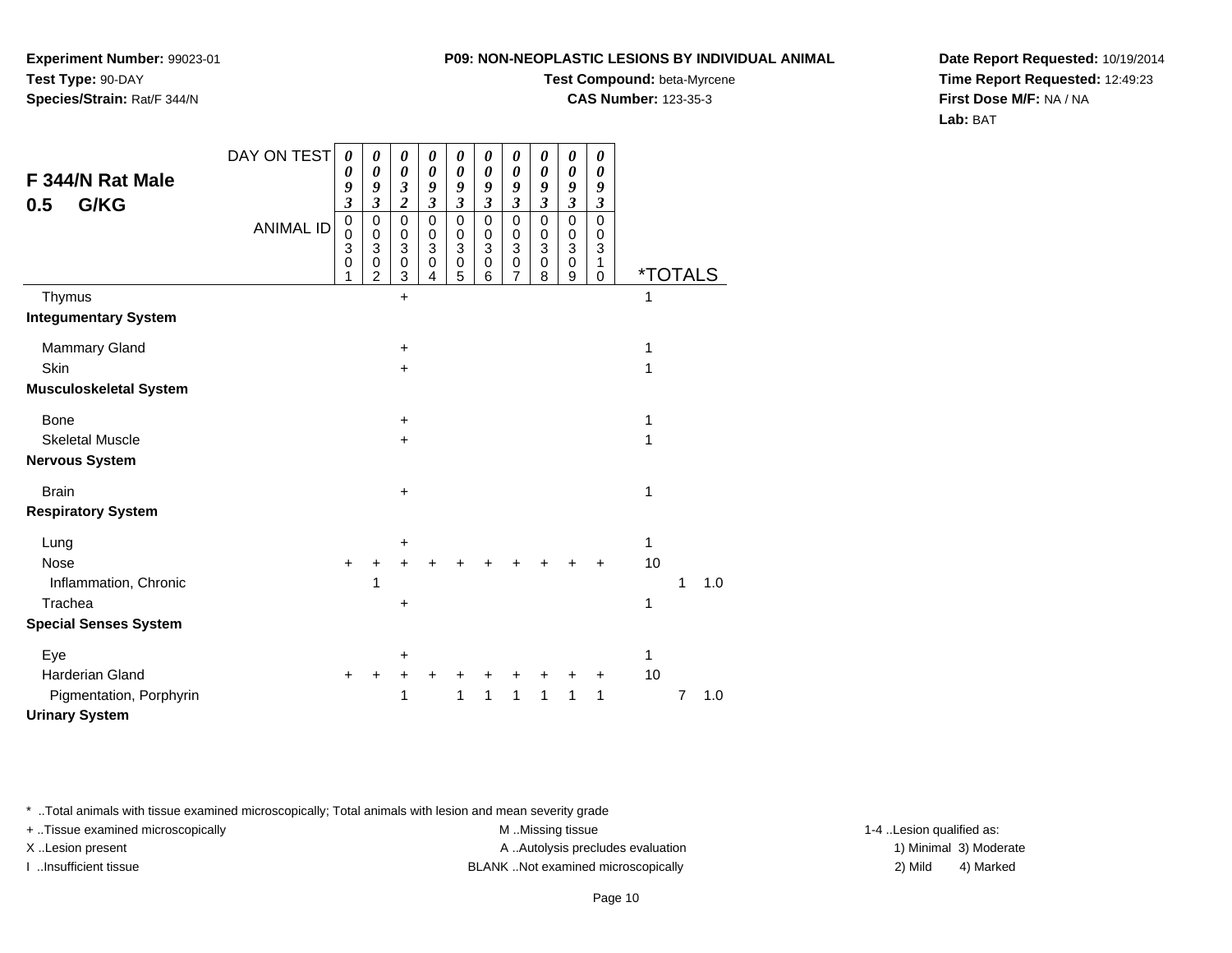**Experiment Number:** 99023-01**Test Type:** 90-DAY**Species/Strain:** Rat/F 344/N

## **Test Compound:** beta-Myrcene

**CAS Number:** 123-35-3

**Date Report Requested:** 10/19/2014**Time Report Requested:** 12:49:23**First Dose M/F:** NA / NA**Lab:** BAT

|                                             | DAY ON TEST      | 0                | 0                               | 0                     | 0                     | 0                     | 0                     | $\boldsymbol{\theta}$ | 0                     | 0                     | 0           |   |                       |     |
|---------------------------------------------|------------------|------------------|---------------------------------|-----------------------|-----------------------|-----------------------|-----------------------|-----------------------|-----------------------|-----------------------|-------------|---|-----------------------|-----|
| F 344/N Rat Male                            |                  | 0<br>9           | 0<br>9                          | 0<br>3                | 0<br>9                | 0<br>9                | 0<br>9                | 0<br>9                | 0<br>9                | 0<br>9                | 0<br>9      |   |                       |     |
| G/KG<br>0.5                                 |                  | 3                | 3                               | 2                     | 3                     | 3                     | 3                     | 3                     | 3                     | 3                     | 3           |   |                       |     |
| Kidney                                      | <b>ANIMAL ID</b> | 0<br>0<br>3<br>0 | 0<br>$\mathbf 0$<br>3<br>0<br>2 | 0<br>0<br>3<br>0<br>3 | 0<br>0<br>3<br>0<br>4 | 0<br>0<br>3<br>0<br>5 | 0<br>0<br>3<br>0<br>6 | 0<br>0<br>3<br>0      | 0<br>0<br>3<br>0<br>8 | 0<br>0<br>3<br>0<br>9 | 0<br>0<br>3 |   | <i><b>*TOTALS</b></i> |     |
|                                             |                  | +                | $+$                             | A                     | $\pm$                 | +                     | +                     | ٠                     | +                     | $\ddot{}$             | $\ddot{}$   | 9 |                       |     |
| Nephropathy                                 |                  |                  | 1                               |                       | 1                     | $\blacktriangleleft$  | $\mathcal{P}$         | 1                     | $\mathcal{P}$         | 2                     | 1           |   | 9                     | 1.3 |
| <b>Nephrosis</b>                            |                  |                  |                                 |                       |                       |                       |                       |                       |                       |                       |             |   | 1                     | 1.0 |
| Renal Tubule, Accumulation, Hyaline Droplet |                  | 3                | $\overline{\mathbf{2}}$         |                       | 3                     | $\overline{2}$        | $\mathcal{P}$         | 3                     | 2                     | 2                     | -3          |   | 9                     | 2.4 |
| Renal Tubule, Degeneration                  |                  | 1                | 1                               |                       | $\overline{2}$        | 1                     | 1.                    |                       | 1                     | 1                     | 1           |   | 9                     | 1.1 |
| <b>Urinary Bladder</b>                      |                  |                  |                                 | +                     |                       |                       |                       |                       |                       |                       |             |   |                       |     |

\* ..Total animals with tissue examined microscopically; Total animals with lesion and mean severity grade

+ ..Tissue examined microscopically examined microscopically examined as: M ..Missing tissue 1-4 ..Lesion qualified as: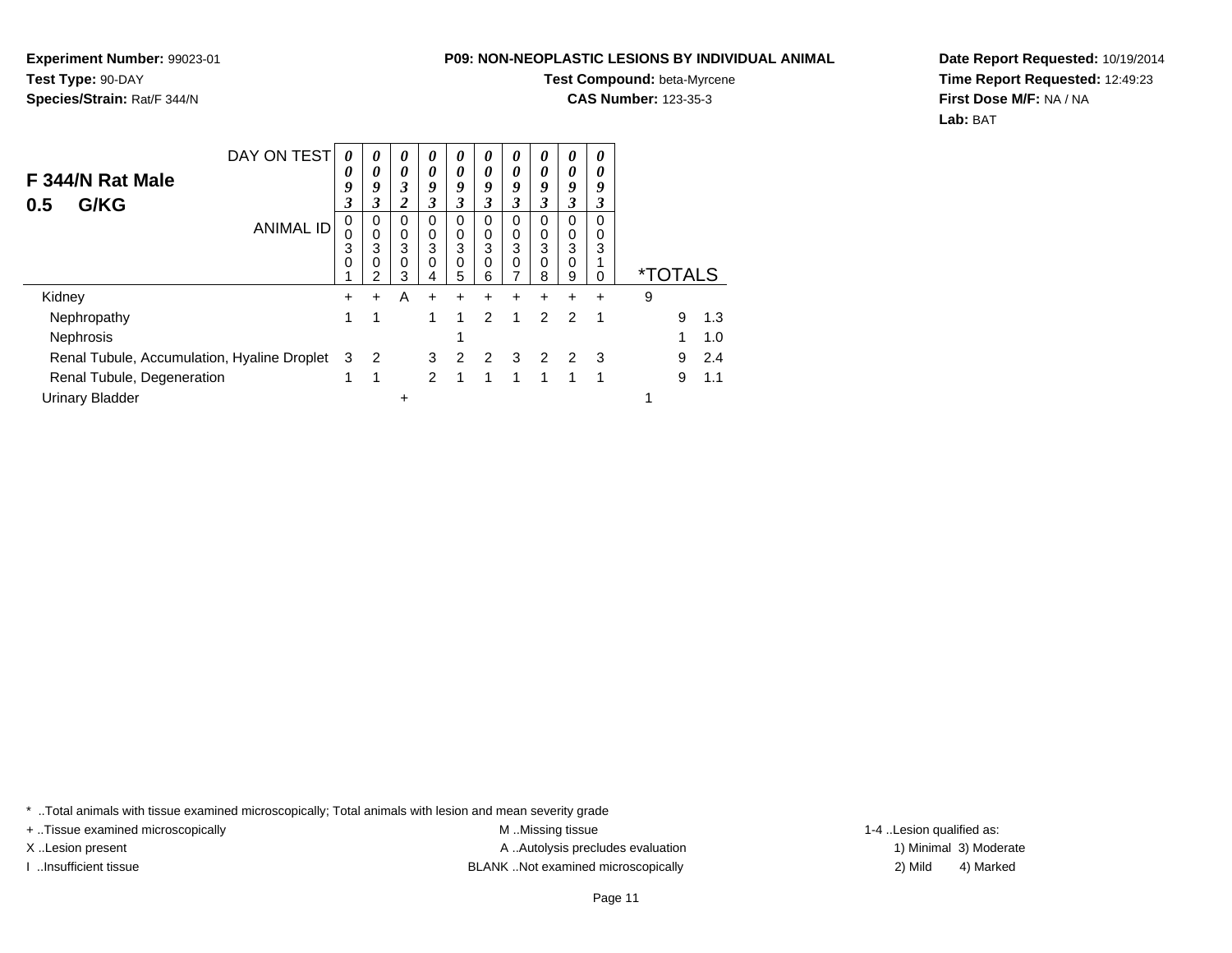**Experiment Number:** 99023-01**Test Type:** 90-DAY**Species/Strain:** Rat/F 344/N

## **Test Compound:** beta-Myrcene

**CAS Number:** 123-35-3

**Date Report Requested:** 10/19/2014**Time Report Requested:** 12:49:23**First Dose M/F:** NA / NA**Lab:** BAT

|                              | DAY ON TEST      | 0<br>0                                 | 0<br>0                                        | $\boldsymbol{\theta}$<br>$\boldsymbol{\theta}$ | 0<br>$\boldsymbol{\theta}$         | 0<br>$\boldsymbol{\theta}$                | 0<br>0                        | $\boldsymbol{\theta}$<br>$\boldsymbol{\theta}$         | 0<br>0                                      | 0<br>$\pmb{\theta}$                         | 0<br>0                |                       |
|------------------------------|------------------|----------------------------------------|-----------------------------------------------|------------------------------------------------|------------------------------------|-------------------------------------------|-------------------------------|--------------------------------------------------------|---------------------------------------------|---------------------------------------------|-----------------------|-----------------------|
| F 344/N Rat Male             |                  | 9                                      | 9                                             | $\overline{2}$                                 | 9                                  | 9                                         | 9                             | 9                                                      | 9                                           | 9                                           | 9                     |                       |
| G/KG<br>1.0                  |                  | $\overline{\mathbf{3}}$<br>$\mathbf 0$ | $\mathfrak{z}$<br>$\mathbf 0$                 | 6<br>$\mathbf 0$                               | $\mathfrak{z}$<br>$\Omega$         | $\mathfrak{z}$<br>0                       | $\mathfrak{z}$<br>$\mathbf 0$ | $\mathfrak{z}$<br>$\mathbf 0$                          | $\mathfrak{z}$<br>$\mathbf 0$               | $\boldsymbol{\mathfrak{z}}$<br>$\mathbf 0$  | 3<br>$\mathbf 0$      |                       |
|                              | <b>ANIMAL ID</b> | $\mathbf 0$                            | 0                                             | 0                                              | 0                                  | 0                                         | 0                             | 0                                                      | 0                                           | 0                                           | 0                     |                       |
|                              |                  | 4<br>0<br>1                            | $\overline{4}$<br>$\pmb{0}$<br>$\overline{2}$ | $\overline{\mathbf{4}}$<br>$\pmb{0}$<br>3      | $\overline{4}$<br>$\mathbf 0$<br>4 | $\overline{\mathbf{4}}$<br>$\pmb{0}$<br>5 | 4<br>0<br>6                   | $\overline{\mathbf{4}}$<br>$\pmb{0}$<br>$\overline{7}$ | $\overline{\mathbf{4}}$<br>$\mathbf 0$<br>8 | $\overline{\mathbf{4}}$<br>$\mathbf 0$<br>9 | 4<br>1<br>$\mathbf 0$ | <i><b>*TOTALS</b></i> |
| <b>Alimentary System</b>     |                  |                                        |                                               |                                                |                                    |                                           |                               |                                                        |                                             |                                             |                       |                       |
| Esophagus                    |                  |                                        |                                               | $\ddot{}$                                      |                                    |                                           |                               |                                                        |                                             |                                             |                       | 1                     |
| Intestine Large, Cecum       |                  |                                        |                                               | $\ddot{}$                                      |                                    |                                           |                               |                                                        |                                             |                                             |                       |                       |
| Intestine Large, Colon       |                  |                                        |                                               | +                                              |                                    |                                           |                               |                                                        |                                             |                                             |                       |                       |
| Intestine Large, Rectum      |                  |                                        |                                               | +                                              |                                    |                                           |                               |                                                        |                                             |                                             |                       |                       |
| Intestine Small, Duodenum    |                  |                                        |                                               | +                                              |                                    |                                           |                               |                                                        |                                             |                                             |                       |                       |
| Intestine Small, Ileum       |                  |                                        |                                               | +                                              |                                    |                                           |                               |                                                        |                                             |                                             |                       |                       |
| Intestine Small, Jejunum     |                  |                                        |                                               | +                                              |                                    |                                           |                               |                                                        |                                             |                                             |                       |                       |
| Liver                        |                  |                                        |                                               | +                                              |                                    |                                           |                               |                                                        |                                             |                                             |                       |                       |
| Pancreas                     |                  |                                        |                                               | +                                              |                                    |                                           |                               |                                                        |                                             |                                             |                       |                       |
| Salivary Glands              |                  |                                        |                                               | +                                              |                                    |                                           |                               |                                                        |                                             |                                             |                       |                       |
| Stomach, Forestomach         |                  | +                                      |                                               | $\ddot{}$                                      |                                    |                                           |                               |                                                        |                                             |                                             |                       | 10                    |
| Stomach, Glandular           |                  |                                        |                                               | +                                              |                                    |                                           |                               |                                                        |                                             |                                             |                       | 1                     |
| <b>Cardiovascular System</b> |                  |                                        |                                               |                                                |                                    |                                           |                               |                                                        |                                             |                                             |                       |                       |
| <b>Blood Vessel</b>          |                  |                                        |                                               | $\ddot{}$                                      |                                    |                                           |                               |                                                        |                                             |                                             |                       | 1                     |
| Heart                        |                  |                                        |                                               | $\ddot{}$                                      |                                    |                                           |                               |                                                        |                                             |                                             |                       | 1                     |
| <b>Endocrine System</b>      |                  |                                        |                                               |                                                |                                    |                                           |                               |                                                        |                                             |                                             |                       |                       |
| <b>Adrenal Cortex</b>        |                  |                                        |                                               | $\ddot{}$                                      |                                    |                                           |                               |                                                        |                                             |                                             |                       | 1                     |
| <b>Adrenal Medulla</b>       |                  |                                        |                                               | +                                              |                                    |                                           |                               |                                                        |                                             |                                             |                       |                       |
| Islets, Pancreatic           |                  |                                        |                                               | +                                              |                                    |                                           |                               |                                                        |                                             |                                             |                       |                       |
| Parathyroid Gland            |                  |                                        |                                               | +                                              |                                    |                                           |                               |                                                        |                                             |                                             |                       | 1                     |

\* ..Total animals with tissue examined microscopically; Total animals with lesion and mean severity grade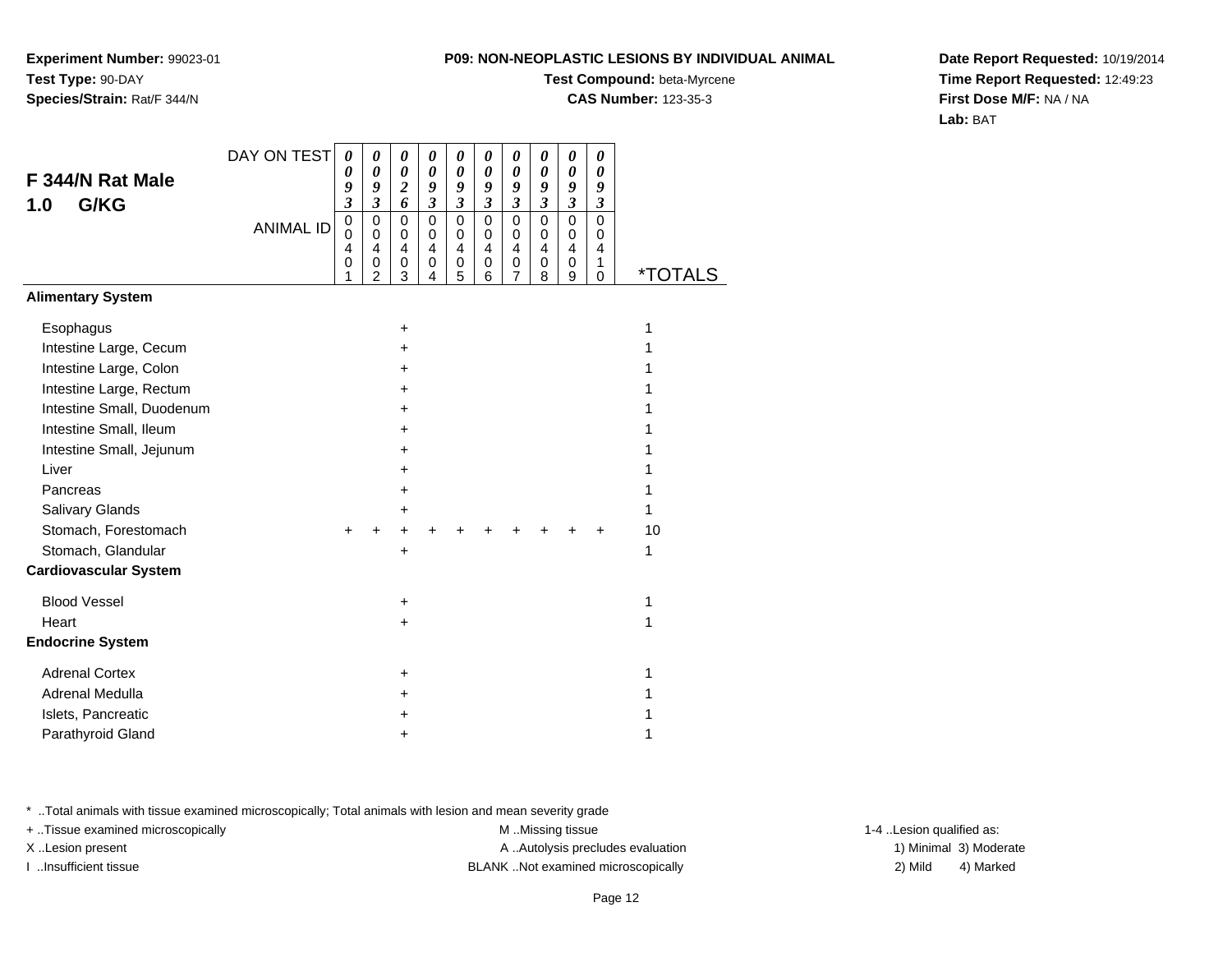**Experiment Number:** 99023-01**Test Type:** 90-DAY**Species/Strain:** Rat/F 344/N

## **Test Compound:** beta-Myrcene

**CAS Number:** 123-35-3

**Date Report Requested:** 10/19/2014**Time Report Requested:** 12:49:23**First Dose M/F:** NA / NA**Lab:** BAT

| DAY ON TEST                          | 0                                       | 0                               | 0                                                | 0                                                      | 0                                         | 0                                                      | 0                                                    | 0                                                    | $\boldsymbol{\theta}$           | 0                               |                       |   |     |
|--------------------------------------|-----------------------------------------|---------------------------------|--------------------------------------------------|--------------------------------------------------------|-------------------------------------------|--------------------------------------------------------|------------------------------------------------------|------------------------------------------------------|---------------------------------|---------------------------------|-----------------------|---|-----|
| F 344/N Rat Male                     | 0<br>9                                  | 0<br>9                          | $\boldsymbol{\theta}$<br>$\overline{\mathbf{c}}$ | $\boldsymbol{\theta}$<br>9                             | $\boldsymbol{\theta}$<br>9                | $\boldsymbol{\theta}$<br>9                             | 0<br>9                                               | $\boldsymbol{\theta}$<br>9                           | $\boldsymbol{\theta}$<br>9      | 0<br>9                          |                       |   |     |
| G/KG<br>1.0                          | $\overline{\mathbf{3}}$                 | $\overline{\mathbf{3}}$         | 6                                                | $\mathfrak{z}$                                         | $\overline{\mathbf{3}}$                   | $\mathfrak{z}$                                         | $\mathfrak{z}$                                       | $\mathfrak{z}$                                       | $\mathfrak{z}$                  | $\boldsymbol{\beta}$            |                       |   |     |
| <b>ANIMAL ID</b>                     | $\pmb{0}$<br>$\mathbf 0$<br>4<br>0<br>1 | 0<br>$\mathbf 0$<br>4<br>0<br>2 | $\mathbf 0$<br>0<br>4<br>0<br>3                  | $\mathbf 0$<br>$\mathbf 0$<br>$\overline{4}$<br>0<br>4 | $\mathbf 0$<br>$\mathbf 0$<br>4<br>0<br>5 | $\mathbf 0$<br>$\mathbf 0$<br>$\overline{4}$<br>0<br>6 | $\mathbf 0$<br>$\pmb{0}$<br>$\overline{4}$<br>0<br>7 | $\mathbf 0$<br>$\pmb{0}$<br>$\overline{4}$<br>0<br>8 | $\mathbf 0$<br>0<br>4<br>0<br>9 | $\mathbf 0$<br>0<br>4<br>1<br>0 | <i><b>*TOTALS</b></i> |   |     |
| <b>Pituitary Gland</b>               |                                         |                                 | $\ddot{}$                                        |                                                        |                                           |                                                        |                                                      |                                                      |                                 |                                 | 1                     |   |     |
| <b>Thyroid Gland</b>                 |                                         |                                 | $\ddot{}$                                        |                                                        |                                           |                                                        |                                                      |                                                      |                                 |                                 | 1                     |   |     |
| <b>General Body System</b>           |                                         |                                 |                                                  |                                                        |                                           |                                                        |                                                      |                                                      |                                 |                                 |                       |   |     |
| <b>NONE</b>                          |                                         |                                 |                                                  |                                                        |                                           |                                                        |                                                      |                                                      |                                 |                                 |                       |   |     |
| <b>Genital System</b>                |                                         |                                 |                                                  |                                                        |                                           |                                                        |                                                      |                                                      |                                 |                                 |                       |   |     |
| Epididymis                           |                                         |                                 | $\ddot{}$                                        |                                                        |                                           |                                                        |                                                      |                                                      |                                 |                                 | 1                     |   |     |
| <b>Preputial Gland</b>               |                                         |                                 | +                                                |                                                        |                                           |                                                        |                                                      |                                                      |                                 |                                 |                       |   |     |
| Prostate                             |                                         |                                 | +                                                |                                                        |                                           |                                                        |                                                      |                                                      |                                 |                                 |                       |   |     |
| <b>Seminal Vesicle</b>               |                                         |                                 | $\ddot{}$                                        |                                                        |                                           |                                                        |                                                      |                                                      |                                 |                                 | 1                     |   |     |
| <b>Testes</b>                        |                                         |                                 | +                                                |                                                        |                                           |                                                        |                                                      |                                                      |                                 |                                 | 1                     |   |     |
| <b>Hematopoietic System</b>          |                                         |                                 |                                                  |                                                        |                                           |                                                        |                                                      |                                                      |                                 |                                 |                       |   |     |
| <b>Bone Marrow</b>                   |                                         |                                 | $\ddot{}$                                        |                                                        |                                           |                                                        |                                                      |                                                      |                                 |                                 | 1                     |   |     |
| Lymph Node                           |                                         |                                 |                                                  |                                                        |                                           |                                                        |                                                      | +                                                    |                                 |                                 | 1                     |   |     |
| Deep Cervical, Ectasia               |                                         |                                 |                                                  |                                                        |                                           |                                                        |                                                      | $\overline{c}$                                       |                                 |                                 |                       | 1 | 2.0 |
| Deep Cervical, Hyperplasia, Lymphoid |                                         |                                 |                                                  |                                                        |                                           |                                                        |                                                      | 3                                                    |                                 |                                 |                       | 1 | 3.0 |
| Lymph Node, Mandibular               |                                         |                                 | +                                                |                                                        |                                           |                                                        |                                                      |                                                      |                                 |                                 | 1                     |   |     |
| Lymph Node, Mesenteric               |                                         |                                 | +                                                |                                                        |                                           |                                                        |                                                      |                                                      |                                 |                                 | 1                     |   |     |
| Atrophy                              |                                         |                                 | 1                                                |                                                        |                                           |                                                        |                                                      |                                                      |                                 |                                 |                       | 1 | 1.0 |
| Spleen                               | +                                       |                                 |                                                  |                                                        |                                           |                                                        |                                                      |                                                      |                                 | +                               | 10                    |   |     |
| Thymus                               |                                         |                                 |                                                  |                                                        |                                           |                                                        |                                                      |                                                      |                                 | +                               | 10                    |   |     |
| <b>Integumentary System</b>          |                                         |                                 |                                                  |                                                        |                                           |                                                        |                                                      |                                                      |                                 |                                 |                       |   |     |

\* ..Total animals with tissue examined microscopically; Total animals with lesion and mean severity grade

+ ..Tissue examined microscopically M ...Missing tissue 1-4 ... M ...Missing tissue

X..Lesion present **A ..Autolysis precludes evaluation** A ..Autolysis precludes evaluation 1) Minimal 3) Moderate

1-4 ..Lesion qualified as: I ..Insufficient tissue BLANK ..Not examined microscopically 2) Mild 4) Marked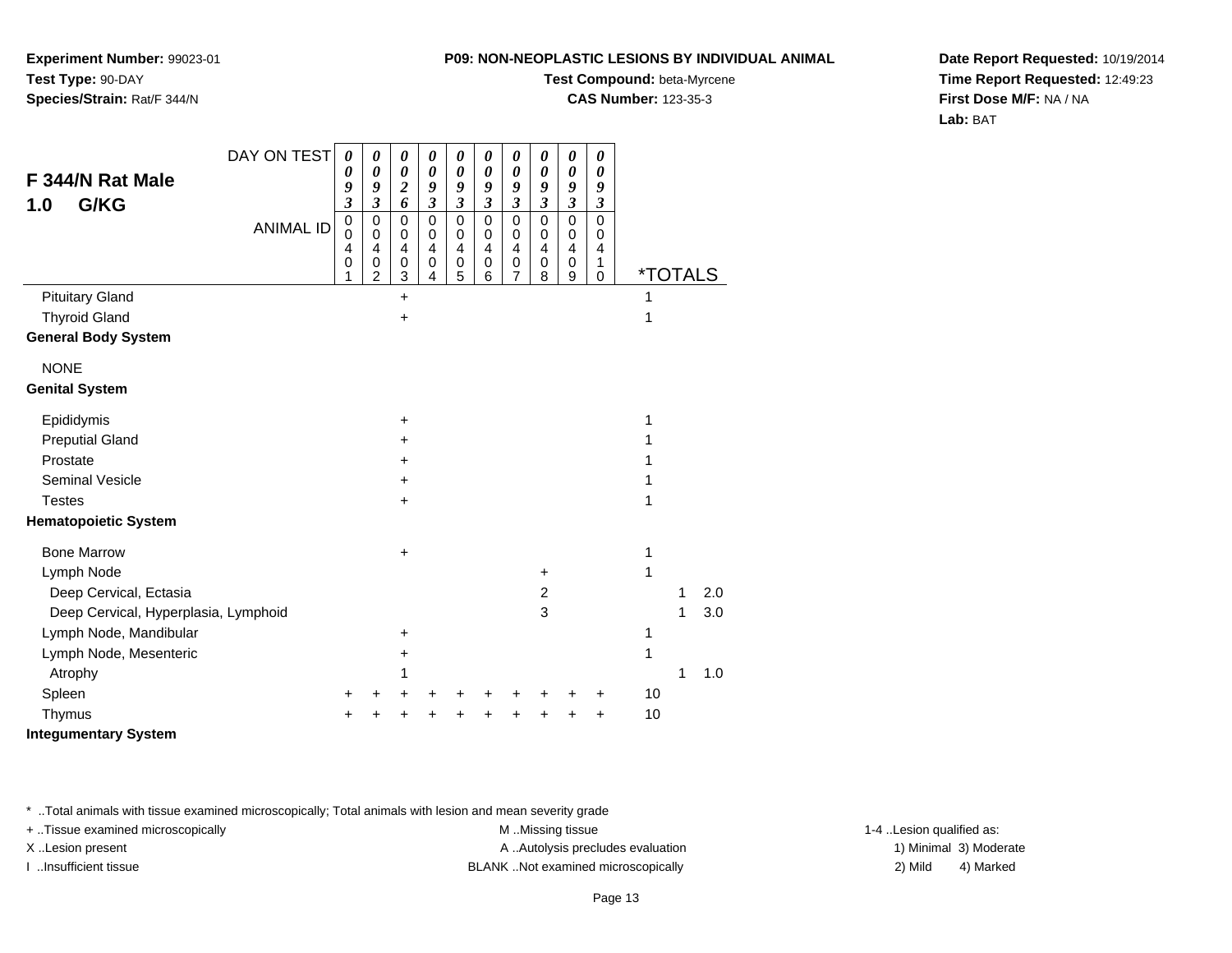**Experiment Number:** 99023-01**Test Type:** 90-DAY**Species/Strain:** Rat/F 344/N

## **Test Compound:** beta-Myrcene

**CAS Number:** 123-35-3

**Date Report Requested:** 10/19/2014**Time Report Requested:** 12:49:23**First Dose M/F:** NA / NA**Lab:** BAT

|                               | DAY ON TEST      | 0                       | 0                       | 0                                         | 0                           | 0                          | 0                | 0                           | 0                | 0                | 0                    |                       |                |     |
|-------------------------------|------------------|-------------------------|-------------------------|-------------------------------------------|-----------------------------|----------------------------|------------------|-----------------------------|------------------|------------------|----------------------|-----------------------|----------------|-----|
| F 344/N Rat Male              |                  | 0<br>9                  | 0<br>9                  | $\boldsymbol{\theta}$<br>$\boldsymbol{2}$ | $\boldsymbol{\theta}$<br>9  | $\boldsymbol{\theta}$<br>9 | 0<br>9           | 0<br>9                      | 0<br>9           | 0<br>9           | 0<br>9               |                       |                |     |
| G/KG<br>1.0                   |                  | $\overline{\mathbf{3}}$ | $\overline{\mathbf{3}}$ | 6                                         | $\boldsymbol{\mathfrak{z}}$ | $\mathfrak{z}$             | $\mathfrak{z}$   | $\overline{\mathbf{3}}$     | $\mathfrak{z}$   | $\mathfrak{z}$   | $\boldsymbol{\beta}$ |                       |                |     |
|                               | <b>ANIMAL ID</b> | $\mathbf 0$<br>0        | $\mathbf 0$<br>0        | 0<br>0                                    | $\mathbf 0$<br>0            | $\mathbf 0$<br>0           | $\mathbf 0$<br>0 | $\mathbf 0$<br>0            | $\mathsf 0$<br>0 | $\mathbf 0$<br>0 | $\mathbf 0$<br>0     |                       |                |     |
|                               |                  | 4                       | 4                       | 4                                         | 4                           | 4                          | $\overline{4}$   | 4                           | $\overline{4}$   | $\overline{4}$   | $\overline{4}$       |                       |                |     |
|                               |                  | $\pmb{0}$<br>1          | 0<br>$\overline{2}$     | $\mathbf 0$<br>3                          | 0<br>4                      | $\mathbf 0$<br>5           | $\mathbf 0$<br>6 | $\pmb{0}$<br>$\overline{7}$ | $\mathbf 0$<br>8 | $\mathbf 0$<br>9 | 1<br>$\mathbf 0$     | <i><b>*TOTALS</b></i> |                |     |
| <b>Integumentary System</b>   |                  |                         |                         |                                           |                             |                            |                  |                             |                  |                  |                      |                       |                |     |
| <b>Mammary Gland</b>          |                  |                         |                         | $\ddot{}$                                 |                             |                            |                  |                             |                  |                  |                      | 1                     |                |     |
| Skin                          |                  |                         |                         | +                                         |                             |                            |                  |                             |                  |                  |                      | 1                     |                |     |
| <b>Musculoskeletal System</b> |                  |                         |                         |                                           |                             |                            |                  |                             |                  |                  |                      |                       |                |     |
| <b>Bone</b>                   |                  |                         |                         | +                                         |                             |                            |                  |                             |                  |                  |                      | 1                     |                |     |
| <b>Nervous System</b>         |                  |                         |                         |                                           |                             |                            |                  |                             |                  |                  |                      |                       |                |     |
| <b>Brain</b>                  |                  |                         |                         | $\ddot{}$                                 |                             |                            |                  |                             |                  |                  |                      | 1                     |                |     |
| <b>Respiratory System</b>     |                  |                         |                         |                                           |                             |                            |                  |                             |                  |                  |                      |                       |                |     |
| Lung                          |                  |                         |                         | +                                         |                             |                            |                  |                             |                  |                  |                      | 1                     |                |     |
| Congestion                    |                  |                         |                         | $\overline{c}$                            |                             |                            |                  |                             |                  |                  |                      |                       | 1              | 2.0 |
| <b>Nose</b>                   |                  | $\ddot{}$               | +                       | $\ddot{}$                                 |                             |                            |                  |                             |                  | +                | +                    | 10                    |                |     |
| Inflammation, Chronic         |                  |                         |                         | 1                                         | 1                           |                            |                  | 1                           | 1                | 1                | 1                    |                       | 6              | 1.0 |
| Inflammation, Suppurative     |                  |                         |                         |                                           |                             |                            |                  |                             |                  |                  | 1                    |                       | 1              | 1.0 |
| Olfactory Epi, Degeneration   |                  |                         |                         |                                           | 1                           |                            |                  |                             |                  |                  | 1                    |                       | $\overline{2}$ | 1.0 |
| Trachea                       |                  |                         |                         | +                                         |                             |                            |                  |                             |                  |                  |                      | 1                     |                |     |
| <b>Special Senses System</b>  |                  |                         |                         |                                           |                             |                            |                  |                             |                  |                  |                      |                       |                |     |
| Eye                           |                  |                         |                         | +                                         |                             |                            |                  |                             |                  |                  |                      | 1                     |                |     |
| <b>Harderian Gland</b>        |                  | $\ddot{}$               | +                       | +                                         |                             |                            |                  |                             |                  |                  | ٠                    | 10                    |                |     |
| Pigmentation, Porphyrin       |                  |                         |                         | 2                                         | 1                           | 1                          | 1                | 1                           | 1                | 1                | 1                    |                       | 8              | 1.1 |

\* ..Total animals with tissue examined microscopically; Total animals with lesion and mean severity grade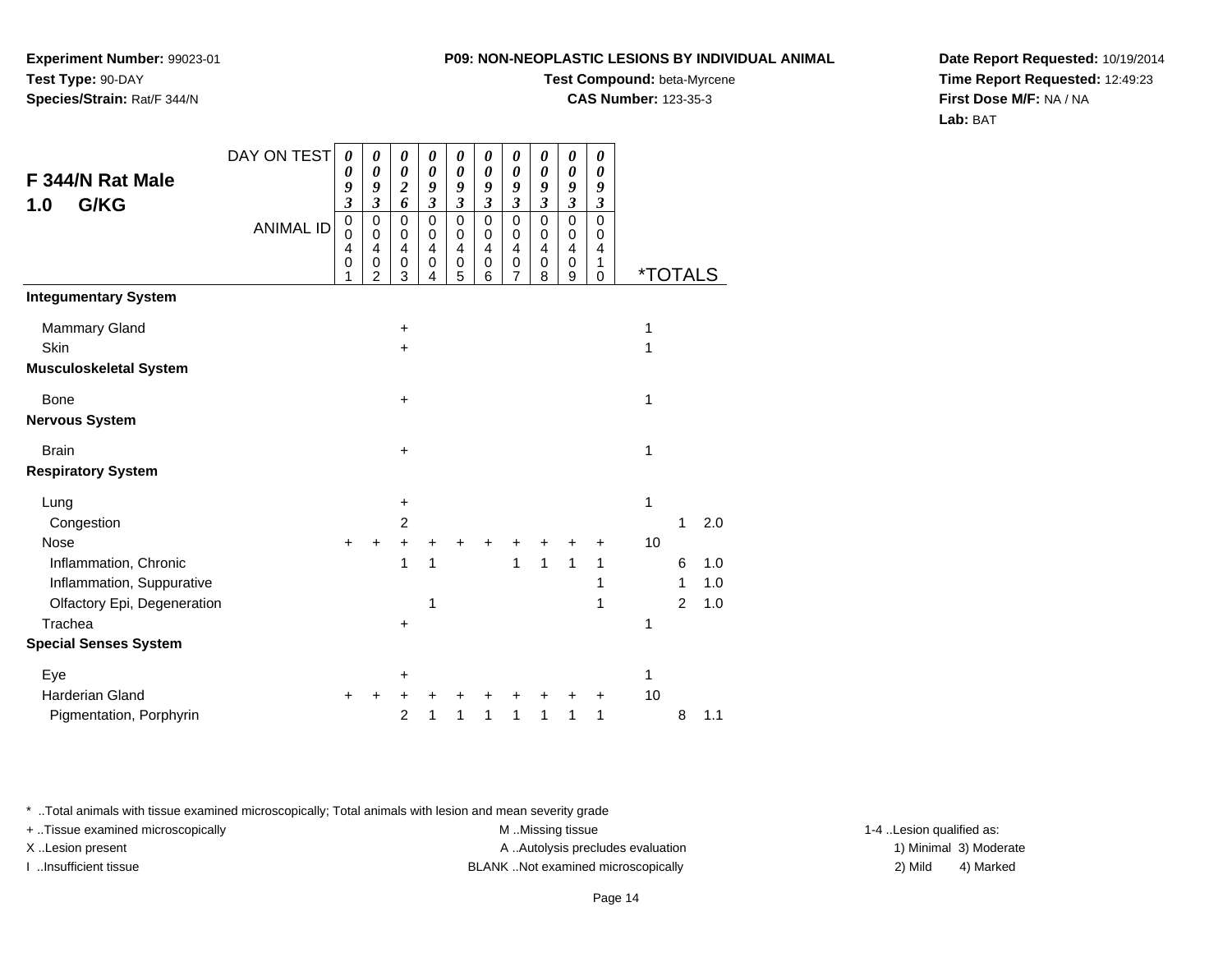**Experiment Number:** 99023-01**Test Type:** 90-DAY**Species/Strain:** Rat/F 344/N

# **Test Compound:** beta-Myrcene

**CAS Number:** 123-35-3

**Date Report Requested:** 10/19/2014**Time Report Requested:** 12:49:24**First Dose M/F:** NA / NA**Lab:** BAT

|                                             | DAY ON TEST      | 0      | 0                | $\boldsymbol{\theta}$      | 0             | $\boldsymbol{\theta}$         | 0                | 0                          | 0                | 0      | 0                    |    |                       |     |
|---------------------------------------------|------------------|--------|------------------|----------------------------|---------------|-------------------------------|------------------|----------------------------|------------------|--------|----------------------|----|-----------------------|-----|
| F 344/N Rat Male                            |                  | 0<br>9 | 0<br>9           | $\theta$<br>$\overline{2}$ | $\theta$<br>9 | $\boldsymbol{\theta}$<br>9    | 0<br>9           | $\boldsymbol{\theta}$<br>9 | 0<br>9           | 0<br>9 | 0<br>9               |    |                       |     |
| G/KG<br>1.0                                 |                  | 3      | 3                | 6                          | 3             | 3                             | 3                | 3                          | 3                | 3      | 3                    |    |                       |     |
|                                             | <b>ANIMAL ID</b> | 0<br>0 | 0<br>$\mathbf 0$ | 0<br>0                     | 0<br>0        | $\mathbf 0$<br>$\mathbf 0$    | 0<br>0           | 0<br>0                     | $\Omega$<br>0    | 0<br>0 | $\Omega$<br>$\Omega$ |    |                       |     |
|                                             |                  | 4<br>0 | 4<br>0           | 4<br>$\mathbf 0$           | 4<br>0        | $\overline{4}$<br>$\mathbf 0$ | 4<br>$\mathbf 0$ | 4<br>$\mathbf 0$           | 4<br>$\mathbf 0$ | 4<br>0 | 4                    |    |                       |     |
|                                             |                  |        | $\mathfrak{p}$   | 3                          | 4             | 5                             | 6                | 7                          | 8                | 9      | $\Omega$             |    | <i><b>*TOTALS</b></i> |     |
| <b>Urinary System</b>                       |                  |        |                  |                            |               |                               |                  |                            |                  |        |                      |    |                       |     |
| Kidney                                      |                  | ٠      |                  | ٠                          | ٠             | ٠                             | ÷                | ٠                          | $\ddot{}$        |        | ÷                    | 10 |                       |     |
| Nephropathy                                 |                  | 1      |                  |                            | 1             | 1                             | $\mathbf{1}$     | $\mathbf{1}$               | $\mathbf{1}$     | 1      | 1                    |    | 8                     | 1.0 |
| Nephrosis                                   |                  | 1      | 1                | 1                          | 1             | 1                             | 1                | $\mathbf{1}$               | 1                | 1      | 1                    |    | 10                    | 1.0 |
| Renal Tubule, Accumulation, Hyaline Droplet |                  | 2      | 2                | 1                          | 2             | 2                             | 3                | 2                          | $\mathcal{P}$    | 3      | -2                   |    | 10                    | 2.1 |
| <b>Urinary Bladder</b>                      |                  |        |                  | +                          |               |                               |                  |                            |                  |        |                      | 1  |                       |     |

\* ..Total animals with tissue examined microscopically; Total animals with lesion and mean severity grade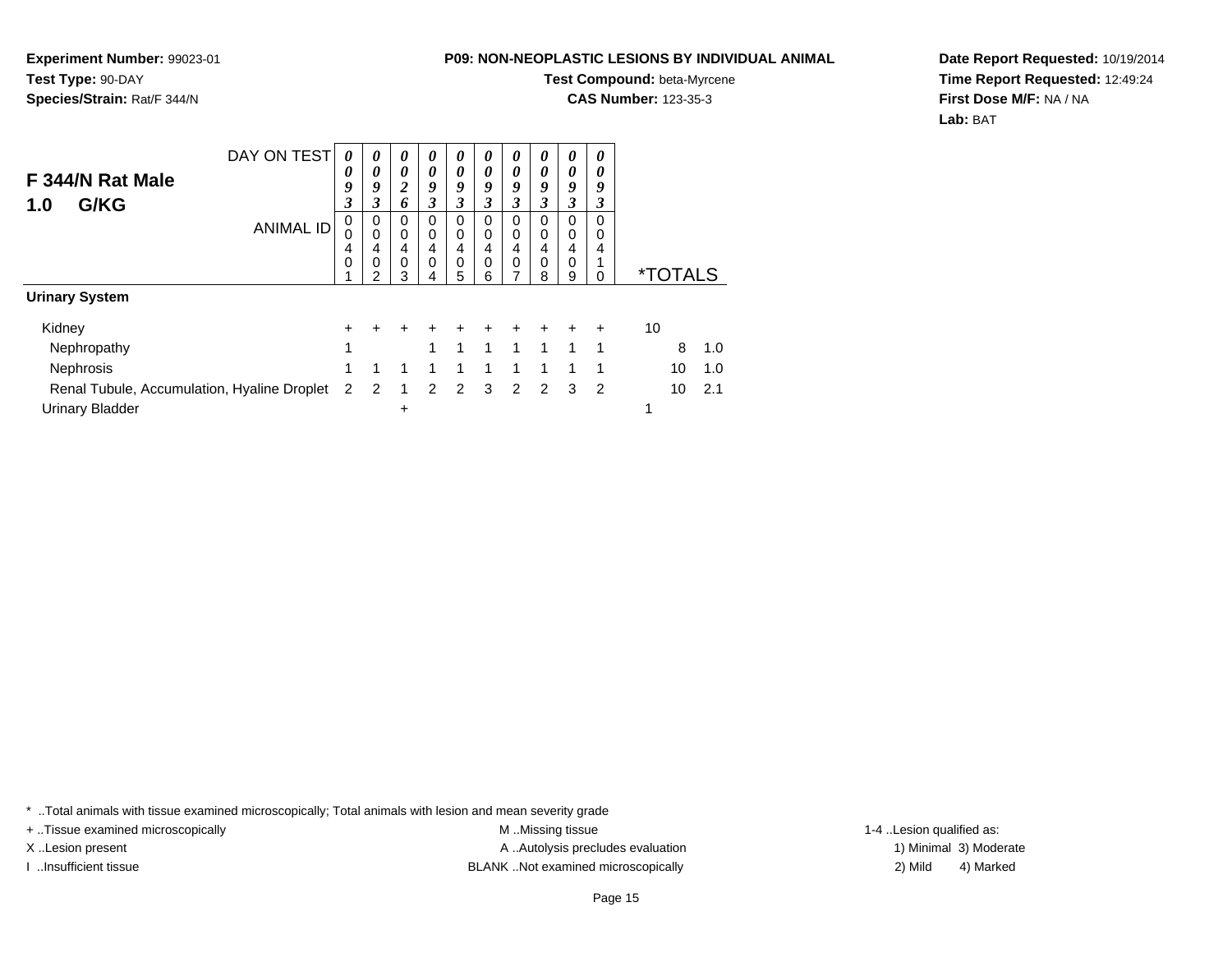**Experiment Number:** 99023-01**Test Type:** 90-DAY**Species/Strain:** Rat/F 344/N

## **Test Compound:** beta-Myrcene

**CAS Number:** 123-35-3

**Date Report Requested:** 10/19/2014**Time Report Requested:** 12:49:24**First Dose M/F:** NA / NA**Lab:** BAT

|                              | DAY ON TEST      | 0                               | 0                               | 0                             | $\boldsymbol{\theta}$           | 0                           | 0                          | 0                     | 0                                  | 0                          | 0                     |                       |                |     |
|------------------------------|------------------|---------------------------------|---------------------------------|-------------------------------|---------------------------------|-----------------------------|----------------------------|-----------------------|------------------------------------|----------------------------|-----------------------|-----------------------|----------------|-----|
| F 344/N Rat Male             |                  | 0<br>9                          | 0<br>9                          | $\boldsymbol{\theta}$<br>9    | $\boldsymbol{\theta}$<br>9      | $\boldsymbol{\theta}$<br>9  | $\boldsymbol{\theta}$<br>9 | $\theta$<br>9         | $\boldsymbol{\theta}$<br>1         | $\boldsymbol{\theta}$<br>9 | 0<br>0                |                       |                |     |
| G/KG<br>2.0                  |                  | $\mathfrak{z}$                  | $\mathfrak{z}$                  | $\mathfrak{z}$                | $\mathfrak{z}$                  | $\boldsymbol{\mathfrak{z}}$ | $\mathfrak{z}$             | $\mathfrak{z}$        | 8                                  | $\mathfrak{z}$             | $\boldsymbol{4}$      |                       |                |     |
|                              | <b>ANIMAL ID</b> | $\mathbf 0$<br>$\mathbf 0$<br>5 | $\mathbf 0$<br>$\mathbf 0$<br>5 | $\mathbf 0$<br>$\pmb{0}$<br>5 | $\mathbf 0$<br>$\mathbf 0$<br>5 | $\mathbf 0$<br>0<br>5       | $\mathbf 0$<br>0<br>5      | $\mathbf 0$<br>0<br>5 | $\overline{0}$<br>$\mathbf 0$<br>5 | $\mathbf 0$<br>0<br>5      | $\mathbf 0$<br>0<br>5 |                       |                |     |
|                              |                  | 0<br>1                          | 0<br>$\overline{2}$             | $\pmb{0}$<br>3                | 0<br>$\overline{4}$             | 0<br>5                      | 0<br>6                     | 0<br>$\overline{7}$   | 0<br>8                             | 0<br>9                     | 1<br>0                | <i><b>*TOTALS</b></i> |                |     |
| <b>Alimentary System</b>     |                  |                                 |                                 |                               |                                 |                             |                            |                       |                                    |                            |                       |                       |                |     |
| Esophagus                    |                  | +                               | +                               | +                             |                                 | +                           | +                          | +                     |                                    | +                          | +                     | 10                    |                |     |
| Intestine Large, Cecum       |                  | +                               | +                               | $\pm$                         | ÷                               | $\ddot{}$                   | $\ddot{}$                  | $\ddot{}$             | $\ddot{}$                          | $\ddot{}$                  | +                     | 10                    |                |     |
| Intestine Large, Colon       |                  | $\ddot{}$                       | +                               | +                             | $\pm$                           | +                           | +                          | +                     | $\ddot{}$                          | +                          | +                     | 10                    |                |     |
| Intestine Large, Rectum      |                  | $\ddot{}$                       | +                               | $\ddot{}$                     | $\ddot{}$                       | $\ddot{}$                   | $\ddot{}$                  | $\ddot{}$             | $\ddot{}$                          | $\pm$                      | $\ddot{}$             | 10                    |                |     |
| Intestine Small, Duodenum    |                  | $\ddot{}$                       | $+$                             | $\ddot{}$                     | $+$                             | $\ddot{}$                   | $\ddot{}$                  | $\ddot{}$             | $+$                                | $\ddot{}$                  | $\ddot{}$             | 10                    |                |     |
| Intestine Small, Ileum       |                  | $\ddot{}$                       | $\ddot{}$                       | $\ddot{}$                     | $\ddot{}$                       | $\ddot{}$                   | $\ddot{}$                  | $\ddot{}$             | $\ddot{}$                          | $\ddot{}$                  | $\ddot{}$             | 10                    |                |     |
| Intestine Small, Jejunum     |                  | $\ddot{}$                       | $\ddot{}$                       | +                             | $\ddot{}$                       | $\ddot{}$                   | $\ddot{}$                  | $\ddot{}$             | $\ddot{}$                          | $\ddot{}$                  | $\ddot{}$             | 10                    |                |     |
| Atrophy                      |                  |                                 |                                 |                               |                                 |                             | $\overline{2}$             | $\overline{c}$        |                                    |                            |                       |                       | $\overline{2}$ | 2.0 |
| Liver                        |                  | $\ddot{}$                       |                                 | +                             | +                               | $\ddot{}$                   | $\ddot{}$                  | $\ddot{}$             |                                    |                            | +                     | 10                    |                |     |
| Fibrosis, Focal              |                  |                                 |                                 |                               | 1                               |                             |                            |                       |                                    |                            |                       |                       | 1              | 1.0 |
| Inflammation, Chronic        |                  |                                 |                                 |                               | 1                               |                             |                            |                       |                                    |                            |                       |                       | 1              | 1.0 |
| Oral Mucosa                  |                  |                                 |                                 |                               | $\ddot{}$                       | $\ddot{}$                   |                            |                       |                                    |                            |                       | $\overline{c}$        |                |     |
| Inflammation, Chronic        |                  |                                 |                                 |                               | $\overline{c}$                  |                             |                            |                       |                                    |                            |                       |                       | 1              | 2.0 |
| Pancreas                     |                  | $\ddot{}$                       | +                               | +                             | $\ddot{}$                       | $\ddot{}$                   | +                          |                       |                                    |                            | +                     | 10                    |                |     |
| Acinus, Atrophy              |                  |                                 |                                 |                               |                                 |                             |                            | 1                     |                                    |                            |                       |                       | 1              | 1.0 |
| <b>Salivary Glands</b>       |                  | $\ddot{}$                       | +                               | +                             |                                 | +                           | +                          | $\ddot{}$             |                                    |                            | +                     | 10                    |                |     |
| Stomach, Forestomach         |                  | $\ddot{}$                       |                                 |                               |                                 | +                           | $\ddot{}$                  | $\ddot{}$             | $\ddot{}$                          | $\ddot{}$                  | $\ddot{}$             | 10                    |                |     |
| Inflammation, Acute          |                  |                                 |                                 |                               |                                 |                             |                            |                       |                                    |                            | 1                     |                       | 1              | 1.0 |
| Stomach, Glandular           |                  | +                               |                                 |                               |                                 |                             |                            |                       |                                    |                            | $\ddot{}$             | 10                    |                |     |
| <b>Cardiovascular System</b> |                  |                                 |                                 |                               |                                 |                             |                            |                       |                                    |                            |                       |                       |                |     |
| <b>Blood Vessel</b>          |                  | +                               |                                 |                               |                                 |                             |                            |                       |                                    |                            | +                     | 10                    |                |     |

\* ..Total animals with tissue examined microscopically; Total animals with lesion and mean severity grade

+ ..Tissue examined microscopically examined microscopically examined as: M ..Missing tissue 1-4 ..Lesion qualified as: X..Lesion present **A ..Autolysis precludes evaluation** A ..Autolysis precludes evaluation 1) Minimal 3) Moderate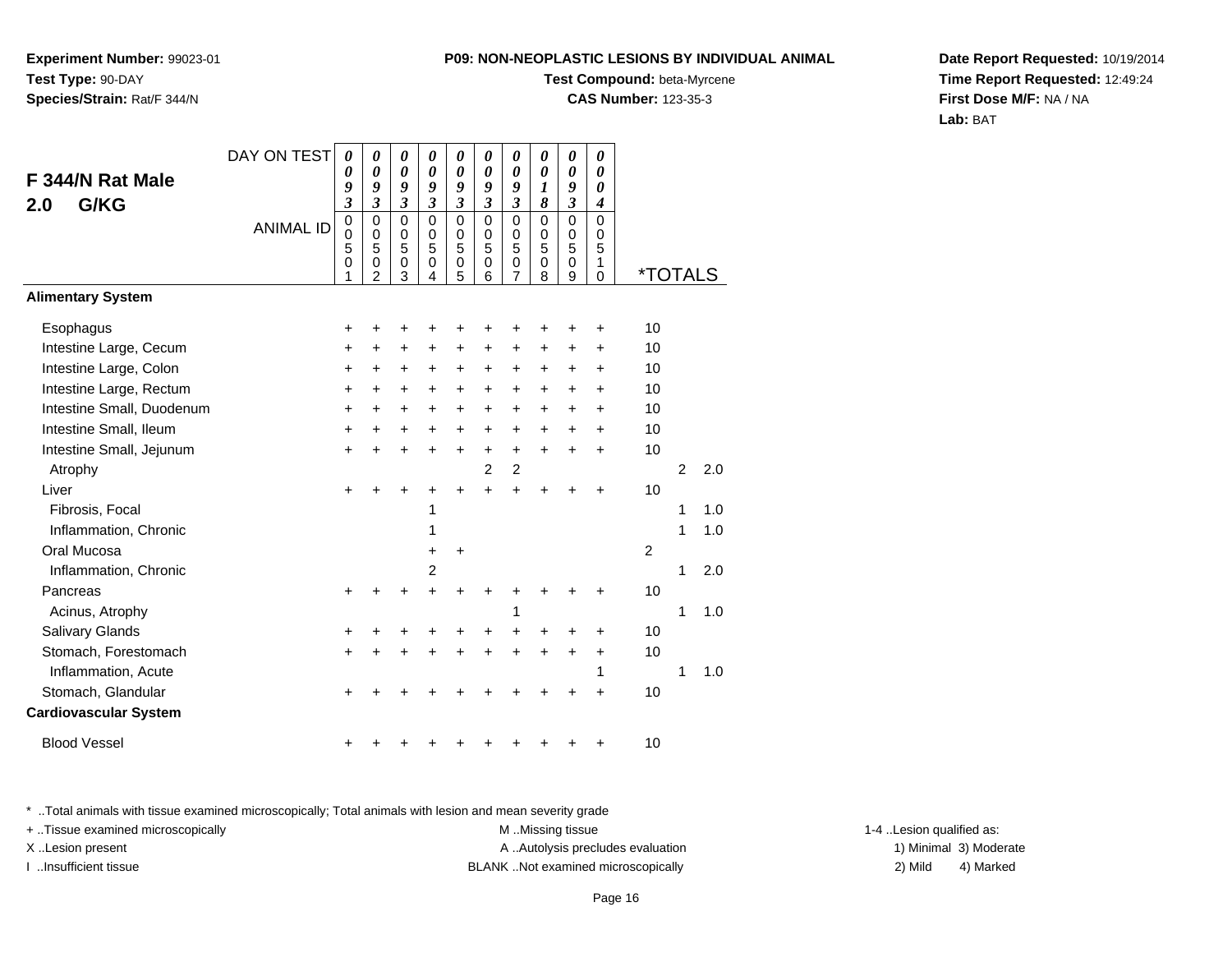**Experiment Number:** 99023-01**Test Type:** 90-DAY**Species/Strain:** Rat/F 344/N

### **Test Compound:** beta-Myrcene

**CAS Number:** 123-35-3

**Date Report Requested:** 10/19/2014**Time Report Requested:** 12:49:24**First Dose M/F:** NA / NA**Lab:** BAT

| F 344/N Rat Male<br>G/KG<br>2.0 | DAY ON TEST      | $\boldsymbol{\theta}$<br>0<br>9<br>$\overline{\mathbf{3}}$<br>$\mathbf 0$ | 0<br>0<br>9<br>$\mathfrak{z}$<br>$\mathbf 0$ | 0<br>$\boldsymbol{\theta}$<br>9<br>$\mathfrak{z}$<br>$\mathbf 0$ | 0<br>$\boldsymbol{\theta}$<br>9<br>$\boldsymbol{\beta}$<br>$\Omega$ | 0<br>$\boldsymbol{\theta}$<br>9<br>$\mathfrak{z}$<br>$\mathbf 0$ | 0<br>0<br>9<br>$\boldsymbol{\mathfrak{z}}$<br>$\mathbf 0$ | 0<br>$\pmb{\theta}$<br>9<br>$\mathfrak{z}$<br>$\mathbf 0$ | 0<br>0<br>1<br>8<br>$\Omega$ | 0<br>$\boldsymbol{\theta}$<br>9<br>$\mathfrak{z}$<br>$\mathbf 0$ | $\boldsymbol{\theta}$<br>$\boldsymbol{\theta}$<br>0<br>$\boldsymbol{4}$<br>$\mathbf 0$ |                       |   |     |
|---------------------------------|------------------|---------------------------------------------------------------------------|----------------------------------------------|------------------------------------------------------------------|---------------------------------------------------------------------|------------------------------------------------------------------|-----------------------------------------------------------|-----------------------------------------------------------|------------------------------|------------------------------------------------------------------|----------------------------------------------------------------------------------------|-----------------------|---|-----|
|                                 | <b>ANIMAL ID</b> | $\mathbf 0$<br>5<br>0<br>1                                                | $\mathbf 0$<br>5<br>0<br>$\overline{2}$      | 0<br>5<br>0<br>3                                                 | $\mathbf 0$<br>5<br>0<br>4                                          | $\pmb{0}$<br>5<br>$\pmb{0}$<br>5                                 | $\mathbf 0$<br>5<br>0<br>6                                | 0<br>5<br>0<br>$\overline{7}$                             | 0<br>5<br>0<br>8             | 0<br>5<br>0<br>9                                                 | 0<br>5<br>1<br>0                                                                       | <i><b>*TOTALS</b></i> |   |     |
| Heart                           |                  | $\ddot{}$                                                                 | ÷                                            | $\ddot{}$                                                        | $\ddot{}$                                                           | $\ddot{}$                                                        | +                                                         | $\ddot{}$                                                 | $\ddot{}$                    | $\ddot{}$                                                        | $\ddot{}$                                                                              | 10                    |   |     |
| <b>Endocrine System</b>         |                  |                                                                           |                                              |                                                                  |                                                                     |                                                                  |                                                           |                                                           |                              |                                                                  |                                                                                        |                       |   |     |
| <b>Adrenal Cortex</b>           |                  | +                                                                         |                                              | +                                                                | +                                                                   | +                                                                | ٠                                                         | +                                                         | +                            | +                                                                | ٠                                                                                      | 10                    |   |     |
| Hemorrhage                      |                  |                                                                           |                                              |                                                                  |                                                                     |                                                                  |                                                           |                                                           | 2                            |                                                                  |                                                                                        |                       | 1 | 2.0 |
| Adrenal Medulla                 |                  | +                                                                         | +                                            | +                                                                | +                                                                   | +                                                                | +                                                         | +                                                         | +                            | +                                                                | +                                                                                      | 10                    |   |     |
| Islets, Pancreatic              |                  | $\ddot{}$                                                                 | +                                            | +                                                                | $\pm$                                                               | $\ddot{}$                                                        | +                                                         | $+$                                                       | $\ddot{}$                    | +                                                                | $\ddot{}$                                                                              | 10                    |   |     |
| Parathyroid Gland               |                  | $\ddot{}$                                                                 | +                                            | +                                                                | M                                                                   | $\ddot{}$                                                        | $\ddot{}$                                                 | $\ddot{}$                                                 | $\ddot{}$                    | $\ddot{}$                                                        | $\ddot{}$                                                                              | 9                     |   |     |
| <b>Pituitary Gland</b>          |                  | +                                                                         | +                                            | $\ddot{}$                                                        | $\ddot{}$                                                           | $\ddot{}$                                                        | $\ddot{}$                                                 | $+$                                                       | $\ddot{}$                    | $\ddot{}$                                                        | $\ddot{}$                                                                              | 10                    |   |     |
| <b>Thyroid Gland</b>            |                  | $\ddot{}$                                                                 | ÷                                            | $\ddot{}$                                                        | $\ddot{}$                                                           | $\ddot{}$                                                        | $\ddot{}$                                                 | $\ddot{}$                                                 | $\ddot{}$                    | $\ddot{}$                                                        | $\ddot{}$                                                                              | 10                    |   |     |
| <b>General Body System</b>      |                  |                                                                           |                                              |                                                                  |                                                                     |                                                                  |                                                           |                                                           |                              |                                                                  |                                                                                        |                       |   |     |
| <b>NONE</b>                     |                  |                                                                           |                                              |                                                                  |                                                                     |                                                                  |                                                           |                                                           |                              |                                                                  |                                                                                        |                       |   |     |
| <b>Genital System</b>           |                  |                                                                           |                                              |                                                                  |                                                                     |                                                                  |                                                           |                                                           |                              |                                                                  |                                                                                        |                       |   |     |
| Epididymis                      |                  | +                                                                         |                                              | +                                                                |                                                                     |                                                                  |                                                           | +                                                         |                              | +                                                                | +                                                                                      | 10                    |   |     |
| Degeneration                    |                  |                                                                           |                                              |                                                                  |                                                                     |                                                                  |                                                           |                                                           |                              |                                                                  | 4                                                                                      |                       | 1 | 4.0 |
| <b>Preputial Gland</b>          |                  | +                                                                         | ٠                                            | +                                                                | ٠                                                                   | +                                                                | +                                                         | +                                                         | +                            | +                                                                | +                                                                                      | 10                    |   |     |
| Prostate                        |                  | $\ddot{}$                                                                 | +                                            | +                                                                | +                                                                   | $\ddot{}$                                                        | +                                                         | +                                                         | $\ddot{}$                    | +                                                                | $\ddot{}$                                                                              | 10                    |   |     |
| <b>Seminal Vesicle</b>          |                  | $\ddot{}$                                                                 | +                                            | $\ddot{}$                                                        | $\ddot{}$                                                           | $\ddot{}$                                                        | $\ddot{}$                                                 | $\ddot{}$                                                 | $\ddot{}$                    | $\ddot{}$                                                        | $\ddot{}$                                                                              | 10                    |   |     |
| Atrophy                         |                  |                                                                           |                                              |                                                                  |                                                                     |                                                                  |                                                           |                                                           |                              |                                                                  | 4                                                                                      |                       | 1 | 4.0 |
| <b>Testes</b>                   |                  |                                                                           |                                              |                                                                  |                                                                     |                                                                  |                                                           |                                                           |                              | +                                                                | $\ddot{}$                                                                              | 10                    |   |     |
| Germinal Epith, Degeneration    |                  |                                                                           |                                              |                                                                  |                                                                     |                                                                  |                                                           |                                                           |                              |                                                                  | 2                                                                                      |                       | 1 | 2.0 |
| <b>Hematopoietic System</b>     |                  |                                                                           |                                              |                                                                  |                                                                     |                                                                  |                                                           |                                                           |                              |                                                                  |                                                                                        |                       |   |     |

\* ..Total animals with tissue examined microscopically; Total animals with lesion and mean severity grade

+ ..Tissue examined microscopically examined microscopically examined as:  $M$  ..Missing tissue 1-4 ..Lesion qualified as: X..Lesion present **A ..Autolysis precludes evaluation** A ..Autolysis precludes evaluation 1) Minimal 3) Moderate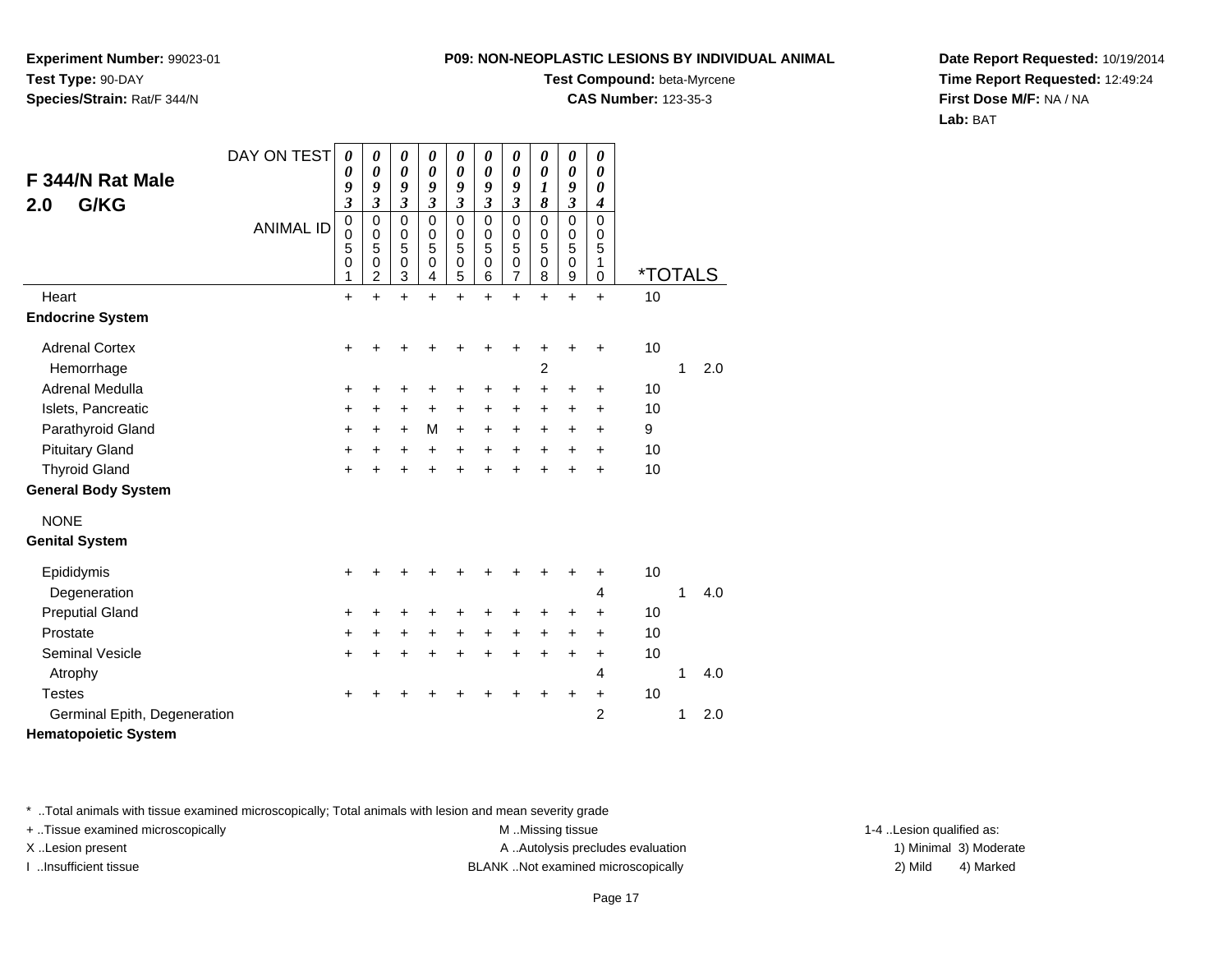**Experiment Number:** 99023-01**Test Type:** 90-DAY**Species/Strain:** Rat/F 344/N

## **Test Compound:** beta-Myrcene

**CAS Number:** 123-35-3

**Date Report Requested:** 10/19/2014**Time Report Requested:** 12:49:24**First Dose M/F:** NA / NA**Lab:** BAT

| F 344/N Rat Male<br>G/KG<br>2.0                                        | DAY ON TEST      | 0<br>0<br>9<br>$\overline{\mathbf{3}}$                 | 0<br>$\boldsymbol{\theta}$<br>9<br>$\overline{\mathbf{3}}$ | 0<br>$\boldsymbol{\theta}$<br>9<br>$\mathfrak{z}$ | 0<br>$\boldsymbol{\theta}$<br>9<br>$\boldsymbol{\mathfrak{z}}$ | 0<br>$\boldsymbol{\theta}$<br>9<br>$\mathfrak{z}$ | 0<br>$\boldsymbol{\theta}$<br>9<br>$\overline{\mathbf{3}}$ | 0<br>0<br>9<br>$\overline{\mathbf{3}}$ | 0<br>$\boldsymbol{\theta}$<br>$\boldsymbol{l}$<br>8 | 0<br>$\boldsymbol{\theta}$<br>9<br>$\mathfrak{z}$ | $\boldsymbol{\theta}$<br>0<br>$\boldsymbol{\theta}$<br>$\boldsymbol{4}$ |               |                       |            |
|------------------------------------------------------------------------|------------------|--------------------------------------------------------|------------------------------------------------------------|---------------------------------------------------|----------------------------------------------------------------|---------------------------------------------------|------------------------------------------------------------|----------------------------------------|-----------------------------------------------------|---------------------------------------------------|-------------------------------------------------------------------------|---------------|-----------------------|------------|
|                                                                        | <b>ANIMAL ID</b> | $\pmb{0}$<br>$\mathbf 0$<br>5<br>$\boldsymbol{0}$<br>1 | 0<br>$\pmb{0}$<br>5<br>$\boldsymbol{0}$<br>$\overline{2}$  | $\mathsf 0$<br>$\mathbf 0$<br>5<br>0<br>3         | $\mathbf 0$<br>$\mathbf 0$<br>5<br>0<br>4                      | $\pmb{0}$<br>$\mathbf 0$<br>5<br>$\,0\,$<br>5     | $\mathbf 0$<br>0<br>5<br>0<br>6                            | 0<br>0<br>5<br>0<br>$\overline{7}$     | $\Omega$<br>$\mathbf 0$<br>5<br>$\pmb{0}$<br>8      | $\mathbf 0$<br>$\mathbf 0$<br>5<br>$\pmb{0}$<br>9 | $\mathbf 0$<br>$\mathbf 0$<br>5<br>1<br>$\mathbf 0$                     |               | <i><b>*TOTALS</b></i> |            |
| <b>Hematopoietic System</b>                                            |                  |                                                        |                                                            |                                                   |                                                                |                                                   |                                                            |                                        |                                                     |                                                   |                                                                         |               |                       |            |
| <b>Bone Marrow</b><br>Lymph Node, Mandibular<br>Lymph Node, Mesenteric |                  | +<br>M<br>$\ddot{}$                                    | +<br>M<br>$\ddot{}$                                        | +<br>M<br>+                                       | M<br>$\ddot{}$                                                 | M<br>$\ddot{}$                                    | M<br>$\ddot{}$                                             | M<br>+                                 | M<br>+                                              | M<br>+                                            | +<br>M<br>+                                                             | 10<br>0<br>10 |                       |            |
| Atrophy<br>Spleen                                                      |                  | 1<br>+                                                 | +                                                          | +                                                 | 3<br>+                                                         | $\overline{2}$<br>$\ddot{}$                       | +                                                          | 1<br>+                                 | 1<br>+                                              | $\ddot{}$                                         | $\overline{2}$<br>$\ddot{}$                                             | 10            | 6                     | 1.7        |
| Atrophy<br>Thymus<br>Necrosis                                          |                  | 1<br>$\ddot{}$                                         | $\overline{2}$<br>$\ddot{}$                                | $\overline{c}$<br>$\ddot{}$                       | 1<br>M                                                         | 2<br>$\ddot{}$                                    | $\overline{2}$<br>$+$                                      | $\overline{c}$<br>$+$                  | 1<br>$+$                                            | 1<br>$\ddot{}$                                    | 4<br>$\ddot{}$<br>3                                                     | 9             | 10<br>1               | 1.8<br>3.0 |
| <b>Integumentary System</b>                                            |                  |                                                        |                                                            |                                                   |                                                                |                                                   |                                                            |                                        |                                                     |                                                   |                                                                         |               |                       |            |
| Mammary Gland<br>Skin<br><b>Musculoskeletal System</b>                 |                  | $\ddot{}$<br>$\ddot{}$                                 | +                                                          | +<br>$\ddot{}$                                    | +                                                              | +<br>$\ddot{}$                                    |                                                            | $\ddot{}$                              | +<br>$\ddot{}$                                      |                                                   | ٠<br>$\ddot{}$                                                          | 10<br>10      |                       |            |
| <b>Bone</b><br><b>Nervous System</b>                                   |                  | $\ddot{}$                                              | +                                                          | +                                                 | +                                                              | +                                                 | +                                                          | +                                      | +                                                   | +                                                 | $\ddot{}$                                                               | 10            |                       |            |
| <b>Brain</b><br><b>Respiratory System</b>                              |                  | +                                                      |                                                            |                                                   |                                                                |                                                   |                                                            |                                        |                                                     |                                                   | ÷                                                                       | 10            |                       |            |
| Lung<br>Bronchus, Infiltration Cellular,<br>Polymorphnuclr             |                  | $\ddot{}$                                              | $\overline{c}$                                             | +                                                 |                                                                |                                                   |                                                            |                                        |                                                     |                                                   | +                                                                       | 10            | 1                     | 2.0        |

\* ..Total animals with tissue examined microscopically; Total animals with lesion and mean severity grade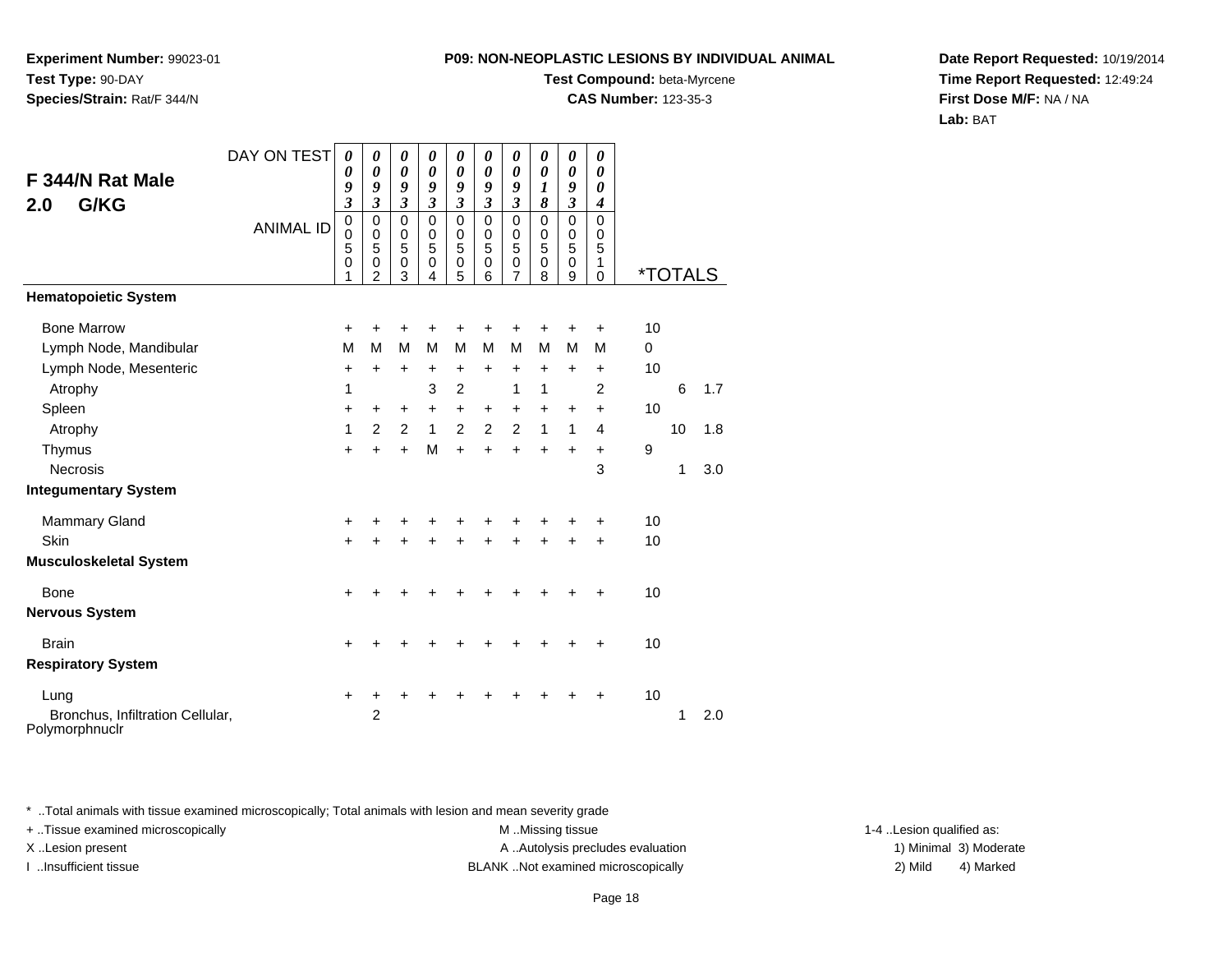**Experiment Number:** 99023-01**Test Type:** 90-DAY**Species/Strain:** Rat/F 344/N

### **Test Compound:** beta-Myrcene

**CAS Number:** 123-35-3

**Date Report Requested:** 10/19/2014**Time Report Requested:** 12:49:24**First Dose M/F:** NA / NA**Lab:** BAT

| DAY ON TEST<br>F 344/N Rat Male<br>G/KG<br>2.0<br><b>ANIMAL ID</b><br>Inflammation, Chronic | $\boldsymbol{\theta}$<br>0<br>9<br>$\overline{\mathbf{3}}$<br>$\pmb{0}$<br>$\mathbf 0$<br>5<br>$\boldsymbol{0}$<br>1<br>$\overline{2}$ | 0<br>0<br>9<br>3<br>$\mathbf 0$<br>$\mathbf 0$<br>5<br>$\pmb{0}$<br>$\mathfrak{p}$ | 0<br>$\boldsymbol{\theta}$<br>9<br>$\boldsymbol{\mathfrak{z}}$<br>$\mathbf 0$<br>$\mathbf 0$<br>5<br>$\pmb{0}$<br>3 | 0<br>0<br>9<br>$\mathfrak{z}$<br>$\mathbf 0$<br>$\mathbf 0$<br>5<br>0<br>4 | 0<br>0<br>9<br>$\boldsymbol{\beta}$<br>$\mathbf 0$<br>0<br>5<br>$\pmb{0}$<br>5 | 0<br>0<br>9<br>$\mathfrak{z}$<br>$\Omega$<br>0<br>5<br>$\mathbf 0$<br>6<br>1 | 0<br>0<br>9<br>3<br>$\mathbf 0$<br>0<br>5<br>$\mathbf 0$<br>7 | 0<br>$\boldsymbol{\theta}$<br>1<br>8<br>$\mathbf 0$<br>0<br>5<br>$\mathbf 0$<br>8 | 0<br>0<br>9<br>3<br>$\mathbf 0$<br>$\begin{matrix}0\\5\end{matrix}$<br>$\mathsf 0$<br>$\boldsymbol{9}$<br>1 | 0<br>0<br>0<br>$\boldsymbol{4}$<br>$\mathbf 0$<br>$\mathbf 0$<br>5<br>1<br>$\Omega$ | <i><b>*TOTALS</b></i> | 3 | 1.3 |
|---------------------------------------------------------------------------------------------|----------------------------------------------------------------------------------------------------------------------------------------|------------------------------------------------------------------------------------|---------------------------------------------------------------------------------------------------------------------|----------------------------------------------------------------------------|--------------------------------------------------------------------------------|------------------------------------------------------------------------------|---------------------------------------------------------------|-----------------------------------------------------------------------------------|-------------------------------------------------------------------------------------------------------------|-------------------------------------------------------------------------------------|-----------------------|---|-----|
| Inflammation, Suppurative                                                                   |                                                                                                                                        |                                                                                    |                                                                                                                     | 3                                                                          |                                                                                |                                                                              |                                                               |                                                                                   |                                                                                                             |                                                                                     |                       | 1 | 3.0 |
| <b>Nose</b>                                                                                 | +                                                                                                                                      | +                                                                                  | +                                                                                                                   | +                                                                          | +                                                                              | +                                                                            |                                                               |                                                                                   |                                                                                                             | $\pm$                                                                               | 10                    |   |     |
| Inflammation, Chronic                                                                       | 1                                                                                                                                      | 1                                                                                  | $\mathbf{1}$                                                                                                        | $\overline{2}$                                                             | 1                                                                              | 1                                                                            | 1                                                             |                                                                                   | 1                                                                                                           |                                                                                     |                       | 8 | 1.1 |
| Inflammation, Suppurative                                                                   |                                                                                                                                        | 1                                                                                  | 1                                                                                                                   | 1                                                                          |                                                                                |                                                                              |                                                               |                                                                                   |                                                                                                             |                                                                                     |                       | 3 | 1.0 |
| Olfactory Epi, Degeneration                                                                 | 3                                                                                                                                      | 3                                                                                  | 3                                                                                                                   | 3                                                                          | 1                                                                              | 3                                                                            | $\mathbf{3}$                                                  |                                                                                   | $\overline{c}$                                                                                              |                                                                                     |                       | 8 | 2.6 |
| Trachea                                                                                     | $\ddot{}$                                                                                                                              |                                                                                    | $\ddot{}$                                                                                                           | $\ddot{}$                                                                  | +                                                                              | +                                                                            | $\ddot{}$                                                     |                                                                                   | $\ddot{}$                                                                                                   | $\ddot{}$                                                                           | 10                    |   |     |
| <b>Special Senses System</b>                                                                |                                                                                                                                        |                                                                                    |                                                                                                                     |                                                                            |                                                                                |                                                                              |                                                               |                                                                                   |                                                                                                             |                                                                                     |                       |   |     |
| Eye                                                                                         | +                                                                                                                                      |                                                                                    |                                                                                                                     |                                                                            |                                                                                |                                                                              | +                                                             |                                                                                   | +                                                                                                           | ٠                                                                                   | 10                    |   |     |
| Antr Chamber, Cornea, Inflammation,<br>Suppurative                                          |                                                                                                                                        |                                                                                    |                                                                                                                     |                                                                            |                                                                                |                                                                              |                                                               |                                                                                   |                                                                                                             | 3                                                                                   |                       | 1 | 3.0 |
| <b>Harderian Gland</b>                                                                      | +                                                                                                                                      |                                                                                    |                                                                                                                     |                                                                            | +                                                                              | M                                                                            | +                                                             | +                                                                                 | +                                                                                                           | $\ddot{}$                                                                           | 9                     |   |     |
| Pigmentation, Porphyrin                                                                     | 1                                                                                                                                      | 1                                                                                  | 1                                                                                                                   | 1                                                                          | $\mathbf{1}$                                                                   |                                                                              | 1                                                             | $\mathbf{1}$                                                                      | $\mathbf{1}$                                                                                                | $\overline{4}$                                                                      |                       | 9 | 1.3 |
| <b>Lacrimal Gland</b>                                                                       |                                                                                                                                        |                                                                                    |                                                                                                                     |                                                                            |                                                                                |                                                                              |                                                               | $\ddot{}$                                                                         |                                                                                                             |                                                                                     | 1                     |   |     |
| Zymbal's Gland                                                                              |                                                                                                                                        |                                                                                    |                                                                                                                     |                                                                            | +                                                                              |                                                                              |                                                               |                                                                                   |                                                                                                             |                                                                                     | 1                     |   |     |
| <b>Urinary System</b>                                                                       |                                                                                                                                        |                                                                                    |                                                                                                                     |                                                                            |                                                                                |                                                                              |                                                               |                                                                                   |                                                                                                             |                                                                                     |                       |   |     |
| Kidney                                                                                      | +                                                                                                                                      |                                                                                    | +                                                                                                                   | +                                                                          | +                                                                              | +                                                                            | +                                                             |                                                                                   | +                                                                                                           | ٠                                                                                   | 10                    |   |     |
| Nephropathy                                                                                 | $\overline{c}$                                                                                                                         | $\overline{c}$                                                                     | $\overline{2}$                                                                                                      | $\overline{c}$                                                             | $\overline{2}$                                                                 | 2                                                                            | $\overline{2}$                                                | 1                                                                                 | $\overline{c}$                                                                                              |                                                                                     |                       | 9 | 1.9 |
| Nephrosis                                                                                   | 3                                                                                                                                      | 3                                                                                  | 3                                                                                                                   | $\overline{2}$                                                             | 3                                                                              | 3                                                                            | 3                                                             | 1                                                                                 | 3                                                                                                           |                                                                                     |                       | 9 | 2.7 |
| Renal Tubule, Necrosis                                                                      |                                                                                                                                        |                                                                                    |                                                                                                                     |                                                                            |                                                                                |                                                                              |                                                               |                                                                                   |                                                                                                             | 4                                                                                   |                       | 1 | 4.0 |
| <b>Urinary Bladder</b>                                                                      | +                                                                                                                                      |                                                                                    |                                                                                                                     |                                                                            |                                                                                | ٠                                                                            | +                                                             | +                                                                                 | +                                                                                                           | +                                                                                   | 10                    |   |     |

\* ..Total animals with tissue examined microscopically; Total animals with lesion and mean severity grade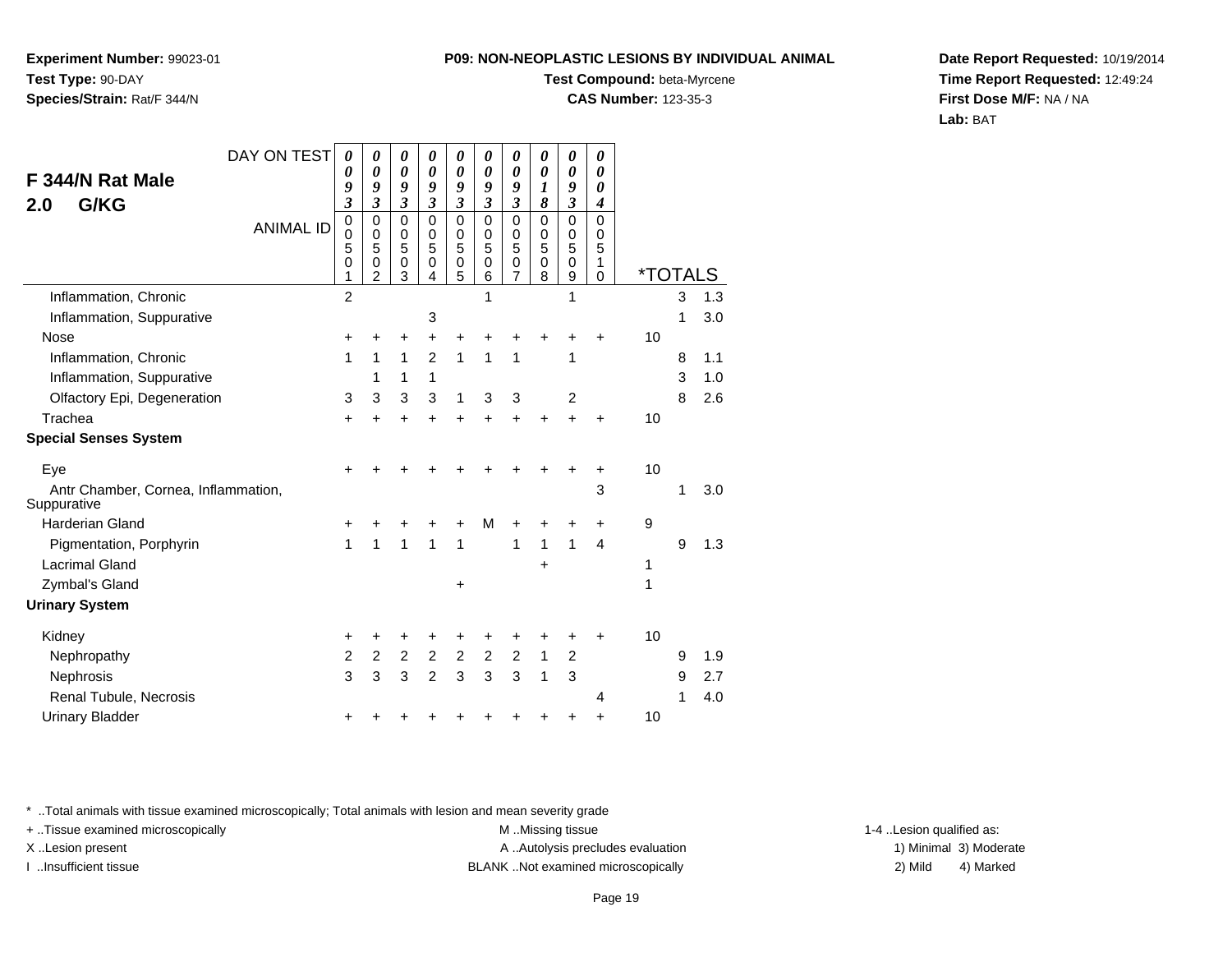**Experiment Number:** 99023-01**Test Type:** 90-DAY**Species/Strain:** Rat/F 344/N

## **Test Compound:** beta-Myrcene

**CAS Number:** 123-35-3

**Date Report Requested:** 10/19/2014**Time Report Requested:** 12:49:24**First Dose M/F:** NA / NA**Lab:** BAT

|                              | DAY ON TEST      | 0                          | 0                          | 0                          | 0                          | 0                                              | 0                                              | 0                          | 0                                              | 0                          | 0                          |                       |   |     |
|------------------------------|------------------|----------------------------|----------------------------|----------------------------|----------------------------|------------------------------------------------|------------------------------------------------|----------------------------|------------------------------------------------|----------------------------|----------------------------|-----------------------|---|-----|
| F 344/N Rat Male             |                  | 0<br>$\boldsymbol{\theta}$ | 0<br>$\boldsymbol{\theta}$ | $\boldsymbol{\theta}$<br>0 | $\boldsymbol{\theta}$<br>0 | $\boldsymbol{\theta}$<br>$\boldsymbol{\theta}$ | $\boldsymbol{\theta}$<br>$\boldsymbol{\theta}$ | 0<br>$\boldsymbol{\theta}$ | $\boldsymbol{\theta}$<br>$\boldsymbol{\theta}$ | $\boldsymbol{\theta}$<br>0 | 0<br>1                     |                       |   |     |
| G/KG<br>4.0                  |                  | $\mathfrak{z}$             | $\mathfrak{z}$             | $\mathfrak{z}$             | $\mathfrak{z}$             | $\overline{\mathbf{3}}$                        | $\mathfrak{z}$                                 | 4                          | $\mathfrak{z}$                                 | $\mathfrak{z}$             | $\boldsymbol{l}$           |                       |   |     |
|                              | <b>ANIMAL ID</b> | $\mathbf 0$<br>$\mathbf 0$ | $\pmb{0}$<br>$\mathbf 0$   | $\mathbf 0$<br>$\mathsf 0$ | $\Omega$<br>$\mathbf 0$    | $\mathbf 0$<br>$\pmb{0}$                       | $\mathbf 0$<br>$\mathbf 0$                     | $\mathbf 0$<br>$\mathbf 0$ | $\mathbf 0$<br>$\mathbf 0$                     | $\mathbf 0$<br>$\mathbf 0$ | $\mathbf 0$<br>$\mathbf 0$ |                       |   |     |
|                              |                  | 6                          | $6\phantom{1}6$            | 6                          | 6                          | 6                                              | 6                                              | 6                          | $6\phantom{1}6$                                | $6\phantom{1}6$            | 6                          |                       |   |     |
|                              |                  | 0<br>1                     | 0<br>$\mathfrak{p}$        | 0<br>3                     | 0<br>4                     | 0<br>5                                         | 0<br>6                                         | 0<br>$\overline{7}$        | 0<br>8                                         | 0<br>9                     | 1<br>0                     | <i><b>*TOTALS</b></i> |   |     |
| <b>Alimentary System</b>     |                  |                            |                            |                            |                            |                                                |                                                |                            |                                                |                            |                            |                       |   |     |
| Esophagus                    |                  | +                          | +                          | +                          | +                          | +                                              |                                                | +                          | +                                              | +                          | +                          | 10                    |   |     |
| Intestine Large, Cecum       |                  | +                          | $\pm$                      | $\pm$                      | +                          | +                                              | +                                              | +                          | +                                              | +                          | +                          | 10                    |   |     |
| Intestine Large, Colon       |                  | $\ddot{}$                  | +                          | +                          | +                          | +                                              | $\ddot{}$                                      | +                          | +                                              | +                          | +                          | 10                    |   |     |
| Intestine Large, Rectum      |                  | $\ddot{}$                  | $\ddot{}$                  | $\ddot{}$                  | $\ddot{}$                  | $\ddot{}$                                      | $\ddot{}$                                      | $\ddot{}$                  | $\ddot{}$                                      | $\ddot{}$                  | $\ddot{}$                  | 10                    |   |     |
| Intestine Small, Duodenum    |                  | +                          | $\div$                     | $\pm$                      | +                          | $\ddot{}$                                      | $\ddot{}$                                      | $\ddot{}$                  | +                                              | $\pm$                      | $\ddot{}$                  | 10                    |   |     |
| Intestine Small, Ileum       |                  | $\ddot{}$                  | $\ddot{}$                  | +                          | $\ddot{}$                  | $\ddot{}$                                      | $\ddot{}$                                      | $\ddot{}$                  | $\ddot{}$                                      | $\ddot{}$                  | +                          | 10                    |   |     |
| Intestine Small, Jejunum     |                  | $\ddot{}$                  | $\ddot{}$                  | +                          | $\ddot{}$                  | $\ddot{}$                                      | $\ddot{}$                                      | $\ddot{}$                  | $\ddot{}$                                      | +                          | $\ddot{}$                  | 10                    |   |     |
| Liver                        |                  | +                          | $\ddot{}$                  | $\ddot{}$                  | $\ddot{}$                  | $\ddot{}$                                      | $\ddot{}$                                      | $\ddot{}$                  | $\ddot{}$                                      | $\ddot{}$                  | $\ddot{}$                  | 10                    |   |     |
| Pancreas                     |                  | $\ddot{}$                  | $\ddot{}$                  | $\ddot{}$                  | $\ddot{}$                  | $\ddot{}$                                      | $\ddot{}$                                      | $\ddot{}$                  | $\ddot{}$                                      | +                          | $\ddot{}$                  | 10                    |   |     |
| Salivary Glands              |                  | +                          | +                          | $\ddot{}$                  | +                          | +                                              | +                                              | +                          | +                                              | +                          | +                          | 10                    |   |     |
| Stomach, Forestomach         |                  | $\ddot{}$                  | $\ddot{}$                  | $+$                        | $\ddot{}$                  | $\ddot{}$                                      | $\ddot{}$                                      | $\ddot{}$                  | $\ddot{}$                                      | $\ddot{}$                  | $+$                        | 10                    |   |     |
| Inflammation, Acute          |                  | $\overline{2}$             | $\mathbf{1}$               | $\overline{2}$             | 3                          | $\overline{2}$                                 | $\overline{2}$                                 | 3                          | 3                                              | 3                          |                            |                       | 9 | 2.3 |
| Ulcer                        |                  |                            |                            |                            | 2                          |                                                |                                                | 3                          | $\overline{c}$                                 | 3                          | $\overline{c}$             |                       | 5 | 2.4 |
| Stomach, Glandular           |                  | $\ddot{}$                  | +                          | $\ddot{}$                  | $\ddot{}$                  | $\ddot{}$                                      | $\ddot{}$                                      | $\ddot{}$                  | $\ddot{}$                                      | $\ddot{}$                  | $\ddot{}$                  | 10                    |   |     |
| <b>Cardiovascular System</b> |                  |                            |                            |                            |                            |                                                |                                                |                            |                                                |                            |                            |                       |   |     |
| <b>Blood Vessel</b>          |                  | +                          |                            |                            |                            |                                                |                                                | +                          | +                                              |                            | +                          | 10                    |   |     |
| Heart                        |                  | +                          | +                          | $\pm$                      | $\ddot{}$                  | $\ddot{}$                                      | $+$                                            | $\ddot{}$                  | $\ddot{}$                                      | $\ddot{}$                  | $\ddot{}$                  | 10                    |   |     |
| <b>Endocrine System</b>      |                  |                            |                            |                            |                            |                                                |                                                |                            |                                                |                            |                            |                       |   |     |
| <b>Adrenal Cortex</b>        |                  | +                          |                            |                            |                            |                                                |                                                |                            | +                                              |                            | ٠                          | 10                    |   |     |
| Adrenal Medulla              |                  | +                          |                            | +                          | +                          | +                                              | +                                              | +                          | +                                              | +                          | +                          | 10                    |   |     |

\* ..Total animals with tissue examined microscopically; Total animals with lesion and mean severity grade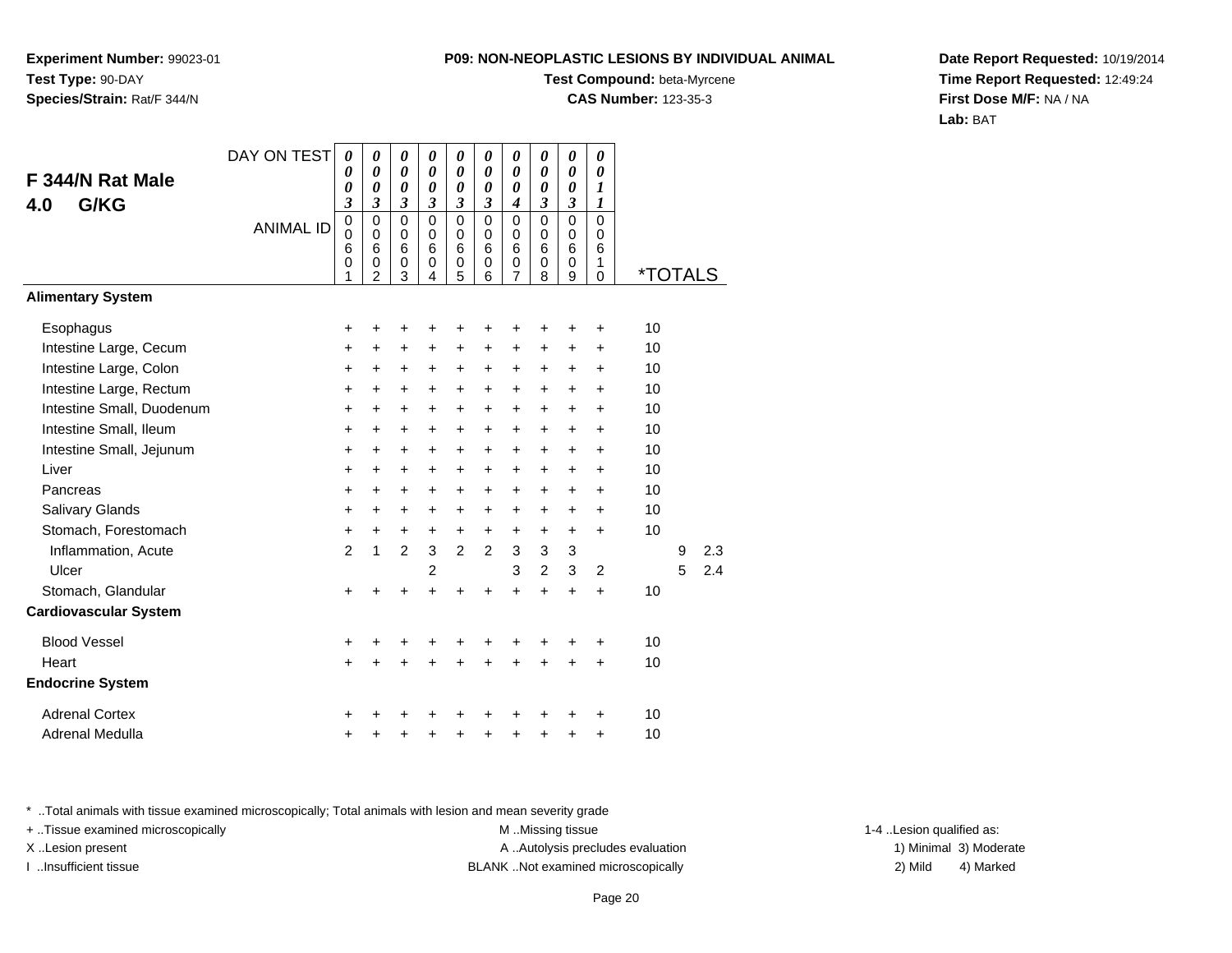**Experiment Number:** 99023-01**Test Type:** 90-DAY**Species/Strain:** Rat/F 344/N

### **Test Compound:** beta-Myrcene

**CAS Number:** 123-35-3

**Date Report Requested:** 10/19/2014**Time Report Requested:** 12:49:24**First Dose M/F:** NA / NA**Lab:** BAT

| F 344/N Rat Male<br>G/KG<br>4.0                | DAY ON TEST<br><b>ANIMAL ID</b> | $\boldsymbol{\theta}$<br>0<br>0<br>3<br>$\mathbf 0$<br>$\mathbf 0$<br>6<br>0 | 0<br>$\boldsymbol{\theta}$<br>$\boldsymbol{\theta}$<br>3<br>$\pmb{0}$<br>$\mathbf 0$<br>6<br>0 | $\boldsymbol{\theta}$<br>$\boldsymbol{\theta}$<br>$\boldsymbol{\theta}$<br>3<br>$\mathsf 0$<br>$\mathbf 0$<br>6<br>$\mathsf 0$ | $\boldsymbol{\theta}$<br>$\boldsymbol{\theta}$<br>$\boldsymbol{\theta}$<br>3<br>$\mathbf 0$<br>$\mathbf 0$<br>$6\phantom{1}6$<br>$\mathbf 0$ | $\pmb{\theta}$<br>$\pmb{\theta}$<br>0<br>3<br>$\mathsf 0$<br>$\mathbf 0$<br>6<br>$\mathbf 0$ | $\pmb{\theta}$<br>$\pmb{\theta}$<br>0<br>3<br>$\mathbf 0$<br>$\mathbf 0$<br>6<br>0 | $\pmb{\theta}$<br>$\boldsymbol{\theta}$<br>0<br>$\boldsymbol{4}$<br>$\mathbf 0$<br>$\mathbf 0$<br>6<br>0 | $\boldsymbol{\theta}$<br>$\boldsymbol{\theta}$<br>0<br>$\boldsymbol{\beta}$<br>$\mathbf 0$<br>$\mathbf 0$<br>6<br>0 | 0<br>$\boldsymbol{\theta}$<br>$\boldsymbol{\theta}$<br>$\boldsymbol{\beta}$<br>$\mathbf 0$<br>$\mathbf 0$<br>6<br>$\mathbf 0$ | 0<br>0<br>$\boldsymbol{l}$<br>$\boldsymbol{l}$<br>$\mathsf 0$<br>0<br>6<br>$\mathbf{1}$ |                       |    |     |
|------------------------------------------------|---------------------------------|------------------------------------------------------------------------------|------------------------------------------------------------------------------------------------|--------------------------------------------------------------------------------------------------------------------------------|----------------------------------------------------------------------------------------------------------------------------------------------|----------------------------------------------------------------------------------------------|------------------------------------------------------------------------------------|----------------------------------------------------------------------------------------------------------|---------------------------------------------------------------------------------------------------------------------|-------------------------------------------------------------------------------------------------------------------------------|-----------------------------------------------------------------------------------------|-----------------------|----|-----|
|                                                |                                 | 1                                                                            | $\overline{c}$                                                                                 | 3                                                                                                                              | 4                                                                                                                                            | $\overline{5}$                                                                               | 6                                                                                  | $\overline{7}$                                                                                           | 8                                                                                                                   | $\boldsymbol{9}$                                                                                                              | $\mathbf 0$                                                                             | <i><b>*TOTALS</b></i> |    |     |
| Islets, Pancreatic                             |                                 | +                                                                            | $\ddot{}$                                                                                      | $\ddot{}$                                                                                                                      | $\ddot{}$                                                                                                                                    | $+$                                                                                          | $\ddot{}$                                                                          | $\ddot{}$                                                                                                | $\ddot{}$                                                                                                           | $\ddot{}$                                                                                                                     | $\ddot{}$                                                                               | 10                    |    |     |
| Parathyroid Gland                              |                                 | +                                                                            | $\ddot{}$                                                                                      | +                                                                                                                              | $\ddot{}$                                                                                                                                    | +                                                                                            | $\ddot{}$                                                                          | M                                                                                                        | $\ddot{}$                                                                                                           | +                                                                                                                             | +                                                                                       | 9<br>10               |    |     |
| <b>Pituitary Gland</b><br><b>Thyroid Gland</b> |                                 | +<br>$\ddot{}$                                                               | +<br>$\ddot{}$                                                                                 | +<br>$\ddot{}$                                                                                                                 | $\ddot{}$<br>$\ddot{}$                                                                                                                       | $\ddot{}$<br>$+$                                                                             | $\ddot{}$<br>$\ddot{}$                                                             | $\ddot{}$<br>$\ddot{}$                                                                                   | $\ddot{}$<br>$\ddot{}$                                                                                              | $\ddot{}$<br>$\ddot{}$                                                                                                        | $\ddot{}$<br>$\ddot{}$                                                                  | 10                    |    |     |
| <b>General Body System</b>                     |                                 |                                                                              |                                                                                                |                                                                                                                                |                                                                                                                                              |                                                                                              |                                                                                    |                                                                                                          |                                                                                                                     |                                                                                                                               |                                                                                         |                       |    |     |
| <b>NONE</b><br><b>Genital System</b>           |                                 |                                                                              |                                                                                                |                                                                                                                                |                                                                                                                                              |                                                                                              |                                                                                    |                                                                                                          |                                                                                                                     |                                                                                                                               |                                                                                         |                       |    |     |
| Epididymis                                     |                                 | +                                                                            | +                                                                                              | +                                                                                                                              | +                                                                                                                                            | +                                                                                            |                                                                                    | +                                                                                                        |                                                                                                                     |                                                                                                                               | +                                                                                       | 10                    |    |     |
| <b>Preputial Gland</b>                         |                                 | $\ddot{}$                                                                    | +                                                                                              | $\ddot{}$                                                                                                                      | +                                                                                                                                            | $\ddot{}$                                                                                    | $\ddot{}$                                                                          | $\ddot{}$                                                                                                | $\ddot{}$                                                                                                           | $\ddot{}$                                                                                                                     | $\ddot{}$                                                                               | 10                    |    |     |
| Inflammation, Suppurative                      |                                 |                                                                              |                                                                                                |                                                                                                                                |                                                                                                                                              |                                                                                              |                                                                                    |                                                                                                          |                                                                                                                     |                                                                                                                               | 4                                                                                       |                       | 1  | 4.0 |
| Prostate                                       |                                 | +                                                                            | +                                                                                              | +                                                                                                                              |                                                                                                                                              | +                                                                                            | +                                                                                  | +                                                                                                        | +                                                                                                                   | +                                                                                                                             | +                                                                                       | 10                    |    |     |
| <b>Seminal Vesicle</b>                         |                                 | $\ddot{}$                                                                    | +                                                                                              | М                                                                                                                              | $\ddot{}$                                                                                                                                    | $\ddot{}$                                                                                    | +                                                                                  | +                                                                                                        | $\ddot{}$                                                                                                           | +                                                                                                                             | +                                                                                       | 9                     |    |     |
| <b>Testes</b>                                  |                                 | $\ddot{}$                                                                    | ÷                                                                                              | $\ddot{}$                                                                                                                      |                                                                                                                                              | +                                                                                            | ÷                                                                                  | $\ddot{}$                                                                                                | $\ddot{}$                                                                                                           | $\ddot{}$                                                                                                                     | $\ddot{}$                                                                               | 10                    |    |     |
| <b>Hematopoietic System</b>                    |                                 |                                                                              |                                                                                                |                                                                                                                                |                                                                                                                                              |                                                                                              |                                                                                    |                                                                                                          |                                                                                                                     |                                                                                                                               |                                                                                         |                       |    |     |
| <b>Bone Marrow</b>                             |                                 | +                                                                            | +                                                                                              | +                                                                                                                              | +                                                                                                                                            | +                                                                                            | +                                                                                  | +                                                                                                        | +                                                                                                                   | +                                                                                                                             | +                                                                                       | 10                    |    |     |
| Lymph Node, Mandibular                         |                                 | M                                                                            | M                                                                                              | M                                                                                                                              | м                                                                                                                                            | M                                                                                            | M                                                                                  | M                                                                                                        | M                                                                                                                   | M                                                                                                                             | M                                                                                       | $\mathbf 0$           |    |     |
| Lymph Node, Mesenteric                         |                                 | +                                                                            | +                                                                                              | +                                                                                                                              | +                                                                                                                                            | $\ddot{}$                                                                                    | +                                                                                  | +                                                                                                        | +                                                                                                                   | +                                                                                                                             | +                                                                                       | 10                    |    |     |
| Spleen                                         |                                 | +                                                                            | +                                                                                              | +                                                                                                                              | +                                                                                                                                            | $\ddot{}$                                                                                    | +                                                                                  | +                                                                                                        | +                                                                                                                   | +                                                                                                                             | $\ddot{}$                                                                               | 10                    |    |     |
| Atrophy                                        |                                 | 4                                                                            | 4                                                                                              | 4                                                                                                                              | $\overline{4}$                                                                                                                               | $\overline{4}$                                                                               | $\overline{4}$                                                                     | 4                                                                                                        | $\overline{4}$                                                                                                      | 4                                                                                                                             | 4                                                                                       |                       | 10 | 4.0 |
| Thymus                                         |                                 | $\ddot{}$                                                                    | +                                                                                              | $\ddot{}$                                                                                                                      | $\ddot{}$                                                                                                                                    | $\ddot{}$                                                                                    | $\ddot{}$                                                                          | +                                                                                                        | $\ddot{}$                                                                                                           | $\ddot{}$                                                                                                                     | $\ddot{}$                                                                               | 10                    |    |     |
| Atrophy                                        |                                 |                                                                              |                                                                                                |                                                                                                                                |                                                                                                                                              |                                                                                              |                                                                                    | 3                                                                                                        |                                                                                                                     |                                                                                                                               |                                                                                         |                       | 1  | 3.0 |

\* ..Total animals with tissue examined microscopically; Total animals with lesion and mean severity grade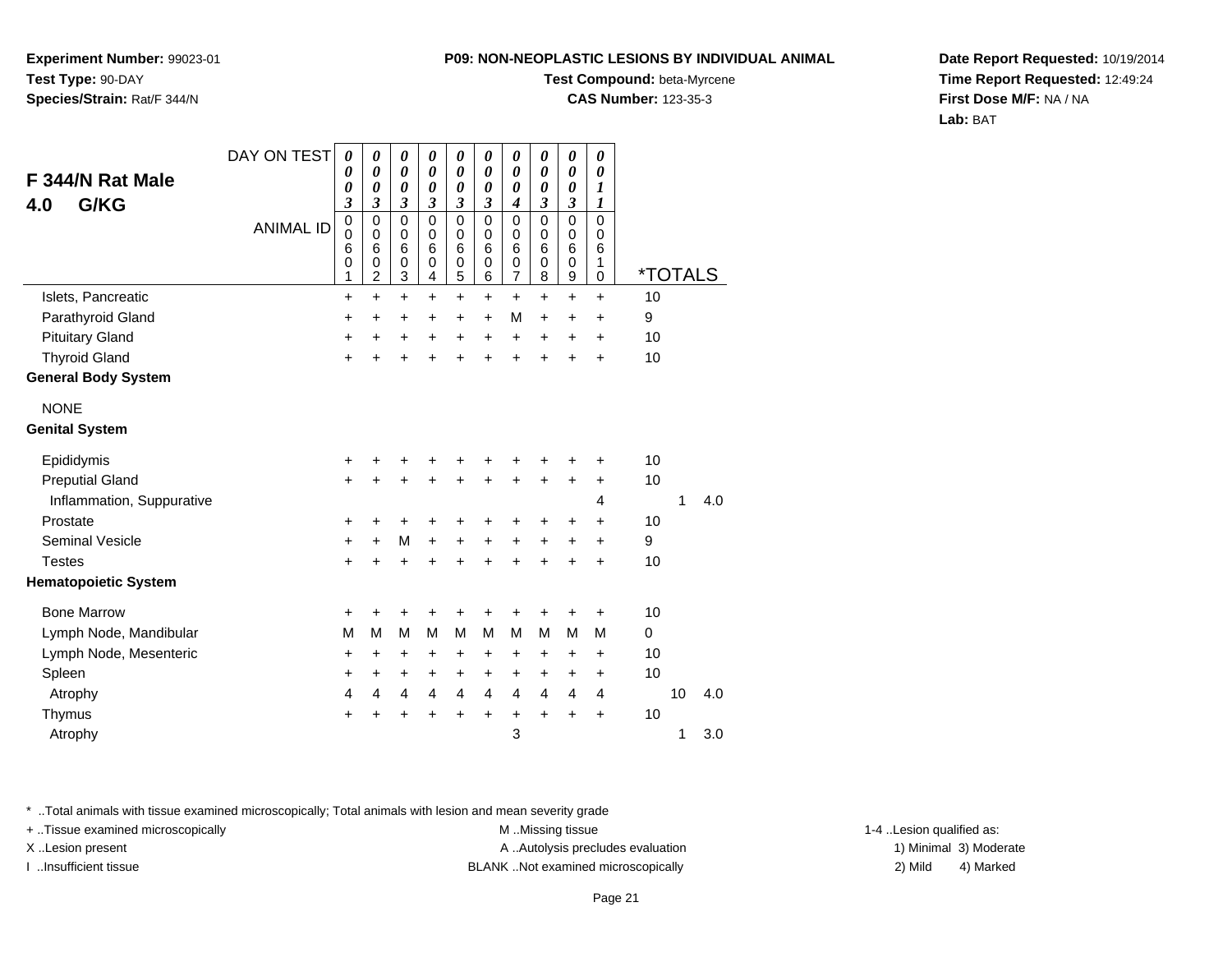**Experiment Number:** 99023-01**Test Type:** 90-DAY**Species/Strain:** Rat/F 344/N

### **Test Compound:** beta-Myrcene

**CAS Number:** 123-35-3

**Date Report Requested:** 10/19/2014**Time Report Requested:** 12:49:24**First Dose M/F:** NA / NA**Lab:** BAT

| DAY ON TEST<br>F 344/N Rat Male<br>G/KG<br>4.0<br><b>ANIMAL ID</b><br>Necrosis<br><b>Integumentary System</b> | 0<br>0<br>0<br>3<br>$\mathbf 0$<br>$\mathbf 0$<br>6<br>$\mathbf 0$<br>1<br>$\overline{4}$ | 0<br>0<br>0<br>$\boldsymbol{\beta}$<br>0<br>$\pmb{0}$<br>6<br>$\mathbf 0$<br>$\boldsymbol{2}$<br>4 | 0<br>$\boldsymbol{\theta}$<br>0<br>$\boldsymbol{\beta}$<br>$\mathbf 0$<br>$\mathbf 0$<br>6<br>$\pmb{0}$<br>$\ensuremath{\mathsf{3}}$<br>$\overline{4}$ | 0<br>$\boldsymbol{\theta}$<br>0<br>3<br>$\mathbf{0}$<br>$\Omega$<br>6<br>$\mathbf 0$<br>4<br>3 | 0<br>$\boldsymbol{\theta}$<br>$\boldsymbol{\theta}$<br>$\boldsymbol{\beta}$<br>$\mathbf 0$<br>0<br>$\,6$<br>$\mathbf 0$<br>$\overline{5}$<br>3 | $\boldsymbol{\theta}$<br>$\boldsymbol{\theta}$<br>0<br>3<br>$\mathbf 0$<br>$\mathbf 0$<br>6<br>$\pmb{0}$<br>$\,6$<br>$\overline{4}$ | 0<br>$\boldsymbol{\theta}$<br>0<br>$\boldsymbol{4}$<br>$\mathbf 0$<br>0<br>6<br>$\frac{0}{7}$ | 0<br>0<br>0<br>3<br>$\mathbf 0$<br>$\pmb{0}$<br>6<br>$\mathbf 0$<br>8<br>$\overline{4}$ | 0<br>$\boldsymbol{\theta}$<br>0<br>3<br>0<br>0<br>6<br>$\mathbf 0$<br>9<br>$\overline{4}$ | 0<br>0<br>1<br>1<br>$\mathbf 0$<br>$\mathbf 0$<br>6<br>1<br>0<br>$\overline{4}$ |    | <i><b>*TOTALS</b></i><br>9 | 3.8 |
|---------------------------------------------------------------------------------------------------------------|-------------------------------------------------------------------------------------------|----------------------------------------------------------------------------------------------------|--------------------------------------------------------------------------------------------------------------------------------------------------------|------------------------------------------------------------------------------------------------|------------------------------------------------------------------------------------------------------------------------------------------------|-------------------------------------------------------------------------------------------------------------------------------------|-----------------------------------------------------------------------------------------------|-----------------------------------------------------------------------------------------|-------------------------------------------------------------------------------------------|---------------------------------------------------------------------------------|----|----------------------------|-----|
|                                                                                                               |                                                                                           |                                                                                                    |                                                                                                                                                        |                                                                                                |                                                                                                                                                |                                                                                                                                     |                                                                                               |                                                                                         |                                                                                           |                                                                                 |    |                            |     |
| <b>Mammary Gland</b>                                                                                          | $\ddot{}$                                                                                 | +                                                                                                  | +                                                                                                                                                      | +                                                                                              | +                                                                                                                                              | +                                                                                                                                   | +                                                                                             | +                                                                                       | +                                                                                         | +                                                                               | 10 |                            |     |
| Skin                                                                                                          | $\ddot{}$                                                                                 |                                                                                                    | ÷                                                                                                                                                      | +                                                                                              | $\ddot{}$                                                                                                                                      |                                                                                                                                     | $\ddot{}$                                                                                     | $\ddot{}$                                                                               | $\ddot{}$                                                                                 | $\ddot{}$                                                                       | 10 |                            |     |
| <b>Musculoskeletal System</b>                                                                                 |                                                                                           |                                                                                                    |                                                                                                                                                        |                                                                                                |                                                                                                                                                |                                                                                                                                     |                                                                                               |                                                                                         |                                                                                           |                                                                                 |    |                            |     |
| <b>Bone</b>                                                                                                   | $\ddot{}$                                                                                 | +                                                                                                  | +                                                                                                                                                      | +                                                                                              | +                                                                                                                                              | +                                                                                                                                   | +                                                                                             | ٠                                                                                       | ٠                                                                                         | +                                                                               | 10 |                            |     |
| <b>Nervous System</b>                                                                                         |                                                                                           |                                                                                                    |                                                                                                                                                        |                                                                                                |                                                                                                                                                |                                                                                                                                     |                                                                                               |                                                                                         |                                                                                           |                                                                                 |    |                            |     |
| <b>Brain</b><br><b>Respiratory System</b>                                                                     | $\ddot{}$                                                                                 |                                                                                                    | ٠                                                                                                                                                      | +                                                                                              | +                                                                                                                                              |                                                                                                                                     | +                                                                                             |                                                                                         | +                                                                                         | +                                                                               | 10 |                            |     |
|                                                                                                               |                                                                                           |                                                                                                    |                                                                                                                                                        |                                                                                                |                                                                                                                                                |                                                                                                                                     |                                                                                               |                                                                                         |                                                                                           |                                                                                 |    |                            |     |
| Lung                                                                                                          | +                                                                                         |                                                                                                    | +                                                                                                                                                      | +                                                                                              | +                                                                                                                                              | +                                                                                                                                   | +                                                                                             | +                                                                                       | +                                                                                         | +                                                                               | 10 |                            |     |
| <b>Nose</b>                                                                                                   | +                                                                                         | +                                                                                                  | $\ddot{}$                                                                                                                                              | $\ddot{}$                                                                                      | +                                                                                                                                              | $\ddot{}$                                                                                                                           | +                                                                                             | +                                                                                       | +                                                                                         | +                                                                               | 10 |                            |     |
| Inflammation, Suppurative                                                                                     | $\overline{2}$                                                                            | $\overline{2}$                                                                                     | $\overline{2}$                                                                                                                                         |                                                                                                | $\overline{2}$                                                                                                                                 | $\overline{2}$                                                                                                                      |                                                                                               | $\overline{c}$                                                                          | $\overline{2}$                                                                            |                                                                                 |    | $\overline{7}$             | 2.0 |
| Metaplasia, Squamous                                                                                          |                                                                                           |                                                                                                    |                                                                                                                                                        | 1                                                                                              |                                                                                                                                                |                                                                                                                                     |                                                                                               |                                                                                         |                                                                                           | 2                                                                               |    | 2                          | 1.5 |
| Olfactory Epi, Degeneration                                                                                   | 4                                                                                         | 4                                                                                                  | 4                                                                                                                                                      | $\overline{2}$                                                                                 | 3                                                                                                                                              | 3                                                                                                                                   |                                                                                               | 4                                                                                       | $\overline{4}$                                                                            | 4                                                                               |    | 9                          | 3.6 |
| Respirat Epith, Necrosis                                                                                      | $\overline{\mathbf{4}}$                                                                   | 4                                                                                                  | 4                                                                                                                                                      | $\overline{c}$                                                                                 | 3                                                                                                                                              | 3                                                                                                                                   |                                                                                               | 4                                                                                       | $\overline{4}$                                                                            | 4                                                                               |    | 9                          | 3.6 |
| Trachea                                                                                                       | $\ddot{}$                                                                                 |                                                                                                    | $\ddot{}$                                                                                                                                              | $\ddot{}$                                                                                      | $\ddot{}$                                                                                                                                      | ÷                                                                                                                                   | $\ddot{}$                                                                                     | $\ddot{}$                                                                               | $\ddot{}$                                                                                 | $\ddot{}$                                                                       | 10 |                            |     |
| <b>Special Senses System</b>                                                                                  |                                                                                           |                                                                                                    |                                                                                                                                                        |                                                                                                |                                                                                                                                                |                                                                                                                                     |                                                                                               |                                                                                         |                                                                                           |                                                                                 |    |                            |     |
| Eye                                                                                                           | +                                                                                         | +                                                                                                  | +                                                                                                                                                      | +                                                                                              | +                                                                                                                                              | +                                                                                                                                   | +                                                                                             | +                                                                                       | +                                                                                         | +                                                                               | 10 |                            |     |
| <b>Harderian Gland</b>                                                                                        | +                                                                                         | +                                                                                                  | +                                                                                                                                                      | +                                                                                              | +                                                                                                                                              | +                                                                                                                                   | +                                                                                             | +                                                                                       | +                                                                                         | +                                                                               | 10 |                            |     |
| Pigmentation, Porphyrin                                                                                       | 4                                                                                         | 4                                                                                                  | 4                                                                                                                                                      | 4                                                                                              | 4                                                                                                                                              | 4                                                                                                                                   | 1                                                                                             | $\overline{4}$                                                                          | $\overline{4}$                                                                            | 4                                                                               |    | 10                         | 3.7 |

\* ..Total animals with tissue examined microscopically; Total animals with lesion and mean severity grade

+ ..Tissue examined microscopically examined microscopically examined as: M ..Missing tissue 1-4 ..Lesion qualified as: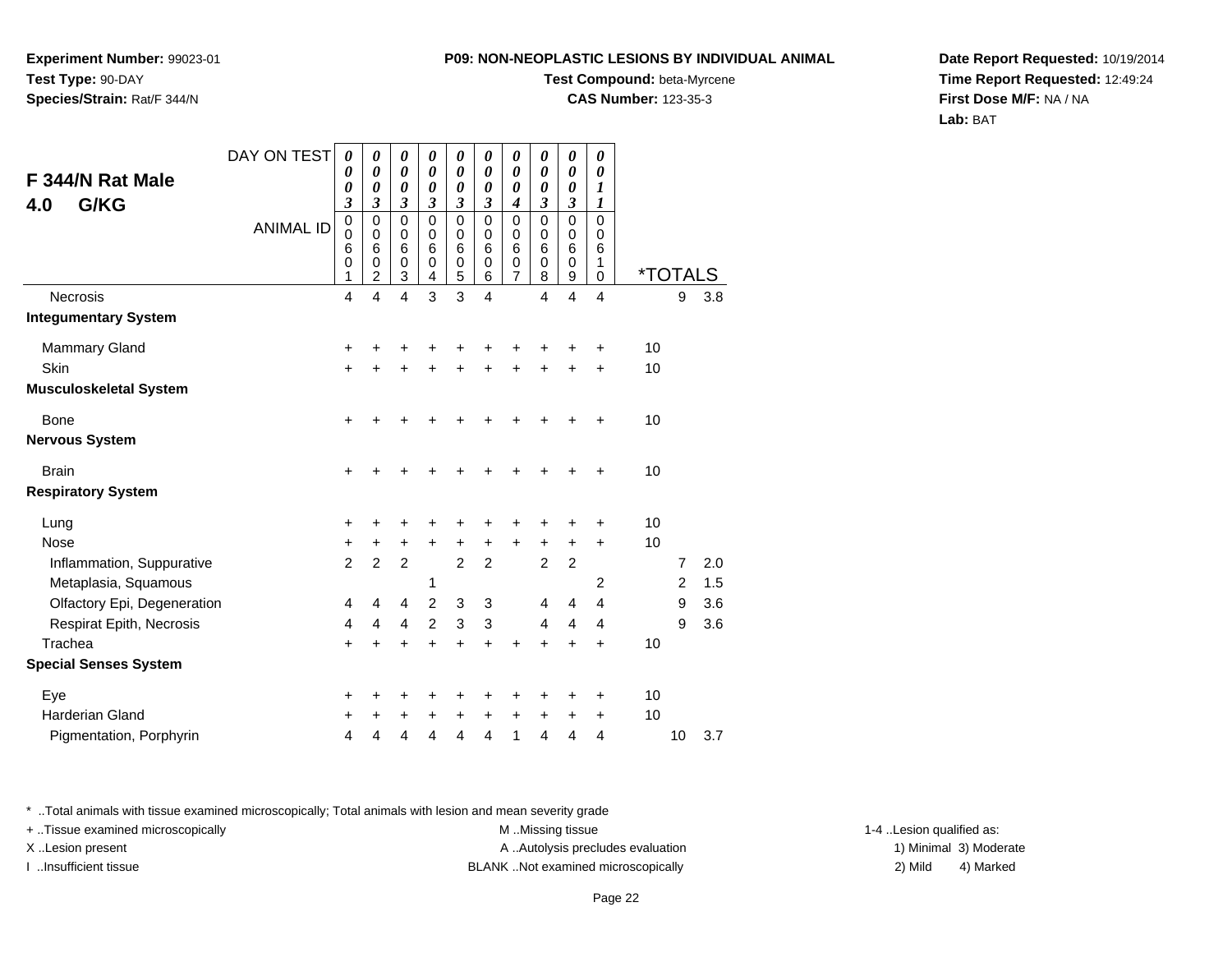**Experiment Number:** 99023-01**Test Type:** 90-DAY**Species/Strain:** Rat/F 344/N

#### **Test Compound:** beta-Myrcene**CAS Number:** 123-35-3

**Date Report Requested:** 10/19/2014**Time Report Requested:** 12:49:24**First Dose M/F:** NA / NA**Lab:** BAT

|                        | DAY ON TEST      | $\boldsymbol{\theta}$ | 0                | 0                     | 0                | $\boldsymbol{\theta}$ | 0                | 0                     | 0      | 0      | 0      |                         |   |     |
|------------------------|------------------|-----------------------|------------------|-----------------------|------------------|-----------------------|------------------|-----------------------|--------|--------|--------|-------------------------|---|-----|
| F 344/N Rat Male       |                  | 0                     | 0                | $\boldsymbol{\theta}$ | 0                | $\boldsymbol{\theta}$ | 0                | $\boldsymbol{\theta}$ | 0      | 0      | 0      |                         |   |     |
|                        |                  | 0                     | 0                | 0                     | 0                | $\boldsymbol{\theta}$ | 0                | 0                     | 0      | 0      |        |                         |   |     |
| G/KG<br>4.0            |                  | 3                     | 3                | 3                     | 3                | 3                     | 3                | 4                     | 3      | 3      |        |                         |   |     |
|                        | <b>ANIMAL ID</b> | 0                     | 0                | 0                     | 0                | 0                     | 0                | 0                     | 0      | 0      | 0      |                         |   |     |
|                        |                  | 0<br>6                | $\mathbf 0$<br>6 | 0<br>6                | $\mathbf 0$<br>6 | $\mathbf 0$<br>6      | $\mathbf 0$<br>6 | $\mathbf 0$<br>6      | 0<br>6 | 0<br>6 | 0<br>6 |                         |   |     |
|                        |                  | 0                     | $\mathbf 0$      | 0                     | $\mathbf 0$      | $\mathbf 0$           | $\mathbf 0$      | $\mathbf 0$           | 0      | 0      |        |                         |   |     |
|                        |                  |                       | $\overline{2}$   | 3                     | 4                | 5                     | 6                | 7                     | 8      | 9      | 0      | <i><b>*TOTALS</b></i>   |   |     |
| <b>Urinary System</b>  |                  |                       |                  |                       |                  |                       |                  |                       |        |        |        |                         |   |     |
| Kidney                 |                  | $\ddot{}$             |                  |                       |                  |                       |                  |                       |        |        |        | 10                      |   |     |
| Nephropathy            |                  | 1                     |                  |                       |                  |                       |                  |                       |        |        |        |                         | 1 | 1.0 |
| Renal Tubule, Necrosis |                  |                       |                  |                       |                  |                       |                  |                       |        |        | 2      |                         | 1 | 2.0 |
| Urinary Bladder        |                  | ٠                     |                  |                       |                  |                       |                  |                       |        |        | +      | 10                      |   |     |
|                        |                  |                       |                  |                       |                  |                       |                  |                       |        |        |        | *** END OF MALE DATA*** |   |     |

\* ..Total animals with tissue examined microscopically; Total animals with lesion and mean severity grade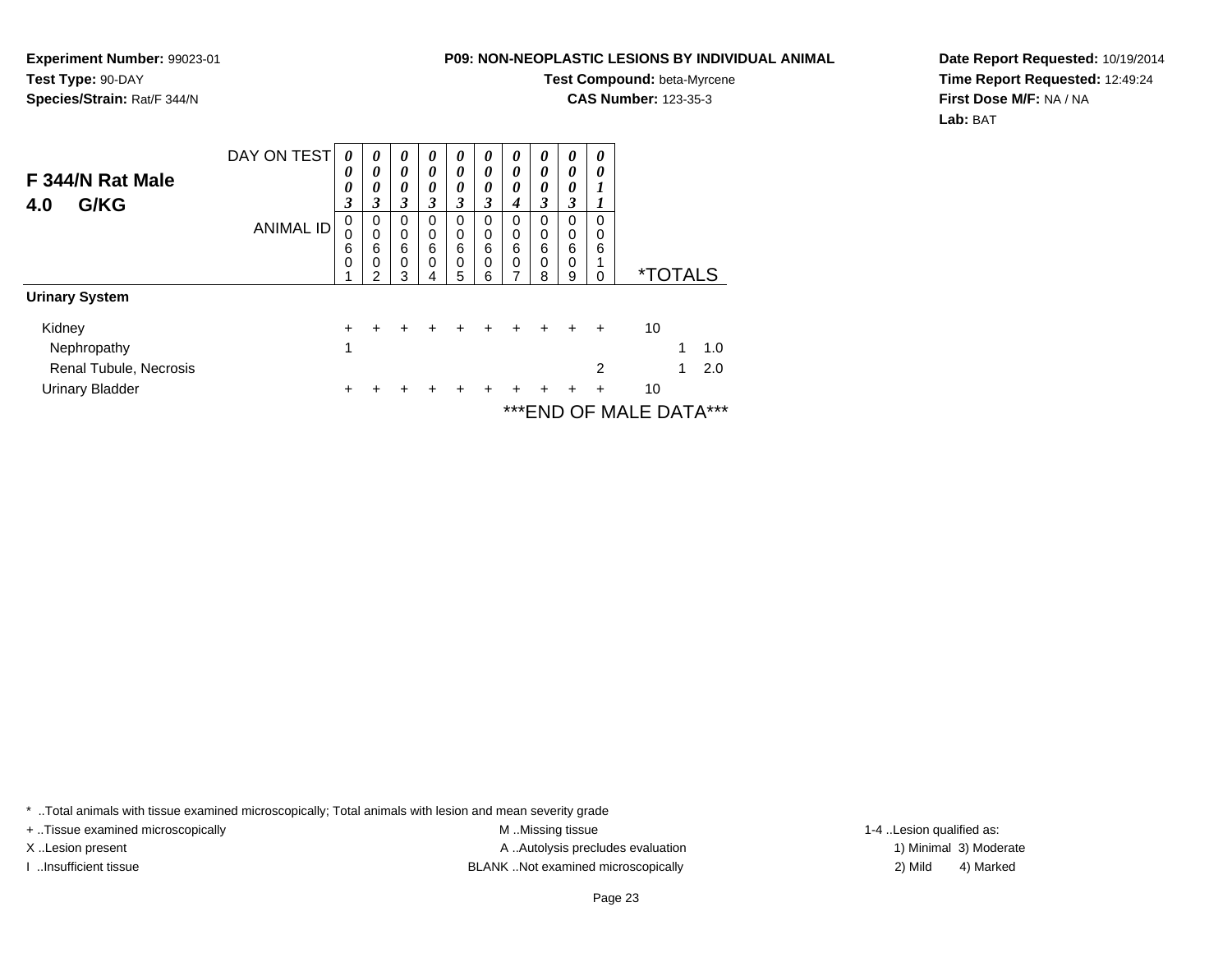**Experiment Number:** 99023-01**Test Type:** 90-DAY**Species/Strain:** Rat/F 344/N

## **Test Compound:** beta-Myrcene

**CAS Number:** 123-35-3

**Date Report Requested:** 10/19/2014**Time Report Requested:** 12:49:24**First Dose M/F:** NA / NA**Lab:** BAT

| F 344/N Rat Female<br>0 G/KG                            | DAY ON TEST      | 0<br>0<br>9<br>$\mathfrak{z}$   | 0<br>0<br>9<br>$\overline{\mathbf{3}}$       | 0<br>0<br>9<br>3                | $\boldsymbol{\theta}$<br>$\boldsymbol{\theta}$<br>9<br>$\mathfrak{z}$ | 0<br>0<br>9<br>$\overline{\mathbf{3}}$ | 0<br>0<br>9<br>$\mathfrak{z}$              | 0<br>0<br>9<br>$\mathfrak{z}$              | 0<br>$\boldsymbol{\theta}$<br>9<br>$\mathfrak{z}$ | $\boldsymbol{\theta}$<br>$\boldsymbol{\theta}$<br>9<br>$\mathfrak{z}$ | 0<br>$\boldsymbol{\theta}$<br>9<br>$\boldsymbol{\beta}$ |                       |   |     |
|---------------------------------------------------------|------------------|---------------------------------|----------------------------------------------|---------------------------------|-----------------------------------------------------------------------|----------------------------------------|--------------------------------------------|--------------------------------------------|---------------------------------------------------|-----------------------------------------------------------------------|---------------------------------------------------------|-----------------------|---|-----|
|                                                         | <b>ANIMAL ID</b> | $\mathbf 0$<br>0<br>1<br>5<br>1 | $\mathbf 0$<br>0<br>1<br>5<br>$\overline{2}$ | $\mathbf 0$<br>0<br>1<br>5<br>3 | $\mathbf 0$<br>0<br>1<br>5<br>4                                       | $\mathbf 0$<br>0<br>1<br>5<br>5        | $\mathbf 0$<br>0<br>$\mathbf{1}$<br>5<br>6 | $\mathbf 0$<br>0<br>$\mathbf{1}$<br>5<br>7 | $\mathbf 0$<br>0<br>1<br>5<br>8                   | $\mathbf 0$<br>0<br>1<br>5<br>9                                       | $\Omega$<br>0<br>1<br>6<br>$\Omega$                     | <i><b>*TOTALS</b></i> |   |     |
| <b>Alimentary System</b>                                |                  |                                 |                                              |                                 |                                                                       |                                        |                                            |                                            |                                                   |                                                                       |                                                         |                       |   |     |
| Esophagus                                               |                  | +                               | +                                            | +                               |                                                                       |                                        | +                                          | +                                          | +                                                 | +                                                                     | +                                                       | 10                    |   |     |
| Intestine Large, Cecum                                  |                  | +                               | +                                            | +                               | +                                                                     | +                                      | +                                          | +                                          | +                                                 | +                                                                     | +                                                       | 10                    |   |     |
| Intestine Large, Colon                                  |                  | $\ddot{}$                       | $\ddot{}$                                    | +                               | $\ddot{}$                                                             | $\ddot{}$                              | $\ddot{}$                                  | $\ddot{}$                                  | +                                                 | +                                                                     | +                                                       | 10                    |   |     |
| Intestine Large, Rectum                                 |                  | +                               | $\pm$                                        | +                               | $\ddot{}$                                                             | $\ddot{}$                              | +                                          | $\ddot{}$                                  | +                                                 | +                                                                     | $\ddot{}$                                               | 10                    |   |     |
| Intestine Small, Duodenum                               |                  | $\ddot{}$                       | $\ddot{}$                                    | +                               | $\ddot{}$                                                             | $\ddot{}$                              | $\ddot{}$                                  | $\ddot{}$                                  | +                                                 | $\ddot{}$                                                             | $\ddot{}$                                               | 10                    |   |     |
| Intestine Small, Ileum                                  |                  | +                               | +                                            | +                               | +                                                                     | +                                      | +                                          | +                                          | +                                                 | +                                                                     | +                                                       | 10                    |   |     |
| Intestine Small, Jejunum                                |                  | $\ddot{}$                       | $\ddot{}$                                    | +                               | $\ddot{}$                                                             | $\ddot{}$                              | $\ddot{}$                                  | $\ddot{}$                                  | $\ddot{}$                                         | $\ddot{}$                                                             | $\ddot{}$                                               | 10                    |   |     |
| Liver                                                   |                  | $\ddot{}$                       | $\ddot{}$                                    | $\ddot{}$                       | $\ddot{}$                                                             | $\ddot{}$                              | +                                          | +                                          | $\ddot{}$                                         | $\ddot{}$                                                             | $\ddot{}$                                               | 10                    |   |     |
| Inflammation, Chronic                                   |                  | 1                               |                                              |                                 |                                                                       |                                        |                                            |                                            |                                                   |                                                                       |                                                         |                       | 1 | 1.0 |
| Pancreas                                                |                  | +                               | +                                            | +                               | +                                                                     | +                                      | +                                          | +                                          | +                                                 | +                                                                     | +                                                       | 10                    |   |     |
| Acinus, Atrophy, Focal                                  |                  |                                 |                                              |                                 |                                                                       | 1                                      |                                            |                                            |                                                   |                                                                       |                                                         |                       | 1 | 1.0 |
| Salivary Glands                                         |                  | +                               | ٠                                            | +                               | +                                                                     | +                                      | +                                          | +                                          | +                                                 | +                                                                     | +                                                       | 10                    |   |     |
| Stomach, Forestomach                                    |                  | $\ddot{}$                       | $\ddot{}$                                    | $\ddot{}$                       | $\ddot{}$                                                             | $\ddot{}$                              | $\ddot{}$                                  | $\ddot{}$                                  | +                                                 | +                                                                     | $\ddot{}$                                               | 10                    |   |     |
| Stomach, Glandular                                      |                  | $\ddot{}$                       | $\ddot{}$                                    | $\ddot{}$                       | $\ddot{}$                                                             | $\ddot{}$                              | $\ddot{}$                                  | $\ddot{}$                                  | $\ddot{}$                                         | $\ddot{}$                                                             | $\ddot{}$                                               | 10                    |   |     |
| <b>Cardiovascular System</b>                            |                  |                                 |                                              |                                 |                                                                       |                                        |                                            |                                            |                                                   |                                                                       |                                                         |                       |   |     |
| <b>Blood Vessel</b>                                     |                  | +                               |                                              |                                 |                                                                       |                                        | +                                          | +                                          | +                                                 |                                                                       |                                                         | 10                    |   |     |
| Heart                                                   |                  | $\ddot{}$                       | +                                            | $\ddot{}$                       | $\ddot{}$                                                             | $\ddot{}$                              | $\ddot{}$                                  | $\ddot{}$                                  | $\ddot{}$                                         | $\ddot{}$                                                             | $\ddot{}$                                               | 10                    |   |     |
| Inflammation, Chronic Active<br><b>Endocrine System</b> |                  |                                 |                                              |                                 |                                                                       | 1                                      |                                            |                                            |                                                   |                                                                       |                                                         |                       | 1 | 1.0 |
| <b>Adrenal Cortex</b>                                   |                  | +                               |                                              |                                 |                                                                       |                                        | +                                          |                                            | +                                                 | +                                                                     | +                                                       | 10                    |   |     |

\* ..Total animals with tissue examined microscopically; Total animals with lesion and mean severity grade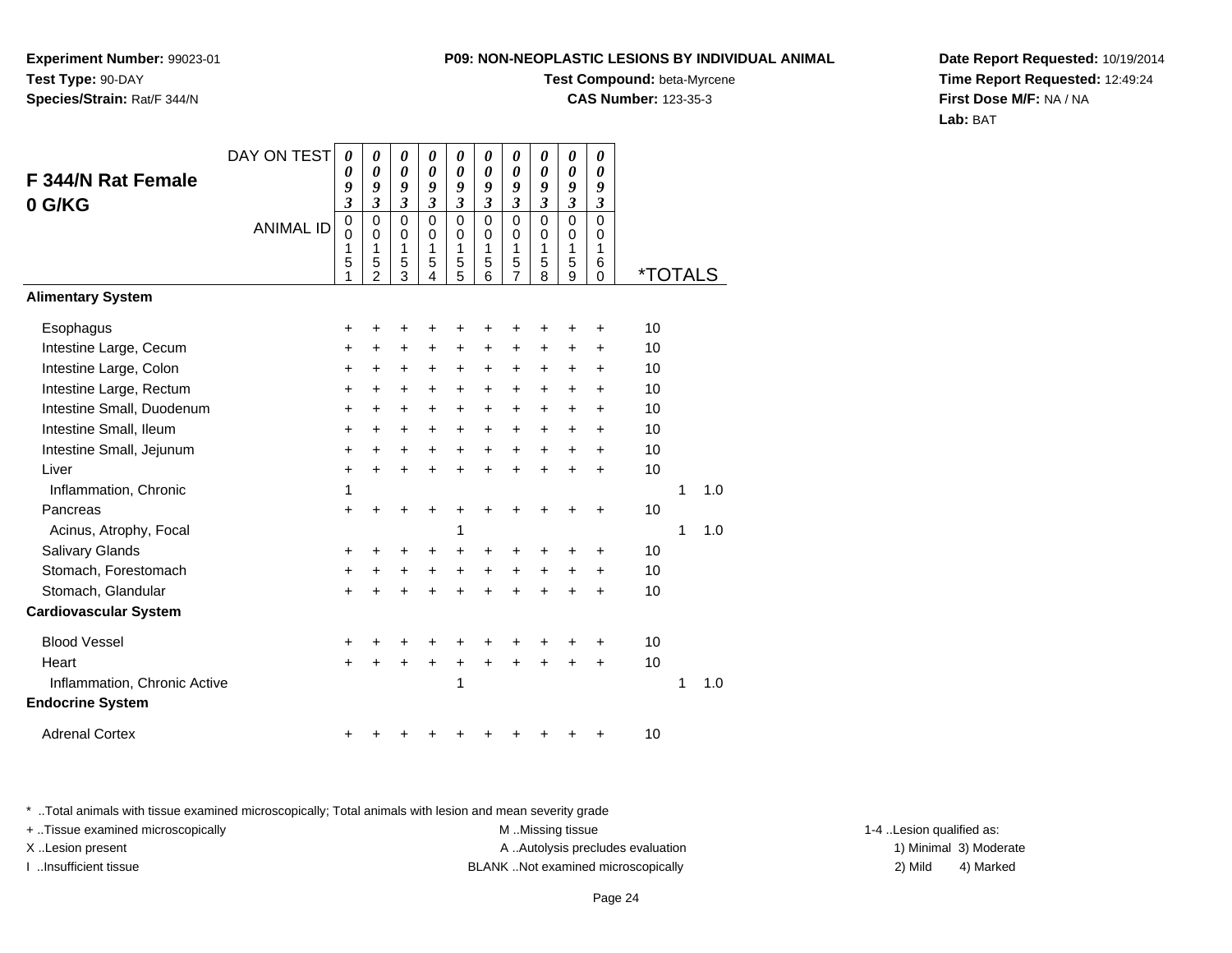**Experiment Number:** 99023-01**Test Type:** 90-DAY**Species/Strain:** Rat/F 344/N

### **Test Compound:** beta-Myrcene

**CAS Number:** 123-35-3

**Date Report Requested:** 10/19/2014**Time Report Requested:** 12:49:24**First Dose M/F:** NA / NA**Lab:** BAT

| DAY ON TEST                          | $\boldsymbol{\theta}$   | 0                          | 0                          | 0                          | $\boldsymbol{\theta}$      | 0                          | 0                          | 0                          | 0                          | 0                          |                       |   |     |
|--------------------------------------|-------------------------|----------------------------|----------------------------|----------------------------|----------------------------|----------------------------|----------------------------|----------------------------|----------------------------|----------------------------|-----------------------|---|-----|
| <b>F 344/N Rat Female</b>            | 0<br>9                  | 0<br>9                     | $\boldsymbol{\theta}$<br>9 | $\boldsymbol{\theta}$<br>9 | 0<br>9                     | $\boldsymbol{\theta}$<br>9 | 0<br>9                     | $\boldsymbol{\theta}$<br>9 | $\boldsymbol{\theta}$<br>9 | 0<br>9                     |                       |   |     |
| 0 G/KG                               | $\overline{\mathbf{3}}$ | $\mathfrak{z}$             | $\mathfrak{z}$             | $\mathfrak{z}$             | $\mathfrak{z}$             | $\overline{\mathbf{3}}$    | $\overline{\mathbf{3}}$    | $\overline{\mathbf{3}}$    | $\mathfrak{z}$             | $\mathfrak{z}$             |                       |   |     |
| <b>ANIMAL ID</b>                     | 0<br>$\mathbf 0$        | $\mathbf 0$<br>$\mathbf 0$ | $\mathbf 0$<br>$\mathbf 0$ | $\mathbf 0$<br>$\mathbf 0$ | $\mathbf 0$<br>$\mathbf 0$ | $\mathbf 0$<br>$\mathbf 0$ | $\mathbf 0$<br>$\mathbf 0$ | $\Omega$<br>$\Omega$       | $\mathbf 0$<br>$\mathbf 0$ | $\mathbf 0$<br>$\mathbf 0$ |                       |   |     |
|                                      | 1                       | 1                          | 1                          | 1                          | 1                          | 1                          | 1                          | 1                          | 1                          | 1                          |                       |   |     |
|                                      | 5<br>1                  | 5<br>2                     | 5<br>3                     | 5<br>4                     | $\frac{5}{5}$              | 5<br>6                     | 5<br>$\overline{7}$        | 5<br>8                     | 5<br>9                     | 6<br>0                     | <i><b>*TOTALS</b></i> |   |     |
| <b>Adrenal Medulla</b>               | +                       | $\ddot{}$                  | $\ddot{}$                  | $\ddot{}$                  | $\ddot{}$                  | $\ddot{}$                  | $\ddot{}$                  | $\ddot{}$                  | $\ddot{}$                  | $\ddot{}$                  | 10                    |   |     |
| Islets, Pancreatic                   | +                       | $\ddot{}$                  | $\ddot{}$                  | $\ddot{}$                  | +                          | $\ddot{}$                  | $\ddot{}$                  | $\ddot{}$                  | $\ddot{}$                  | $\ddot{}$                  | 10                    |   |     |
| Parathyroid Gland                    | $\ddot{}$               | +                          | ٠                          | +                          | $\ddot{}$                  | M                          | $\ddot{}$                  | $\ddot{}$                  | +                          | $\ddot{}$                  | 9                     |   |     |
| <b>Pituitary Gland</b>               | +                       | $\ddot{}$                  | +                          | $\ddot{}$                  | $\ddot{}$                  | $+$                        | $\ddot{}$                  | $\ddot{}$                  | $\ddot{}$                  | $\ddot{}$                  | 10                    |   |     |
| <b>Thyroid Gland</b>                 | $\ddot{}$               | $\ddot{}$                  | $\ddot{}$                  | $\ddot{}$                  | $\ddot{}$                  | $\ddot{}$                  | $\ddot{}$                  | ÷                          | $\ddot{}$                  | $\ddot{}$                  | 10                    |   |     |
| <b>General Body System</b>           |                         |                            |                            |                            |                            |                            |                            |                            |                            |                            |                       |   |     |
| <b>NONE</b>                          |                         |                            |                            |                            |                            |                            |                            |                            |                            |                            |                       |   |     |
| <b>Genital System</b>                |                         |                            |                            |                            |                            |                            |                            |                            |                            |                            |                       |   |     |
| <b>Clitoral Gland</b>                | +                       | +                          | +                          |                            | +                          |                            |                            |                            |                            |                            | 10                    |   |     |
| Ovary                                | +                       | $\ddot{}$                  | $\ddot{}$                  | $\ddot{}$                  | $\ddot{}$                  | $\ddot{}$                  | $\ddot{}$                  | $\ddot{}$                  | +                          | $\ddot{}$                  | 10                    |   |     |
| Uterus                               | $\ddot{}$               | +                          | $\ddot{}$                  | $\ddot{}$                  | $\ddot{}$                  | $\ddot{}$                  | $+$                        | $\ddot{}$                  | $\ddot{}$                  | $\pm$                      | 10                    |   |     |
| Endometrium, Hyperplasia, Cystic     |                         |                            |                            |                            |                            |                            | 1                          |                            |                            |                            |                       | 1 | 1.0 |
| <b>Hematopoietic System</b>          |                         |                            |                            |                            |                            |                            |                            |                            |                            |                            |                       |   |     |
| <b>Bone Marrow</b>                   | +                       |                            |                            |                            |                            |                            |                            |                            |                            | +                          | 10                    |   |     |
| Lymph Node                           |                         |                            |                            |                            |                            |                            |                            |                            | +                          |                            | 1                     |   |     |
| Deep Cervical, Ectasia               |                         |                            |                            |                            |                            |                            |                            |                            | 3                          |                            |                       | 1 | 3.0 |
| Deep Cervical, Hyperplasia, Lymphoid |                         |                            |                            |                            |                            |                            |                            |                            | 3                          |                            |                       | 1 | 3.0 |
| Lymph Node, Mandibular               | М                       | М                          | M                          | M                          | M                          | M                          | M                          | M                          | M                          | M                          | 0                     |   |     |
| Lymph Node, Mesenteric               | +                       | $\ddot{}$                  | +                          | $\ddot{}$                  | $\ddot{}$                  | $\ddot{}$                  | +                          | +                          | +                          | $\ddot{}$                  | 10                    |   |     |
| Spleen                               | ٠                       | ٠                          | +                          | +                          | $\ddot{}$                  | $\ddot{}$                  | $\ddot{}$                  | +                          | +                          | $\ddot{}$                  | 10                    |   |     |
| Thymus                               | +                       | +                          | +                          | +                          | $\pmb{+}$                  | +                          | +                          | +                          | +                          | $\ddot{}$                  | 10                    |   |     |

\* ..Total animals with tissue examined microscopically; Total animals with lesion and mean severity grade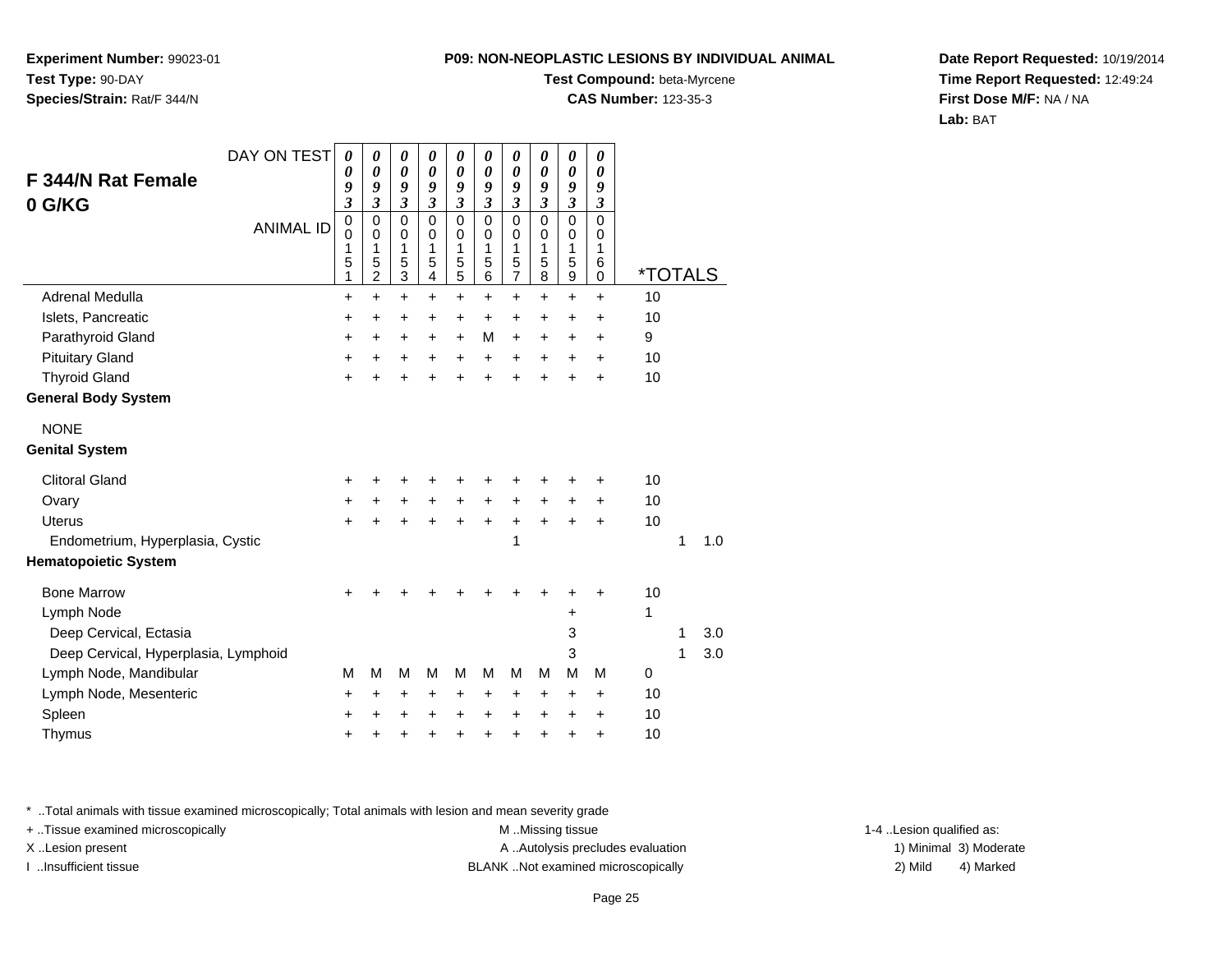**Experiment Number:** 99023-01**Test Type:** 90-DAY**Species/Strain:** Rat/F 344/N

## **Test Compound:** beta-Myrcene

**CAS Number:** 123-35-3

**Date Report Requested:** 10/19/2014**Time Report Requested:** 12:49:24**First Dose M/F:** NA / NA**Lab:** BAT

|                                                  | DAY ON TEST      | $\boldsymbol{\theta}$                        | 0                                              | 0                                            | 0                                              | $\boldsymbol{\theta}$                        | 0                               | 0                                                    | $\boldsymbol{\theta}$                        | $\boldsymbol{\theta}$                                       | $\boldsymbol{\theta}$                              |                       |                     |            |
|--------------------------------------------------|------------------|----------------------------------------------|------------------------------------------------|----------------------------------------------|------------------------------------------------|----------------------------------------------|---------------------------------|------------------------------------------------------|----------------------------------------------|-------------------------------------------------------------|----------------------------------------------------|-----------------------|---------------------|------------|
| <b>F 344/N Rat Female</b>                        |                  | $\boldsymbol{\theta}$<br>9<br>$\mathfrak{z}$ | $\pmb{\theta}$<br>9<br>$\overline{\mathbf{3}}$ | 0<br>9<br>$\overline{\mathbf{3}}$            | $\pmb{\theta}$<br>9<br>$\overline{\mathbf{3}}$ | $\boldsymbol{\theta}$<br>9<br>$\mathfrak{z}$ | 0<br>9<br>$\mathfrak{z}$        | 0<br>9<br>$\mathfrak{z}$                             | $\boldsymbol{\theta}$<br>9<br>$\mathfrak{z}$ | $\boldsymbol{\theta}$<br>$\boldsymbol{g}$<br>$\mathfrak{z}$ | $\boldsymbol{\theta}$<br>9<br>$\boldsymbol{\beta}$ |                       |                     |            |
| 0 G/KG                                           | <b>ANIMAL ID</b> | $\pmb{0}$<br>$\mathbf 0$<br>1<br>5<br>1      | 0<br>$\mathbf 0$<br>1<br>$\frac{5}{2}$         | $\mathsf 0$<br>0<br>1<br>5<br>$\overline{3}$ | $\mathbf 0$<br>0<br>1<br>5<br>4                | $\pmb{0}$<br>0<br>1<br>$\frac{5}{5}$         | $\mathbf 0$<br>0<br>1<br>5<br>6 | $\pmb{0}$<br>0<br>$\mathbf 1$<br>5<br>$\overline{7}$ | $\pmb{0}$<br>0<br>$\mathbf{1}$<br>5<br>8     | $\mathbf 0$<br>$\pmb{0}$<br>$\mathbf{1}$<br>$\frac{5}{9}$   | $\pmb{0}$<br>$\pmb{0}$<br>1<br>6<br>$\mathbf 0$    | <i><b>*TOTALS</b></i> |                     |            |
| <b>Integumentary System</b>                      |                  |                                              |                                                |                                              |                                                |                                              |                                 |                                                      |                                              |                                                             |                                                    |                       |                     |            |
| Mammary Gland                                    |                  | +                                            | +                                              | +                                            |                                                |                                              |                                 | +                                                    | +                                            |                                                             | +                                                  | 10                    |                     |            |
| Skin<br><b>Musculoskeletal System</b>            |                  | $\ddot{}$                                    |                                                |                                              |                                                |                                              |                                 |                                                      | $\ddot{}$                                    |                                                             | $\ddot{}$                                          | 10                    |                     |            |
| <b>Bone</b>                                      |                  | +                                            |                                                |                                              |                                                |                                              |                                 | +                                                    | +                                            | +                                                           | $\ddot{}$                                          | 10                    |                     |            |
| <b>Nervous System</b>                            |                  |                                              |                                                |                                              |                                                |                                              |                                 |                                                      |                                              |                                                             |                                                    |                       |                     |            |
| <b>Brain</b><br><b>Respiratory System</b>        |                  | $\ddot{}$                                    |                                                |                                              |                                                |                                              |                                 |                                                      | +                                            |                                                             | ÷                                                  | 10                    |                     |            |
| Lung                                             |                  | $\ddot{}$                                    | +                                              | +                                            | +                                              |                                              |                                 | +                                                    | +                                            |                                                             | ٠                                                  | 10                    |                     |            |
| Inflammation, Chronic<br>Metaplasia, Osseous     |                  | $\mathbf{1}$                                 | 1                                              | $\mathbf{1}$                                 |                                                | 1<br>1                                       |                                 |                                                      |                                              |                                                             |                                                    |                       | $\overline{4}$<br>1 | 1.0<br>1.0 |
| Nose                                             |                  | +                                            |                                                |                                              | +                                              |                                              |                                 |                                                      | +                                            |                                                             | ٠                                                  | 10                    |                     |            |
| Trachea<br><b>Special Senses System</b>          |                  | $\ddot{}$                                    |                                                | +                                            | $\ddot{}$                                      | $\ddot{}$                                    | ÷                               | +                                                    | $\ddot{}$                                    | +                                                           | $\ddot{}$                                          | 10                    |                     |            |
| Eye                                              |                  | +                                            |                                                | +                                            | ٠                                              |                                              |                                 |                                                      | +                                            |                                                             | ٠                                                  | 10                    |                     |            |
| <b>Harderian Gland</b>                           |                  | +                                            | ÷                                              | $\ddot{}$                                    | +                                              | $\ddot{}$                                    | $+$                             | $\ddot{}$                                            | $+$                                          | $+$                                                         | $\ddot{}$                                          | 10                    |                     |            |
| Pigmentation, Porphyrin<br><b>Urinary System</b> |                  | $\mathbf{1}$                                 | 1                                              |                                              | 1                                              |                                              |                                 |                                                      |                                              |                                                             |                                                    |                       | 3                   | 1.0        |
| Kidney                                           |                  | +                                            |                                                |                                              |                                                |                                              |                                 |                                                      | ٠                                            | +                                                           | +                                                  | 10                    |                     |            |

\* ..Total animals with tissue examined microscopically; Total animals with lesion and mean severity grade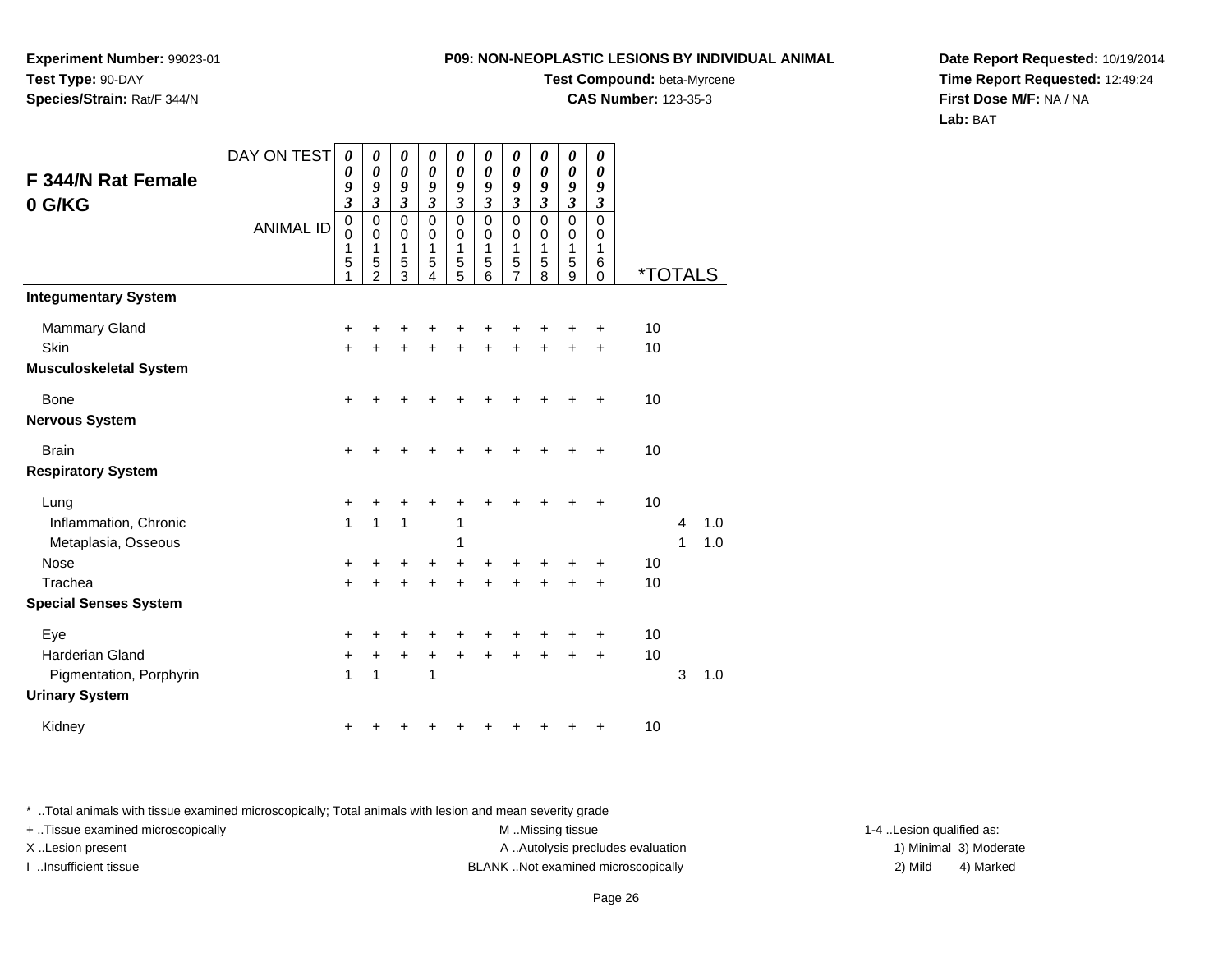**Experiment Number:** 99023-01**Test Type:** 90-DAY**Species/Strain:** Rat/F 344/N

#### **Test Compound:** beta-Myrcene**CAS Number:** 123-35-3

**Date Report Requested:** 10/19/2014**Time Report Requested:** 12:49:25**First Dose M/F:** NA / NA**Lab:** BAT

| F 344/N Rat Female<br>0 G/KG | DAY ON TEST<br><b>ANIMAL ID</b> | 0<br>0<br>9<br>3<br>0<br>0<br>5 | 0<br>0<br>Q<br>3<br>0<br>0<br>5<br>⌒ | 0<br>0<br>9<br>3<br>0<br>0<br>5<br>3 | 0<br>0<br>o<br>3<br>0<br>0<br>5 | $\boldsymbol{\theta}$<br>0<br>9<br>3<br>0<br>0<br>5<br>5 | $\boldsymbol{\theta}$<br>0<br>9<br>3<br>0<br>0<br>5<br>6 | $\boldsymbol{\theta}$<br>0<br>Q<br>3<br>0<br>0<br>5 | $\boldsymbol{\theta}$<br>$\boldsymbol{\theta}$<br>9<br>◠<br>0<br>0<br>5<br>8 | $\boldsymbol{\theta}$<br>0<br>9<br>$\Omega$<br>5<br>9 | $\boldsymbol{\theta}$<br>$\boldsymbol{\theta}$<br>9<br>3<br>0<br>6 |    | <i><b>*TOTALS</b></i> |     |
|------------------------------|---------------------------------|---------------------------------|--------------------------------------|--------------------------------------|---------------------------------|----------------------------------------------------------|----------------------------------------------------------|-----------------------------------------------------|------------------------------------------------------------------------------|-------------------------------------------------------|--------------------------------------------------------------------|----|-----------------------|-----|
| Nephropathy                  |                                 |                                 |                                      |                                      |                                 |                                                          |                                                          |                                                     |                                                                              |                                                       |                                                                    |    |                       | 1.0 |
| <b>Urinary Bladder</b>       |                                 |                                 |                                      |                                      |                                 |                                                          |                                                          |                                                     |                                                                              |                                                       |                                                                    | 10 |                       |     |

\* ..Total animals with tissue examined microscopically; Total animals with lesion and mean severity grade

+ ..Tissue examined microscopically examined microscopically examined as:  $M$  ..Missing tissue 1-4 ..Lesion qualified as: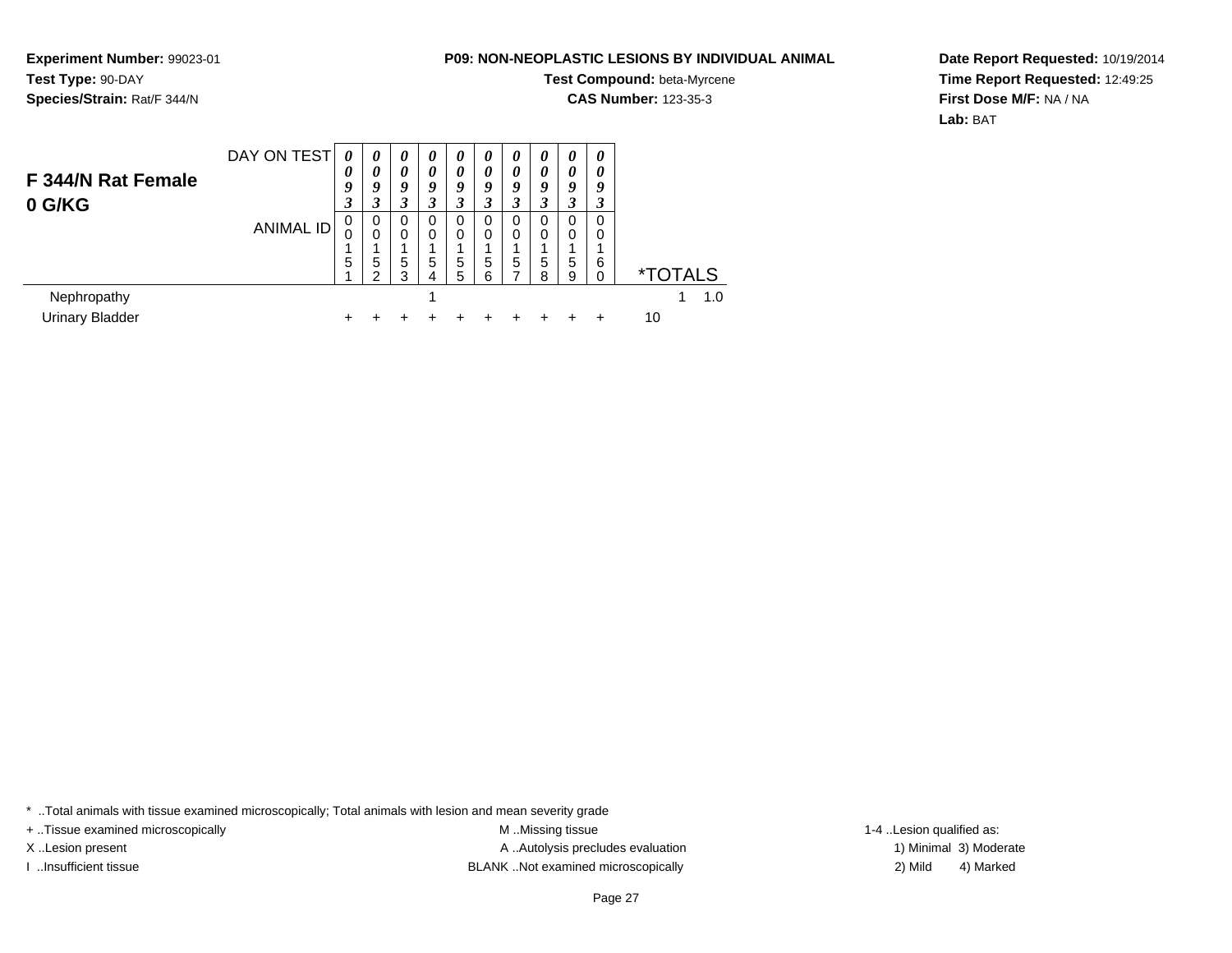**Experiment Number:** 99023-01**Test Type:** 90-DAY**Species/Strain:** Rat/F 344/N

## **Test Compound:** beta-Myrcene

**CAS Number:** 123-35-3

**Date Report Requested:** 10/19/2014**Time Report Requested:** 12:49:25**First Dose M/F:** NA / NA**Lab:** BAT

| DAY ON TEST                                                         | 0      | 0                                          | 0                           | 0                          | 0                                                    | 0                          | 0                                            | 0                                       | $\boldsymbol{\theta}$                   | 0                                  |   |                       |     |
|---------------------------------------------------------------------|--------|--------------------------------------------|-----------------------------|----------------------------|------------------------------------------------------|----------------------------|----------------------------------------------|-----------------------------------------|-----------------------------------------|------------------------------------|---|-----------------------|-----|
| F 344/N Rat Female                                                  | 0<br>9 | $\boldsymbol{\theta}$<br>9                 | 0<br>9                      | $\boldsymbol{\theta}$<br>9 | $\boldsymbol{\theta}$<br>9                           | $\boldsymbol{\theta}$<br>9 | $\boldsymbol{\theta}$                        | 0<br>9                                  | $\boldsymbol{\theta}$<br>9              | 0<br>9                             |   |                       |     |
| G/KG<br>0.25                                                        | 3      | $\boldsymbol{\beta}$                       | $\boldsymbol{\mathfrak{z}}$ | $\mathfrak{z}$             | $\mathfrak{z}$                                       | $\mathfrak{z}$             | $\frac{9}{3}$                                | $\boldsymbol{\beta}$                    | $\boldsymbol{\beta}$                    | 3                                  |   |                       |     |
| <b>ANIMAL ID</b>                                                    | 0<br>0 | $\pmb{0}$<br>0                             | $\mathbf 0$<br>0            | $\mathbf 0$<br>0           | $\mathsf 0$<br>0                                     | $\mathbf 0$<br>$\pmb{0}$   | $\pmb{0}$<br>0                               | $\mathbf 0$<br>0                        | $\pmb{0}$<br>0                          | $\mathbf 0$<br>0                   |   |                       |     |
|                                                                     | 2<br>5 | $\begin{array}{c} 2 \\ 5 \\ 2 \end{array}$ | $\overline{c}$<br>5<br>3    | $\overline{c}$<br>5<br>4   | $\boldsymbol{2}$<br>$\overline{5}$<br>$\overline{5}$ | $\frac{2}{5}$<br>6         | $\begin{array}{c}\n2 \\ 5 \\ 7\n\end{array}$ | $\boldsymbol{2}$<br>5<br>$\overline{8}$ | $\boldsymbol{2}$<br>$\overline{5}$<br>9 | $\overline{c}$<br>6<br>$\mathbf 0$ |   | <i><b>*TOTALS</b></i> |     |
| <b>Alimentary System</b>                                            |        |                                            |                             |                            |                                                      |                            |                                              |                                         |                                         |                                    |   |                       |     |
| Liver                                                               |        |                                            | $\ddot{}$                   |                            |                                                      |                            |                                              |                                         |                                         |                                    | 1 |                       |     |
| Hepatodiaphragmatic Nodule                                          |        |                                            | X                           |                            |                                                      |                            |                                              |                                         |                                         |                                    |   | 1                     |     |
| Mesentery                                                           |        |                                            |                             |                            |                                                      |                            |                                              |                                         |                                         | $\ddot{}$                          | 1 |                       |     |
| Fat, Necrosis<br><b>Cardiovascular System</b>                       |        |                                            |                             |                            |                                                      |                            |                                              |                                         |                                         | $\overline{c}$                     |   | 1                     | 2.0 |
| <b>NONE</b>                                                         |        |                                            |                             |                            |                                                      |                            |                                              |                                         |                                         |                                    |   |                       |     |
| <b>Endocrine System</b>                                             |        |                                            |                             |                            |                                                      |                            |                                              |                                         |                                         |                                    |   |                       |     |
| <b>NONE</b>                                                         |        |                                            |                             |                            |                                                      |                            |                                              |                                         |                                         |                                    |   |                       |     |
| <b>General Body System</b>                                          |        |                                            |                             |                            |                                                      |                            |                                              |                                         |                                         |                                    |   |                       |     |
| <b>NONE</b>                                                         |        |                                            |                             |                            |                                                      |                            |                                              |                                         |                                         |                                    |   |                       |     |
| <b>Genital System</b>                                               |        |                                            |                             |                            |                                                      |                            |                                              |                                         |                                         |                                    |   |                       |     |
| <b>NONE</b>                                                         |        |                                            |                             |                            |                                                      |                            |                                              |                                         |                                         |                                    |   |                       |     |
| <b>Hematopoietic System</b>                                         |        |                                            |                             |                            |                                                      |                            |                                              |                                         |                                         |                                    |   |                       |     |
| Lymph Node                                                          |        |                                            |                             | $\ddot{}$                  |                                                      | $\ddot{}$                  |                                              |                                         | +                                       |                                    | 3 |                       |     |
| Deep Cervical, Ectasia                                              |        |                                            |                             | 3                          |                                                      | 2                          |                                              |                                         | 1                                       |                                    |   | 3                     | 2.0 |
| Deep Cervical, Hyperplasia, Lymphoid<br><b>Integumentary System</b> |        |                                            |                             | $\overline{2}$             |                                                      | $\overline{2}$             |                                              |                                         | 1                                       |                                    |   | 3                     | 1.7 |
|                                                                     |        |                                            |                             |                            |                                                      |                            |                                              |                                         |                                         |                                    |   |                       |     |

NONE

\* ..Total animals with tissue examined microscopically; Total animals with lesion and mean severity grade

+ ..Tissue examined microscopically examined microscopically examined as:  $M$  ..Missing tissue 1-4 ..Lesion qualified as: X..Lesion present **A ..Autolysis precludes evaluation** A ..Autolysis precludes evaluation 1) Minimal 3) Moderate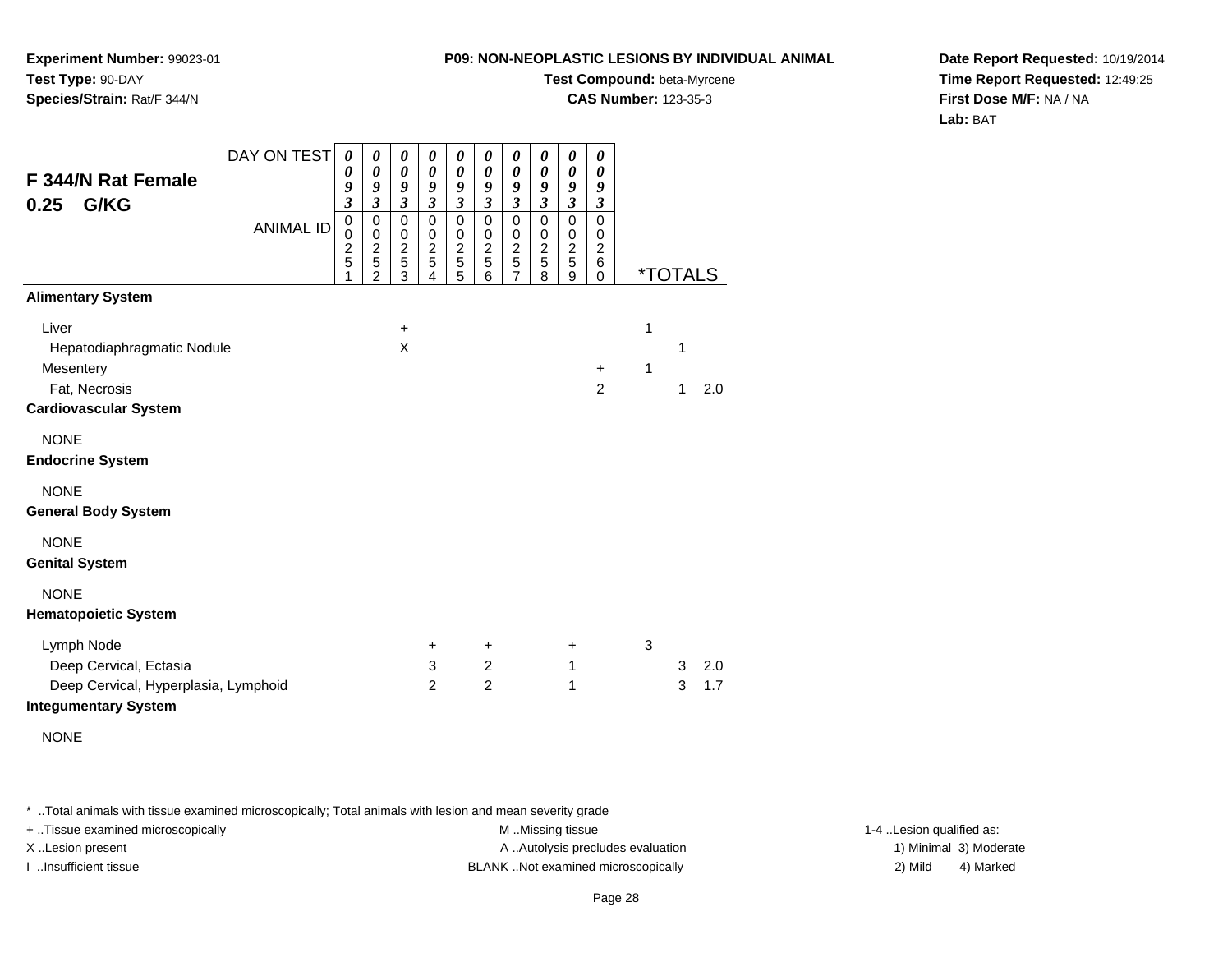**Experiment Number:** 99023-01**Test Type:** 90-DAY**Species/Strain:** Rat/F 344/N

#### **Test Compound:** beta-Myrcene**CAS Number:** 123-35-3

**Date Report Requested:** 10/19/2014**Time Report Requested:** 12:49:25**First Dose M/F:** NA / NA**Lab:** BAT

| F 344/N Rat Female<br>G/KG<br>0.25                                         | DAY ON TEST<br><b>ANIMAL ID</b> | 0<br>0<br>9<br>$\overline{\mathbf{3}}$<br>0<br>0<br>$\frac{2}{5}$<br>1 | 0<br>0<br>9<br>3<br>$\pmb{0}$<br>$\mbox{O}$<br>$\frac{2}{5}$<br>$\overline{2}$ | 0<br>0<br>9<br>$\mathfrak{z}$<br>0<br>$\boldsymbol{0}$<br>$\frac{2}{5}$<br>3 | 0<br>$\boldsymbol{\theta}$<br>9<br>3<br>$\mathbf 0$<br>$\pmb{0}$<br>$\frac{2}{5}$<br>4 | 0<br>$\boldsymbol{\theta}$<br>9<br>$\mathfrak{z}$<br>$\pmb{0}$<br>$\pmb{0}$<br>$\frac{2}{5}$<br>5 | 0<br>0<br>9<br>$\mathfrak{z}$<br>$\mathbf 0$<br>$\mathbf 0$<br>$\frac{2}{5}$<br>6 | 0<br>$\boldsymbol{\theta}$<br>9<br>$\boldsymbol{\beta}$<br>$\mathbf 0$<br>$\pmb{0}$<br>$\begin{array}{c}\n2 \\ 5 \\ 7\n\end{array}$ | 0<br>0<br>9<br>$\boldsymbol{\beta}$<br>$\mathbf 0$<br>$\mathbf 0$<br>$\frac{2}{5}$<br>8 | 0<br>0<br>9<br>$\mathfrak{z}$<br>$\mathbf 0$<br>$\pmb{0}$<br>$\frac{2}{5}$<br>9 | 0<br>0<br>9<br>$\boldsymbol{\beta}$<br>$\mathbf 0$<br>$\mathbf 0$<br>$\overline{2}$<br>6<br>$\Omega$ |    | <i><b>*TOTALS</b></i> |            |
|----------------------------------------------------------------------------|---------------------------------|------------------------------------------------------------------------|--------------------------------------------------------------------------------|------------------------------------------------------------------------------|----------------------------------------------------------------------------------------|---------------------------------------------------------------------------------------------------|-----------------------------------------------------------------------------------|-------------------------------------------------------------------------------------------------------------------------------------|-----------------------------------------------------------------------------------------|---------------------------------------------------------------------------------|------------------------------------------------------------------------------------------------------|----|-----------------------|------------|
| <b>Musculoskeletal System</b>                                              |                                 |                                                                        |                                                                                |                                                                              |                                                                                        |                                                                                                   |                                                                                   |                                                                                                                                     |                                                                                         |                                                                                 |                                                                                                      |    |                       |            |
| <b>NONE</b><br><b>Nervous System</b>                                       |                                 |                                                                        |                                                                                |                                                                              |                                                                                        |                                                                                                   |                                                                                   |                                                                                                                                     |                                                                                         |                                                                                 |                                                                                                      |    |                       |            |
| <b>NONE</b><br><b>Respiratory System</b>                                   |                                 |                                                                        |                                                                                |                                                                              |                                                                                        |                                                                                                   |                                                                                   |                                                                                                                                     |                                                                                         |                                                                                 |                                                                                                      |    |                       |            |
| <b>NONE</b><br><b>Special Senses System</b>                                |                                 |                                                                        |                                                                                |                                                                              |                                                                                        |                                                                                                   |                                                                                   |                                                                                                                                     |                                                                                         |                                                                                 |                                                                                                      |    |                       |            |
| <b>Harderian Gland</b><br>Pigmentation, Porphyrin<br><b>Urinary System</b> |                                 | $\ddot{}$                                                              | 1                                                                              |                                                                              | 1                                                                                      | 1                                                                                                 |                                                                                   |                                                                                                                                     |                                                                                         |                                                                                 | ٠<br>1                                                                                               | 10 | 4                     | 1.0        |
| Kidney                                                                     |                                 | +                                                                      |                                                                                |                                                                              |                                                                                        |                                                                                                   |                                                                                   |                                                                                                                                     |                                                                                         |                                                                                 | ٠                                                                                                    | 10 |                       |            |
| Nephropathy                                                                |                                 |                                                                        |                                                                                |                                                                              |                                                                                        |                                                                                                   |                                                                                   |                                                                                                                                     | 1                                                                                       |                                                                                 | 1                                                                                                    |    | 2                     | 1.0        |
| Renal Tubule, Degeneration<br>Renal Tubule, Mineralization                 |                                 | 1                                                                      | 1                                                                              | 1                                                                            | 1                                                                                      | 1<br>1                                                                                            | 1                                                                                 | 1                                                                                                                                   | $\mathbf{1}$<br>1                                                                       | 1                                                                               | 1                                                                                                    |    | 10<br>$\overline{2}$  | 1.0<br>1.0 |

\* ..Total animals with tissue examined microscopically; Total animals with lesion and mean severity grade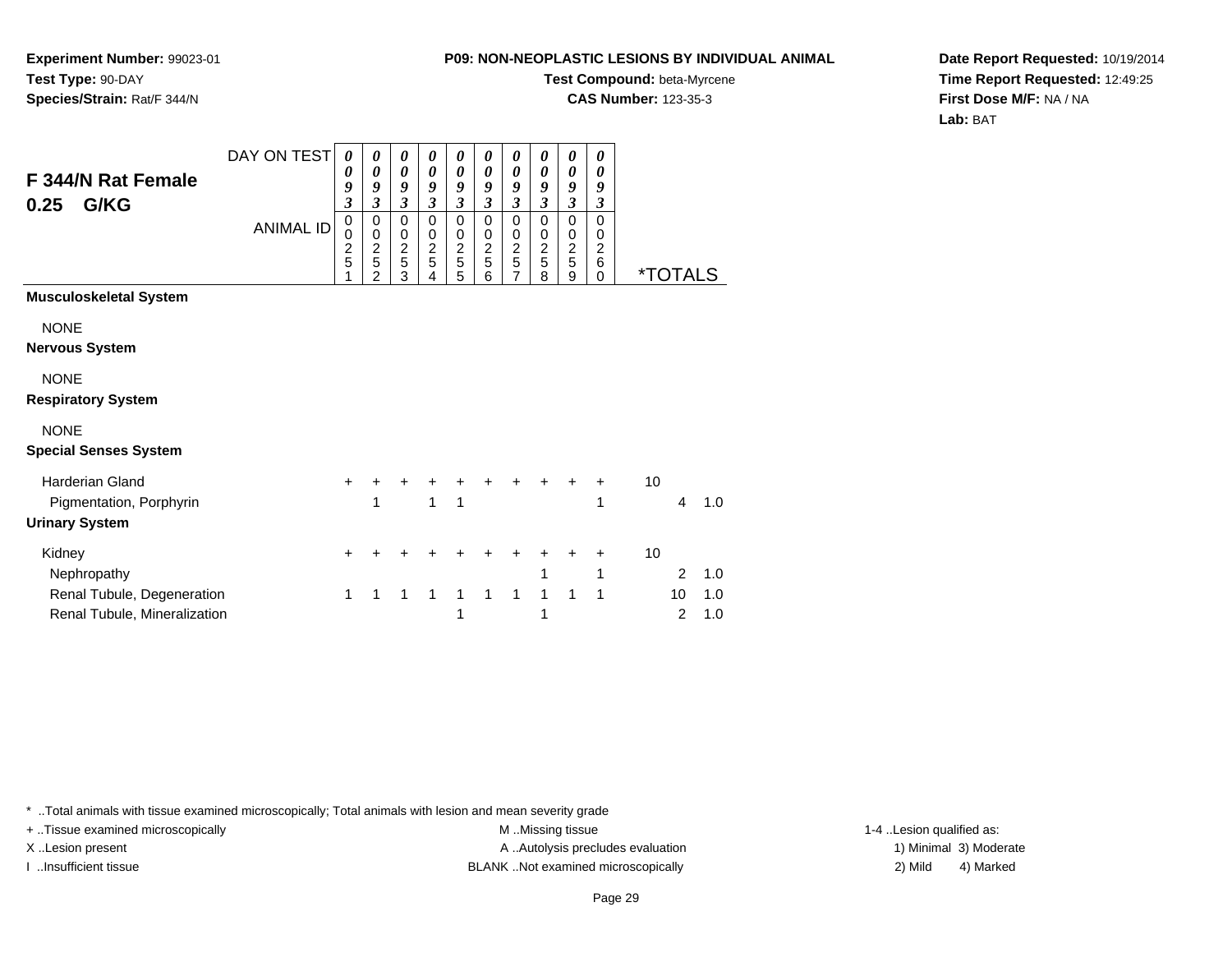**Experiment Number:** 99023-01**Test Type:** 90-DAY**Species/Strain:** Rat/F 344/N

## **Test Compound:** beta-Myrcene

**CAS Number:** 123-35-3

**Date Report Requested:** 10/19/2014**Time Report Requested:** 12:49:25**First Dose M/F:** NA / NA**Lab:** BAT

|                                      | DAY ON TEST      | $\boldsymbol{\theta}$      | 0                                | 0                         | 0                          | 0                         | $\pmb{\theta}$       | 0                                | 0                    | $\boldsymbol{\theta}$      | 0                    |    |                       |     |
|--------------------------------------|------------------|----------------------------|----------------------------------|---------------------------|----------------------------|---------------------------|----------------------|----------------------------------|----------------------|----------------------------|----------------------|----|-----------------------|-----|
| F 344/N Rat Female                   |                  | 0<br>9                     | $\boldsymbol{\theta}$<br>9       | 0<br>9                    | $\boldsymbol{\theta}$<br>9 | 0<br>9                    | 0<br>9               | $\boldsymbol{\theta}$<br>9       | 0<br>9               | $\boldsymbol{\theta}$<br>9 | 0<br>9               |    |                       |     |
| G/KG<br>0.5                          |                  | $\mathfrak{z}$             | $\mathfrak{z}$                   | $\boldsymbol{\beta}$      | $\boldsymbol{\beta}$       | $\mathfrak{z}$            | $\boldsymbol{\beta}$ | $\mathfrak{z}$                   | $\boldsymbol{\beta}$ | $\boldsymbol{\beta}$       | $\boldsymbol{\beta}$ |    |                       |     |
|                                      | <b>ANIMAL ID</b> | $\mathbf 0$<br>$\mathbf 0$ | $\pmb{0}$<br>0                   | $\pmb{0}$<br>0            | $\mathbf 0$<br>0           | 0<br>0                    | $\pmb{0}$<br>0       | $\pmb{0}$<br>0                   | $\mathbf 0$<br>0     | $\pmb{0}$<br>0             | $\mathbf 0$<br>0     |    |                       |     |
|                                      |                  | 3                          | $\ensuremath{\mathsf{3}}$        | $\ensuremath{\mathsf{3}}$ | $\frac{3}{5}$              | $\ensuremath{\mathsf{3}}$ | 3                    | $\mathbf{3}$                     | $\overline{3}$       | $\overline{3}$             | $\mathbf{3}$         |    |                       |     |
|                                      |                  | 5                          | $\overline{5}$<br>$\overline{c}$ | $\overline{5}$<br>3       | 4                          | $\overline{5}$<br>5       | $\overline{5}$<br>6  | $\overline{5}$<br>$\overline{7}$ | $\overline{5}$<br>8  | $\overline{5}$<br>9        | 6<br>$\mathbf 0$     |    | <i><b>*TOTALS</b></i> |     |
| <b>Alimentary System</b>             |                  |                            |                                  |                           |                            |                           |                      |                                  |                      |                            |                      |    |                       |     |
| Liver                                |                  |                            |                                  |                           |                            |                           |                      |                                  |                      |                            | +                    | 1  |                       |     |
| Hepatodiaphragmatic Nodule           |                  |                            |                                  |                           |                            |                           |                      |                                  |                      |                            | X                    |    | 1                     |     |
| <b>Cardiovascular System</b>         |                  |                            |                                  |                           |                            |                           |                      |                                  |                      |                            |                      |    |                       |     |
| <b>NONE</b>                          |                  |                            |                                  |                           |                            |                           |                      |                                  |                      |                            |                      |    |                       |     |
| <b>Endocrine System</b>              |                  |                            |                                  |                           |                            |                           |                      |                                  |                      |                            |                      |    |                       |     |
| <b>NONE</b>                          |                  |                            |                                  |                           |                            |                           |                      |                                  |                      |                            |                      |    |                       |     |
| <b>General Body System</b>           |                  |                            |                                  |                           |                            |                           |                      |                                  |                      |                            |                      |    |                       |     |
| <b>NONE</b>                          |                  |                            |                                  |                           |                            |                           |                      |                                  |                      |                            |                      |    |                       |     |
| <b>Genital System</b>                |                  |                            |                                  |                           |                            |                           |                      |                                  |                      |                            |                      |    |                       |     |
| <b>NONE</b>                          |                  |                            |                                  |                           |                            |                           |                      |                                  |                      |                            |                      |    |                       |     |
| <b>Hematopoietic System</b>          |                  |                            |                                  |                           |                            |                           |                      |                                  |                      |                            |                      |    |                       |     |
| Lymph Node                           |                  | $\ddot{}$                  |                                  | $\ddot{}$                 | $\ddot{}$                  |                           |                      |                                  | $\ddot{}$            | $\ddot{}$                  |                      | 5  |                       |     |
| Deep Cervical, Ectasia               |                  | 1                          |                                  | $\mathbf{1}$              |                            |                           |                      |                                  | 1                    | 3                          |                      |    | $\overline{4}$        | 1.5 |
| Deep Cervical, Hyperplasia, Lymphoid |                  | $\overline{c}$             |                                  | 3                         | 3                          |                           |                      |                                  | $\overline{2}$       | $\overline{2}$             |                      |    | 5                     | 2.4 |
| Spleen                               |                  | $\ddot{}$                  | $\ddot{}$                        | ÷                         | $\ddot{}$                  | $\ddot{}$                 | $\ddot{}$            | $\ddot{}$                        | $+$                  | $+$                        | $\ddot{}$            | 10 |                       |     |
| Thymus                               |                  |                            |                                  |                           |                            |                           |                      |                                  | $\ddot{}$            |                            |                      | 1  |                       |     |
| Hemorrhage                           |                  |                            |                                  |                           |                            |                           |                      |                                  | $\overline{2}$       |                            |                      |    | 1                     | 2.0 |
| <b>Integumentary System</b>          |                  |                            |                                  |                           |                            |                           |                      |                                  |                      |                            |                      |    |                       |     |

\* ..Total animals with tissue examined microscopically; Total animals with lesion and mean severity grade

+ ..Tissue examined microscopically examined microscopically examined as:  $M$  ..Missing tissue 1-4 ..Lesion qualified as: X..Lesion present **A ..Autolysis precludes evaluation** A ..Autolysis precludes evaluation 1) Minimal 3) Moderate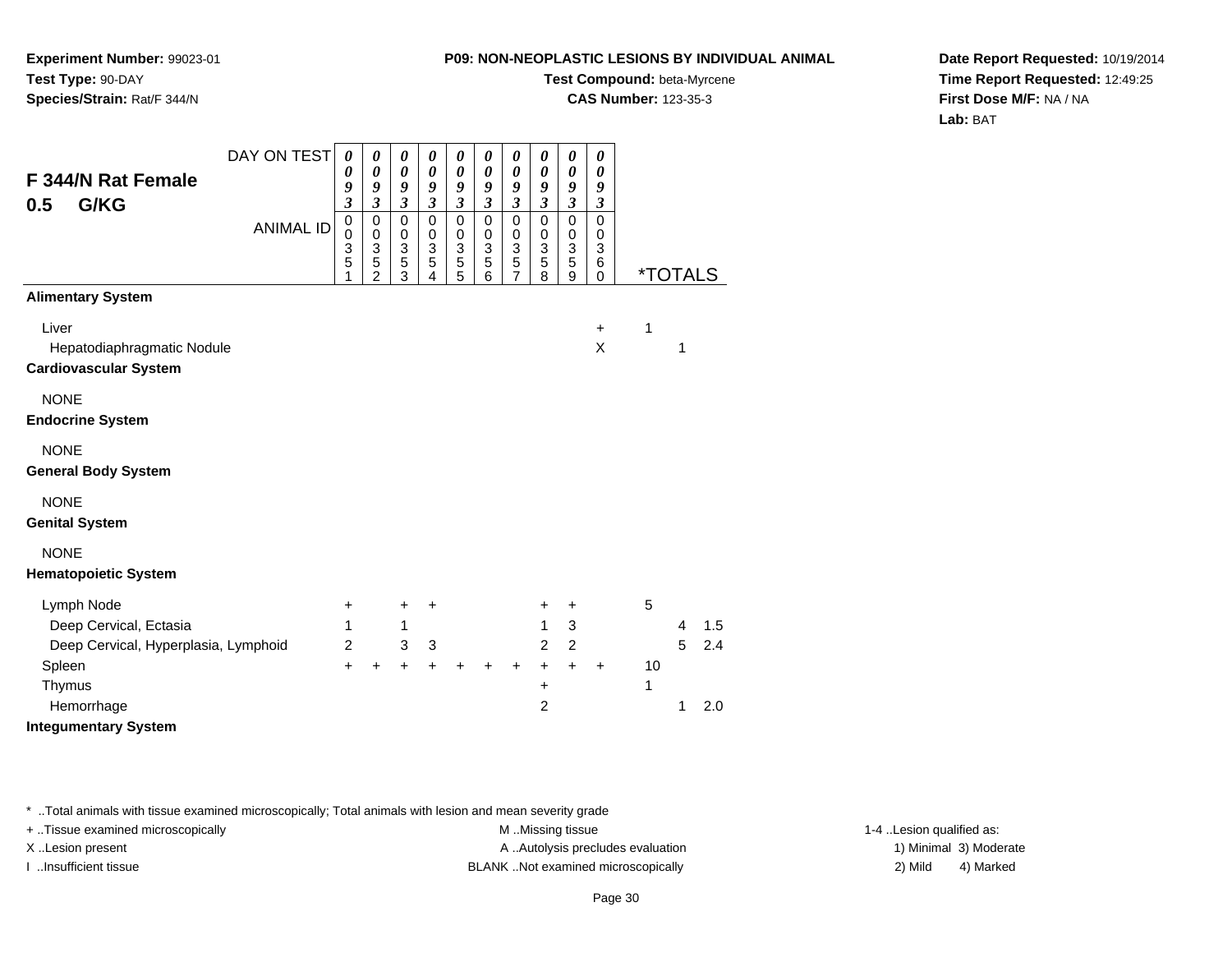**Experiment Number:** 99023-01**Test Type:** 90-DAY**Species/Strain:** Rat/F 344/N

# **Test Compound:** beta-Myrcene

**CAS Number:** 123-35-3

**Date Report Requested:** 10/19/2014**Time Report Requested:** 12:49:25**First Dose M/F:** NA / NA**Lab:** BAT

| F 344/N Rat Female<br>G/KG<br>0.5                                          | DAY ON TEST<br><b>ANIMAL ID</b> | $\boldsymbol{\theta}$<br>0<br>9<br>$\boldsymbol{\beta}$<br>0<br>0 | 0<br>0<br>9<br>3<br>$\pmb{0}$<br>$\mathbf 0$ | 0<br>$\boldsymbol{\theta}$<br>9<br>$\mathfrak{z}$<br>$\mathbf 0$<br>$\mathbf 0$ | 0<br>0<br>9<br>$\mathfrak{z}$<br>$\mathbf 0$<br>$\mathbf 0$ | 0<br>0<br>9<br>3<br>$\mathbf 0$<br>$\mathbf 0$ | 0<br>0<br>9<br>3<br>$\mathbf 0$<br>$\mathbf 0$ | 0<br>0<br>9<br>$\overline{\mathbf{3}}$<br>$\mathbf 0$<br>$\mathbf 0$ | 0<br>0<br>9<br>3<br>$\mathbf 0$<br>0 | 0<br>$\boldsymbol{\theta}$<br>9<br>$\overline{\mathbf{3}}$<br>$\mathbf 0$<br>0 | 0<br>0<br>9<br>3<br>$\Omega$<br>0 |    |                       |            |
|----------------------------------------------------------------------------|---------------------------------|-------------------------------------------------------------------|----------------------------------------------|---------------------------------------------------------------------------------|-------------------------------------------------------------|------------------------------------------------|------------------------------------------------|----------------------------------------------------------------------|--------------------------------------|--------------------------------------------------------------------------------|-----------------------------------|----|-----------------------|------------|
|                                                                            |                                 | 3<br>5                                                            | $\mathbf{3}$<br>$\overline{5}$<br>2          | 3<br>5<br>3                                                                     | 3<br>5<br>4                                                 | $\ensuremath{\mathsf{3}}$<br>5<br>5            | 3<br>5<br>6                                    | $\ensuremath{\mathsf{3}}$<br>$\overline{5}$<br>$\overline{7}$        | 3<br>5<br>8                          | 3<br>5<br>9                                                                    | 3<br>$\,6$<br>$\Omega$            |    | <i><b>*TOTALS</b></i> |            |
| <b>NONE</b><br><b>Musculoskeletal System</b>                               |                                 |                                                                   |                                              |                                                                                 |                                                             |                                                |                                                |                                                                      |                                      |                                                                                |                                   |    |                       |            |
| <b>NONE</b><br><b>Nervous System</b>                                       |                                 |                                                                   |                                              |                                                                                 |                                                             |                                                |                                                |                                                                      |                                      |                                                                                |                                   |    |                       |            |
| <b>NONE</b><br><b>Respiratory System</b>                                   |                                 |                                                                   |                                              |                                                                                 |                                                             |                                                |                                                |                                                                      |                                      |                                                                                |                                   |    |                       |            |
| <b>Nose</b><br><b>Special Senses System</b>                                |                                 | ÷                                                                 |                                              |                                                                                 |                                                             |                                                |                                                |                                                                      |                                      |                                                                                |                                   | 10 |                       |            |
| <b>Harderian Gland</b><br>Pigmentation, Porphyrin<br><b>Urinary System</b> |                                 | $\ddot{}$                                                         |                                              | 1                                                                               |                                                             |                                                |                                                |                                                                      | +                                    | +                                                                              | +<br>1                            | 10 | $\overline{2}$        | 1.0        |
| Kidney<br>Nephropathy                                                      |                                 | $\ddot{}$                                                         |                                              |                                                                                 |                                                             |                                                |                                                |                                                                      | 1                                    |                                                                                | +                                 | 10 | 3                     | 1.0        |
| Renal Tubule, Degeneration<br>Renal Tubule, Mineralization                 |                                 | 1                                                                 | 1                                            | 1                                                                               | 1                                                           | 1                                              | $\mathbf{1}$<br>1                              | $\mathbf{1}$                                                         | 1                                    | $\mathbf 1$                                                                    | $\mathbf 1$                       |    | 10<br>1               | 1.0<br>1.0 |

\* ..Total animals with tissue examined microscopically; Total animals with lesion and mean severity grade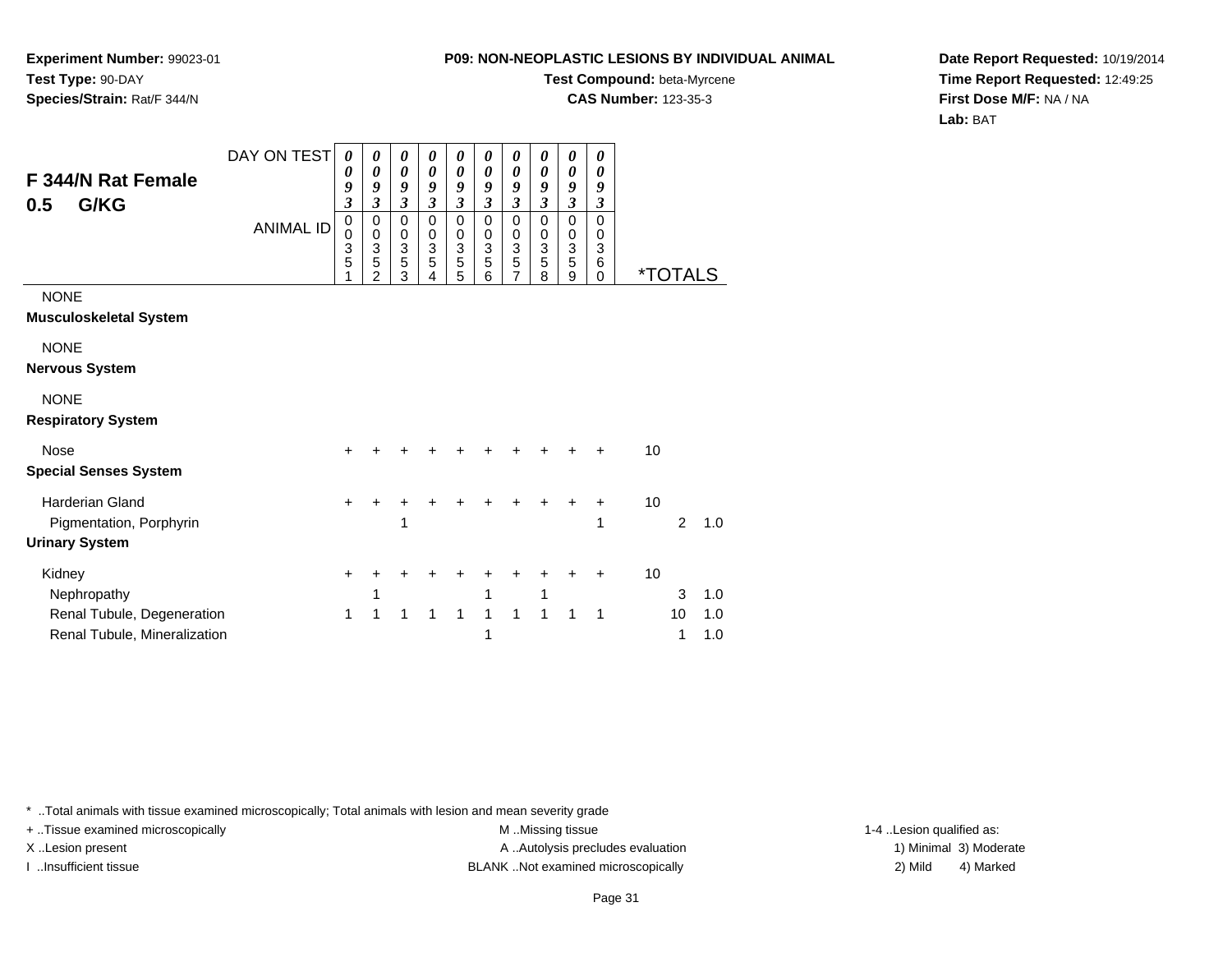**Experiment Number:** 99023-01**Test Type:** 90-DAY**Species/Strain:** Rat/F 344/N

### **Test Compound:** beta-Myrcene

**CAS Number:** 123-35-3

**Date Report Requested:** 10/19/2014**Time Report Requested:** 12:49:25**First Dose M/F:** NA / NA**Lab:** BAT

| <b>F 344/N Rat Female</b><br>G/KG<br>1.0 | DAY ON TEST<br><b>ANIMAL ID</b> | 0<br>0<br>9<br>3<br>$\pmb{0}$<br>0<br>4<br>5 | 0<br>0<br>9<br>3<br>0<br>0<br>4<br>5 | 0<br>$\boldsymbol{\theta}$<br>9<br>$\boldsymbol{\mathfrak{z}}$<br>0<br>0<br>4<br>5 | 0<br>$\boldsymbol{\theta}$<br>9<br>$\mathfrak{z}$<br>$\mathbf 0$<br>0<br>4 | $\boldsymbol{\theta}$<br>$\boldsymbol{\theta}$<br>9<br>$\mathfrak{z}$<br>$\mathbf 0$<br>0<br>4<br>5 | 0<br>0<br>6<br>$\boldsymbol{4}$<br>$\mathbf 0$<br>0<br>4<br>5 | 0<br>$\boldsymbol{\theta}$<br>9<br>$\mathfrak{z}$<br>$\mathbf 0$<br>0<br>4<br>5 | 0<br>0<br>9<br>$\mathfrak{z}$<br>$\mathbf 0$<br>0<br>4<br>5 | 0<br>0<br>9<br>$\boldsymbol{\mathfrak{z}}$<br>$\mathbf 0$<br>0<br>$\overline{\mathbf{4}}$<br>5 | 0<br>0<br>9<br>$\boldsymbol{\beta}$<br>$\mathbf 0$<br>0<br>4 |                       |   |     |
|------------------------------------------|---------------------------------|----------------------------------------------|--------------------------------------|------------------------------------------------------------------------------------|----------------------------------------------------------------------------|-----------------------------------------------------------------------------------------------------|---------------------------------------------------------------|---------------------------------------------------------------------------------|-------------------------------------------------------------|------------------------------------------------------------------------------------------------|--------------------------------------------------------------|-----------------------|---|-----|
|                                          |                                 | 1                                            | $\overline{2}$                       | 3                                                                                  | 5<br>4                                                                     | $\overline{5}$                                                                                      | 6                                                             | $\overline{7}$                                                                  | 8                                                           | 9                                                                                              | 6<br>$\Omega$                                                | <i><b>*TOTALS</b></i> |   |     |
| <b>Alimentary System</b>                 |                                 |                                              |                                      |                                                                                    |                                                                            |                                                                                                     |                                                               |                                                                                 |                                                             |                                                                                                |                                                              |                       |   |     |
| Esophagus                                |                                 |                                              |                                      |                                                                                    |                                                                            |                                                                                                     | $\ddot{}$                                                     |                                                                                 |                                                             |                                                                                                |                                                              | 1                     |   |     |
| Intestine Large, Cecum                   |                                 |                                              |                                      |                                                                                    |                                                                            |                                                                                                     | +                                                             |                                                                                 |                                                             |                                                                                                |                                                              |                       |   |     |
| Intestine Large, Colon                   |                                 |                                              |                                      |                                                                                    |                                                                            |                                                                                                     | +                                                             |                                                                                 |                                                             |                                                                                                |                                                              |                       |   |     |
| Intestine Large, Rectum                  |                                 |                                              |                                      |                                                                                    |                                                                            |                                                                                                     | +                                                             |                                                                                 |                                                             |                                                                                                |                                                              |                       |   |     |
| Intestine Small, Duodenum                |                                 |                                              |                                      |                                                                                    |                                                                            |                                                                                                     | +                                                             |                                                                                 |                                                             |                                                                                                |                                                              |                       |   |     |
| Intestine Small, Ileum                   |                                 |                                              |                                      |                                                                                    |                                                                            |                                                                                                     | +                                                             |                                                                                 |                                                             |                                                                                                |                                                              | 1                     |   |     |
| Intestine Small, Jejunum                 |                                 |                                              |                                      |                                                                                    |                                                                            |                                                                                                     | +                                                             |                                                                                 |                                                             |                                                                                                |                                                              | 1                     |   |     |
| Liver                                    |                                 |                                              |                                      |                                                                                    |                                                                            |                                                                                                     | $\ddot{}$                                                     |                                                                                 | +                                                           |                                                                                                |                                                              | $\overline{2}$        |   |     |
| Fibrosis, Focal                          |                                 |                                              |                                      |                                                                                    |                                                                            |                                                                                                     |                                                               |                                                                                 | 1                                                           |                                                                                                |                                                              |                       | 1 | 1.0 |
| Hepatodiaphragmatic Nodule               |                                 |                                              |                                      |                                                                                    |                                                                            |                                                                                                     | X                                                             |                                                                                 |                                                             |                                                                                                |                                                              |                       | 1 |     |
| Inflammation, Chronic                    |                                 |                                              |                                      |                                                                                    |                                                                            |                                                                                                     |                                                               |                                                                                 | 1                                                           |                                                                                                |                                                              |                       | 1 | 1.0 |
| Pancreas                                 |                                 |                                              |                                      |                                                                                    |                                                                            |                                                                                                     | $\ddot{}$                                                     |                                                                                 |                                                             |                                                                                                |                                                              | 1                     |   |     |
| Salivary Glands                          |                                 |                                              |                                      |                                                                                    |                                                                            |                                                                                                     | +                                                             |                                                                                 |                                                             |                                                                                                |                                                              | 1                     |   |     |
| Stomach, Forestomach                     |                                 | +                                            |                                      |                                                                                    |                                                                            |                                                                                                     |                                                               |                                                                                 |                                                             |                                                                                                |                                                              | 10                    |   |     |
| Stomach, Glandular                       |                                 |                                              |                                      |                                                                                    |                                                                            |                                                                                                     | $\ddot{}$                                                     |                                                                                 |                                                             |                                                                                                |                                                              | 1                     |   |     |
| <b>Cardiovascular System</b>             |                                 |                                              |                                      |                                                                                    |                                                                            |                                                                                                     |                                                               |                                                                                 |                                                             |                                                                                                |                                                              |                       |   |     |
| <b>Blood Vessel</b>                      |                                 |                                              |                                      |                                                                                    |                                                                            |                                                                                                     | +                                                             |                                                                                 |                                                             |                                                                                                |                                                              | 1                     |   |     |
| Heart                                    |                                 |                                              |                                      |                                                                                    |                                                                            |                                                                                                     | +                                                             |                                                                                 |                                                             |                                                                                                |                                                              | 1                     |   |     |
| <b>Endocrine System</b>                  |                                 |                                              |                                      |                                                                                    |                                                                            |                                                                                                     |                                                               |                                                                                 |                                                             |                                                                                                |                                                              |                       |   |     |
| <b>Adrenal Cortex</b>                    |                                 |                                              |                                      |                                                                                    |                                                                            |                                                                                                     | +                                                             |                                                                                 |                                                             |                                                                                                |                                                              | 1                     |   |     |

\* ..Total animals with tissue examined microscopically; Total animals with lesion and mean severity grade

+ ..Tissue examined microscopically examined microscopically examined as:  $M$  ..Missing tissue 1-4 ..Lesion qualified as:

X..Lesion present **A ..Autolysis precludes evaluation** A ..Autolysis precludes evaluation 1) Minimal 3) Moderate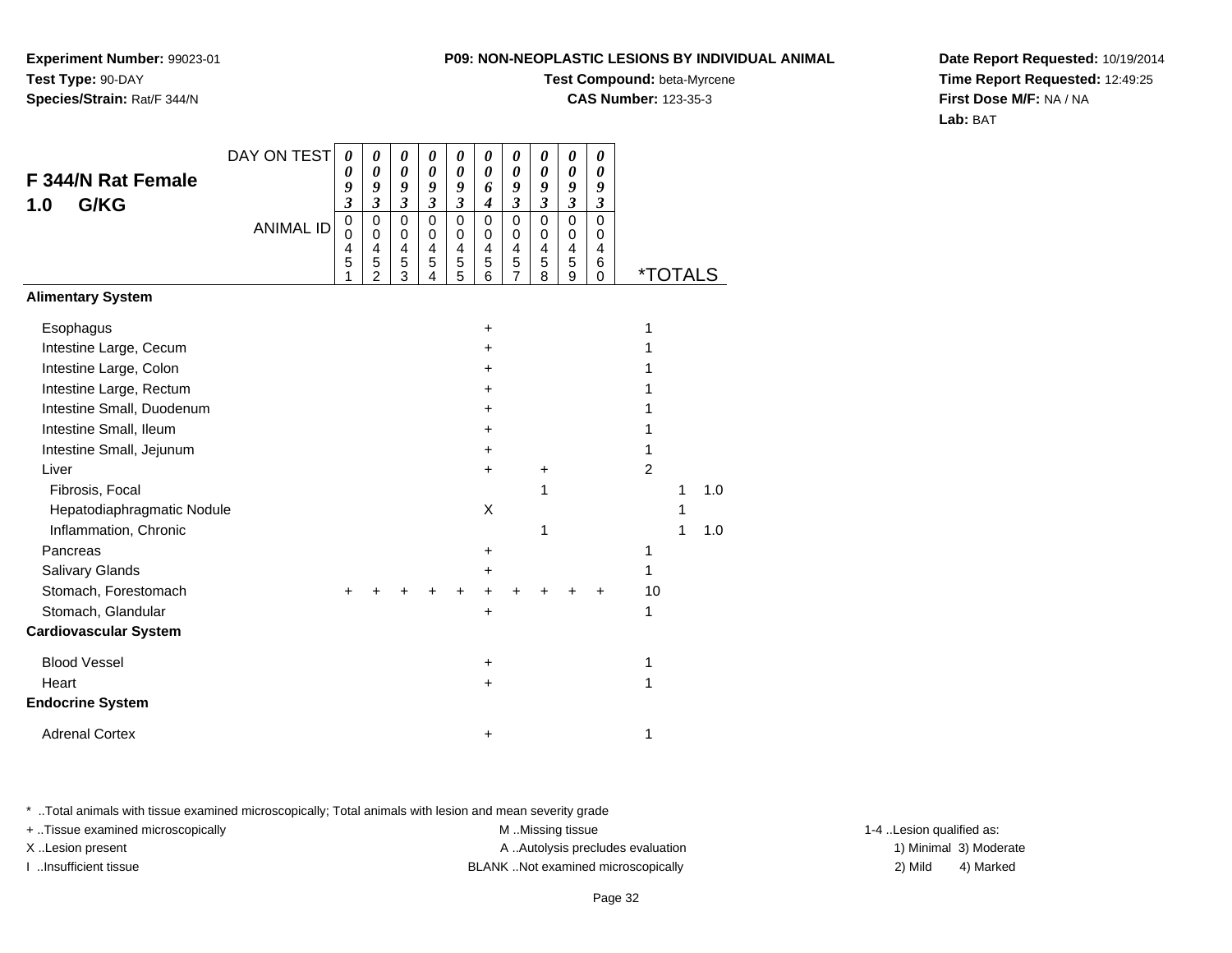**Experiment Number:** 99023-01**Test Type:** 90-DAY**Species/Strain:** Rat/F 344/N

### **Test Compound:** beta-Myrcene

**CAS Number:** 123-35-3

**Date Report Requested:** 10/19/2014**Time Report Requested:** 12:49:25**First Dose M/F:** NA / NA**Lab:** BAT

|                                      | DAY ON TEST      | 0                                         | 0                                  | 0                          | 0                               | 0                               | $\boldsymbol{\theta}$                        | 0                               | 0                               | 0                             | 0                               |                       |                |     |
|--------------------------------------|------------------|-------------------------------------------|------------------------------------|----------------------------|---------------------------------|---------------------------------|----------------------------------------------|---------------------------------|---------------------------------|-------------------------------|---------------------------------|-----------------------|----------------|-----|
| F 344/N Rat Female                   |                  | 0<br>9                                    | 0<br>9                             | $\boldsymbol{\theta}$<br>9 | 0<br>9                          | $\boldsymbol{\theta}$<br>9      | $\boldsymbol{\theta}$<br>6                   | 0<br>9                          | 0<br>9                          | 0<br>9                        | $\boldsymbol{\theta}$<br>9      |                       |                |     |
| G/KG<br>1.0                          |                  | 3                                         | $\overline{\mathbf{3}}$            | $\overline{\mathbf{3}}$    | $\overline{\mathbf{3}}$         | $\mathfrak{z}$                  | 4                                            | $\overline{\mathbf{3}}$         | $\overline{\mathbf{3}}$         | $\mathfrak{z}$                | 3                               |                       |                |     |
|                                      | <b>ANIMAL ID</b> | $\mathbf 0$<br>$\mathbf 0$<br>4<br>5<br>1 | 0<br>0<br>4<br>5<br>$\overline{2}$ | 0<br>0<br>4<br>5<br>3      | $\mathbf 0$<br>0<br>4<br>5<br>4 | $\mathsf 0$<br>0<br>4<br>5<br>5 | $\mathbf 0$<br>0<br>$\overline{4}$<br>5<br>6 | $\mathbf 0$<br>0<br>4<br>5<br>7 | $\mathbf 0$<br>0<br>4<br>5<br>8 | $\pmb{0}$<br>0<br>4<br>5<br>9 | $\mathbf 0$<br>0<br>4<br>6<br>0 | <i><b>*TOTALS</b></i> |                |     |
| Adrenal Medulla                      |                  |                                           |                                    |                            |                                 |                                 | $\ddot{}$                                    |                                 |                                 |                               |                                 |                       |                |     |
| Islets, Pancreatic                   |                  |                                           |                                    |                            |                                 |                                 | +                                            |                                 |                                 |                               |                                 |                       |                |     |
| Parathyroid Gland                    |                  |                                           |                                    |                            |                                 |                                 | $\ddot{}$                                    |                                 |                                 |                               |                                 |                       |                |     |
| <b>Pituitary Gland</b>               |                  |                                           |                                    |                            |                                 |                                 | +                                            |                                 |                                 |                               |                                 |                       |                |     |
| <b>Thyroid Gland</b>                 |                  |                                           |                                    |                            |                                 |                                 | $\ddot{}$                                    |                                 |                                 |                               |                                 | 1                     |                |     |
| <b>General Body System</b>           |                  |                                           |                                    |                            |                                 |                                 |                                              |                                 |                                 |                               |                                 |                       |                |     |
| <b>NONE</b>                          |                  |                                           |                                    |                            |                                 |                                 |                                              |                                 |                                 |                               |                                 |                       |                |     |
| <b>Genital System</b>                |                  |                                           |                                    |                            |                                 |                                 |                                              |                                 |                                 |                               |                                 |                       |                |     |
| <b>Clitoral Gland</b>                |                  |                                           |                                    |                            |                                 |                                 | +                                            |                                 |                                 |                               |                                 | 1                     |                |     |
| Ovary                                |                  |                                           |                                    |                            |                                 |                                 | +                                            |                                 |                                 |                               |                                 | 1                     |                |     |
| <b>Uterus</b>                        |                  |                                           |                                    |                            |                                 |                                 | $\ddot{}$                                    |                                 |                                 |                               |                                 | 1                     |                |     |
| <b>Hematopoietic System</b>          |                  |                                           |                                    |                            |                                 |                                 |                                              |                                 |                                 |                               |                                 |                       |                |     |
| <b>Bone Marrow</b>                   |                  |                                           |                                    |                            |                                 |                                 | $\ddot{}$                                    |                                 |                                 |                               |                                 | 1                     |                |     |
| Lymph Node                           |                  | $\ddot{}$                                 |                                    |                            |                                 |                                 |                                              |                                 |                                 |                               |                                 | 1                     |                |     |
| Deep Cervical, Hyperplasia, Lymphoid |                  | 3                                         |                                    |                            |                                 |                                 |                                              |                                 |                                 |                               |                                 |                       | 1              | 3.0 |
| Lymph Node, Mandibular               |                  |                                           |                                    |                            |                                 |                                 | M                                            |                                 |                                 |                               |                                 | 0                     |                |     |
| Lymph Node, Mesenteric               |                  |                                           |                                    | +                          |                                 | +                               | +                                            |                                 |                                 |                               |                                 | 3                     |                |     |
| Atrophy                              |                  |                                           |                                    | 1                          |                                 | 1                               |                                              |                                 |                                 |                               |                                 |                       | $\overline{2}$ | 1.0 |
| Spleen                               |                  | ٠                                         |                                    |                            |                                 | +                               |                                              |                                 |                                 |                               | +                               | 10                    |                |     |
| Atrophy                              |                  |                                           |                                    |                            |                                 |                                 |                                              |                                 |                                 |                               |                                 |                       | 1              | 1.0 |
| Thymus                               |                  | +                                         |                                    |                            |                                 |                                 |                                              |                                 |                                 |                               | +                               | 10                    |                |     |

\* ..Total animals with tissue examined microscopically; Total animals with lesion and mean severity grade

+ ..Tissue examined microscopically M ...Missing tissue 1-4 ... M ...Missing tissue

X..Lesion present **A ..Autolysis precludes evaluation** A ..Autolysis precludes evaluation 1) Minimal 3) Moderate

1-4 ..Lesion qualified as: I ..Insufficient tissue BLANK ..Not examined microscopically 2) Mild 4) Marked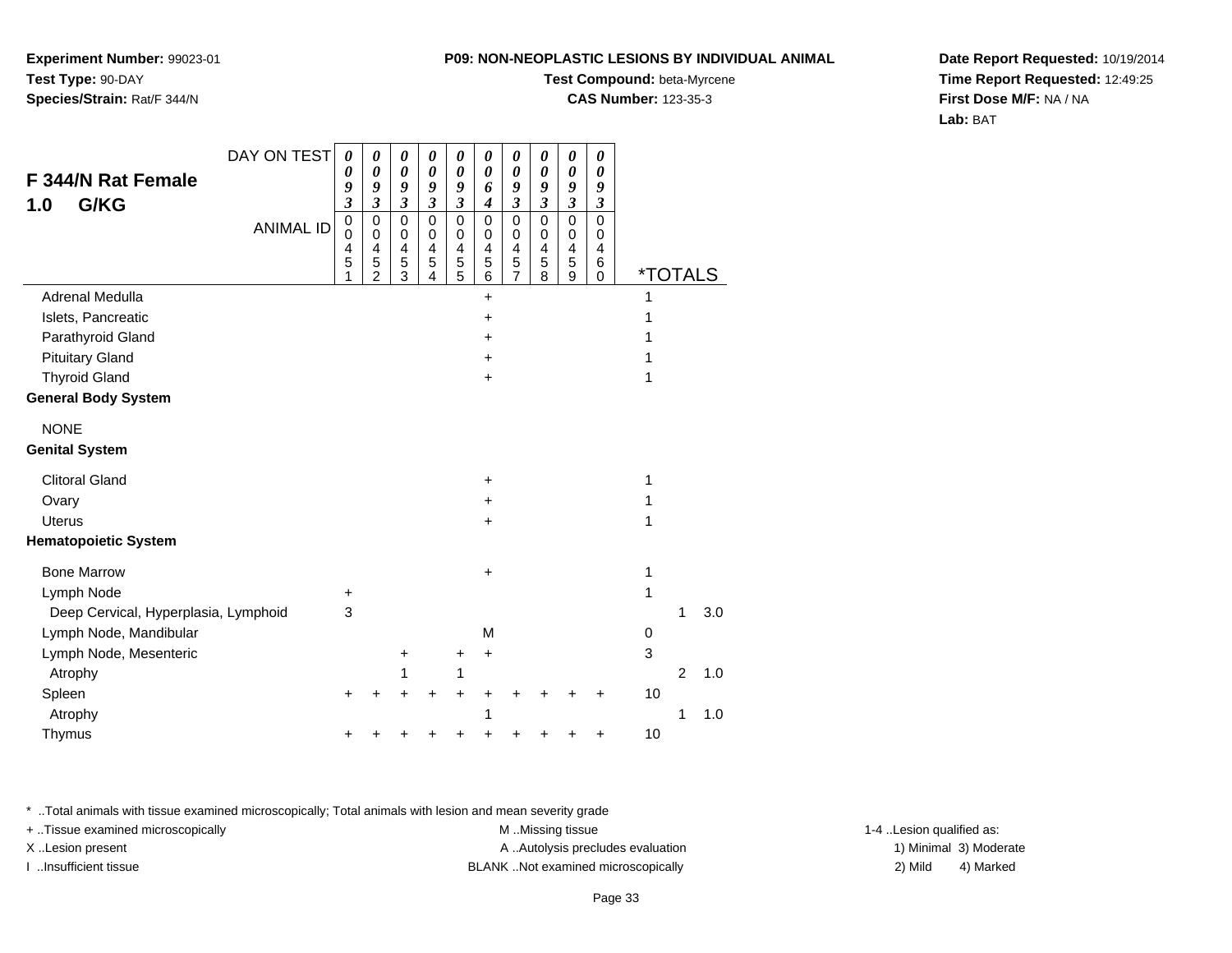**Experiment Number:** 99023-01**Test Type:** 90-DAY**Species/Strain:** Rat/F 344/N

## **Test Compound:** beta-Myrcene

**CAS Number:** 123-35-3

**Date Report Requested:** 10/19/2014**Time Report Requested:** 12:49:25**First Dose M/F:** NA / NA**Lab:** BAT

|                               | DAY ON TEST      | 0                          | 0                          | 0                          | 0                          | 0                           | 0                          | 0                       | 0                          | 0                          | 0                          |                       |   |     |
|-------------------------------|------------------|----------------------------|----------------------------|----------------------------|----------------------------|-----------------------------|----------------------------|-------------------------|----------------------------|----------------------------|----------------------------|-----------------------|---|-----|
| <b>F 344/N Rat Female</b>     |                  | 0<br>9                     | 0<br>9                     | $\boldsymbol{\theta}$<br>9 | 0<br>9                     | $\boldsymbol{\theta}$<br>9  | 0<br>6                     | 0<br>9                  | $\boldsymbol{\theta}$<br>9 | $\boldsymbol{\theta}$<br>9 | 0<br>9                     |                       |   |     |
| G/KG<br>1.0                   |                  | $\overline{\mathbf{3}}$    | $\mathfrak{z}$             | $\boldsymbol{\beta}$       | $\mathfrak{z}$             | $\boldsymbol{\mathfrak{z}}$ | 4                          | $\overline{\mathbf{3}}$ | $\mathfrak{z}$             | $\mathfrak{z}$             | $\boldsymbol{\beta}$       |                       |   |     |
|                               | <b>ANIMAL ID</b> | $\mathbf 0$<br>$\mathbf 0$ | $\mathbf 0$<br>$\mathbf 0$ | $\mathsf 0$<br>$\mathbf 0$ | $\mathbf 0$<br>$\mathbf 0$ | $\mathbf 0$<br>0            | $\mathbf 0$<br>$\mathbf 0$ | 0<br>0                  | $\Omega$<br>$\Omega$       | $\mathbf 0$<br>$\mathbf 0$ | $\mathbf 0$<br>$\mathbf 0$ |                       |   |     |
|                               |                  | $\overline{4}$             | $\overline{4}$             | $\overline{4}$             | $\overline{4}$             | $\overline{\mathbf{4}}$     | 4                          | 4                       | 4                          | $\overline{4}$             | 4                          |                       |   |     |
|                               |                  | 5<br>1                     | 5<br>$\overline{2}$        | 5<br>3                     | 5<br>4                     | $\frac{5}{5}$               | 5<br>6                     | $\frac{5}{7}$           | 5<br>8                     | 5<br>$\mathsf g$           | 6<br>0                     | <i><b>*TOTALS</b></i> |   |     |
| <b>Integumentary System</b>   |                  |                            |                            |                            |                            |                             |                            |                         |                            |                            |                            |                       |   |     |
| Mammary Gland                 |                  |                            |                            |                            |                            |                             | $\ddot{}$                  |                         |                            |                            |                            | 1                     |   |     |
| Skin                          |                  |                            |                            |                            |                            |                             | +                          |                         |                            |                            |                            | 1                     |   |     |
| <b>Musculoskeletal System</b> |                  |                            |                            |                            |                            |                             |                            |                         |                            |                            |                            |                       |   |     |
| <b>Bone</b>                   |                  |                            |                            |                            |                            |                             | +                          |                         |                            |                            |                            | 1                     |   |     |
| <b>Nervous System</b>         |                  |                            |                            |                            |                            |                             |                            |                         |                            |                            |                            |                       |   |     |
| <b>Brain</b>                  |                  |                            |                            |                            |                            |                             | +                          |                         |                            |                            |                            | 1                     |   |     |
| <b>Respiratory System</b>     |                  |                            |                            |                            |                            |                             |                            |                         |                            |                            |                            |                       |   |     |
| Lung                          |                  |                            |                            |                            |                            |                             | +                          |                         |                            |                            |                            | 1                     |   |     |
| Vein, Thrombosis              |                  |                            |                            |                            |                            |                             | $\overline{2}$             |                         |                            |                            |                            |                       | 1 | 2.0 |
| Nose                          |                  | +                          | +                          | +                          | +                          | +                           | +                          | +                       |                            |                            | +                          | 10                    |   |     |
| Inflammation, Chronic         |                  | 1                          | $\mathbf{1}$               | 1                          | $\mathbf{1}$               | 1                           | 1                          | $\mathbf{1}$            |                            | 1                          | 1                          |                       | 9 | 1.0 |
| Inflammation, Suppurative     |                  | 1                          |                            |                            |                            |                             |                            |                         |                            |                            |                            |                       | 1 | 1.0 |
| Olfactory Epi, Degeneration   |                  | $\overline{c}$             |                            |                            |                            |                             |                            |                         | 1                          |                            |                            |                       | 2 | 1.5 |
| Respirat Epith, Necrosis      |                  | 1                          |                            |                            |                            |                             |                            |                         |                            |                            |                            |                       | 1 | 1.0 |
| Trachea                       |                  |                            |                            |                            |                            |                             | +                          |                         |                            |                            |                            | 1                     |   |     |
| <b>Special Senses System</b>  |                  |                            |                            |                            |                            |                             |                            |                         |                            |                            |                            |                       |   |     |
| Eye                           |                  |                            |                            |                            |                            |                             | +                          |                         |                            |                            |                            | 1                     |   |     |
| Harderian Gland               |                  |                            |                            |                            |                            |                             |                            |                         |                            |                            | +                          | 10                    |   |     |
| Pigmentation, Porphyrin       |                  |                            |                            | 1                          |                            |                             |                            | 1                       | 1                          |                            | 1                          |                       | 4 | 1.0 |

\* ..Total animals with tissue examined microscopically; Total animals with lesion and mean severity grade

+ ..Tissue examined microscopically examined microscopically examined as:  $M$  ..Missing tissue 1-4 ..Lesion qualified as: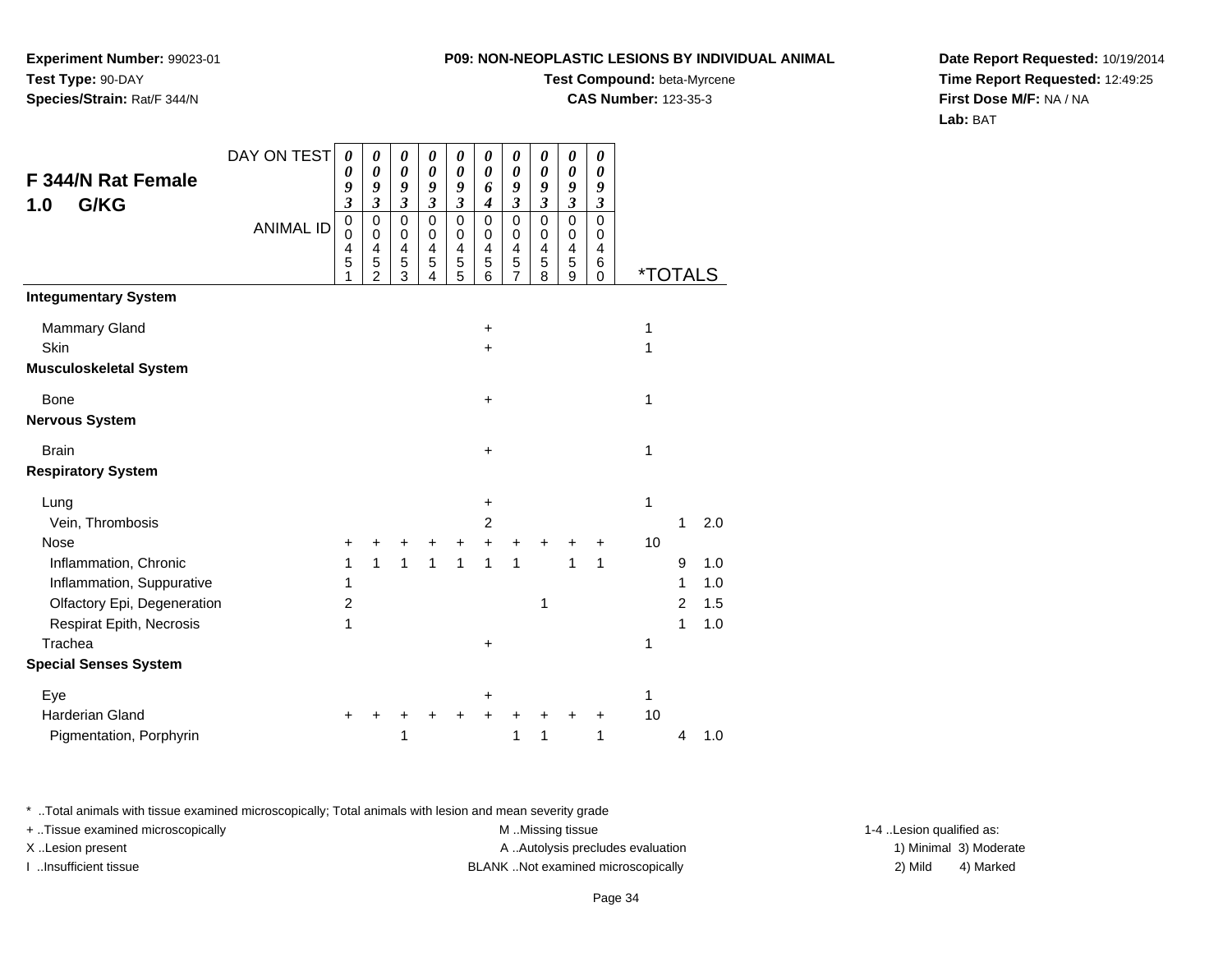**Experiment Number:** 99023-01**Test Type:** 90-DAY**Species/Strain:** Rat/F 344/N

## **Test Compound:** beta-Myrcene

**CAS Number:** 123-35-3

**Date Report Requested:** 10/19/2014**Time Report Requested:** 12:49:25**First Dose M/F:** NA / NA**Lab:** BAT

| F 344/N Rat Female<br>G/KG<br>1.0 | DAY ON TEST<br><b>ANIMAL ID</b> | $\boldsymbol{\theta}$<br>0<br>9<br>3<br>0<br>0 | 0<br>0<br>9<br>3<br>0<br>$\mathbf 0$ | 0<br>$\boldsymbol{\theta}$<br>9<br>3<br>0<br>$\mathbf 0$ | 0<br>0<br>9<br>3<br>0<br>0 | $\boldsymbol{\theta}$<br>$\boldsymbol{\theta}$<br>9<br>3<br>$\mathbf 0$<br>0 | 0<br>$\theta$<br>6<br>4<br>0<br>0 | 0<br>$\boldsymbol{\theta}$<br>9<br>$\boldsymbol{\beta}$<br>0<br>0 | 0<br>0<br>9<br>3<br>0<br>0 | 0<br>0<br>9<br>3<br>0<br>0 | 0<br>0<br>9<br>3<br>0<br>0 |    |                       |     |
|-----------------------------------|---------------------------------|------------------------------------------------|--------------------------------------|----------------------------------------------------------|----------------------------|------------------------------------------------------------------------------|-----------------------------------|-------------------------------------------------------------------|----------------------------|----------------------------|----------------------------|----|-----------------------|-----|
|                                   |                                 | 4<br>5                                         | 4<br>5<br>っ                          | 4<br>5<br>3                                              | 4<br>5<br>4                | 4<br>5<br>5                                                                  | 4<br>5<br>6                       | 4<br>5<br>7                                                       | 4<br>5<br>8                | 4<br>5<br>9                | 4<br>6<br>0                |    | <i><b>*TOTALS</b></i> |     |
| <b>Urinary System</b>             |                                 |                                                |                                      |                                                          |                            |                                                                              |                                   |                                                                   |                            |                            |                            |    |                       |     |
| Kidney                            |                                 | $\ddot{}$                                      |                                      | ÷                                                        | $\ddot{}$                  | ٠                                                                            | $\div$                            | +                                                                 |                            |                            | ÷                          | 10 |                       |     |
| Nephropathy                       |                                 |                                                | 1                                    | 1                                                        |                            | 1                                                                            |                                   |                                                                   | 1                          |                            |                            |    | 4                     | 1.0 |
| Nephrosis                         |                                 | 1                                              | 1                                    | 1                                                        | $\mathbf{1}$               | 1                                                                            | $\mathbf{1}$                      | $\mathbf{1}$                                                      | $\mathbf{1}$               |                            | 1                          |    | 10                    | 1.0 |
| Renal Tubule, Mineralization      |                                 |                                                |                                      |                                                          |                            |                                                                              |                                   |                                                                   | 1                          |                            |                            |    | 1                     | 1.0 |
| <b>Urinary Bladder</b>            |                                 |                                                |                                      |                                                          |                            |                                                                              | +                                 |                                                                   |                            |                            |                            |    |                       |     |

\* ..Total animals with tissue examined microscopically; Total animals with lesion and mean severity grade

+ ..Tissue examined microscopically examined microscopically examined as:  $M$  ..Missing tissue 1-4 ..Lesion qualified as: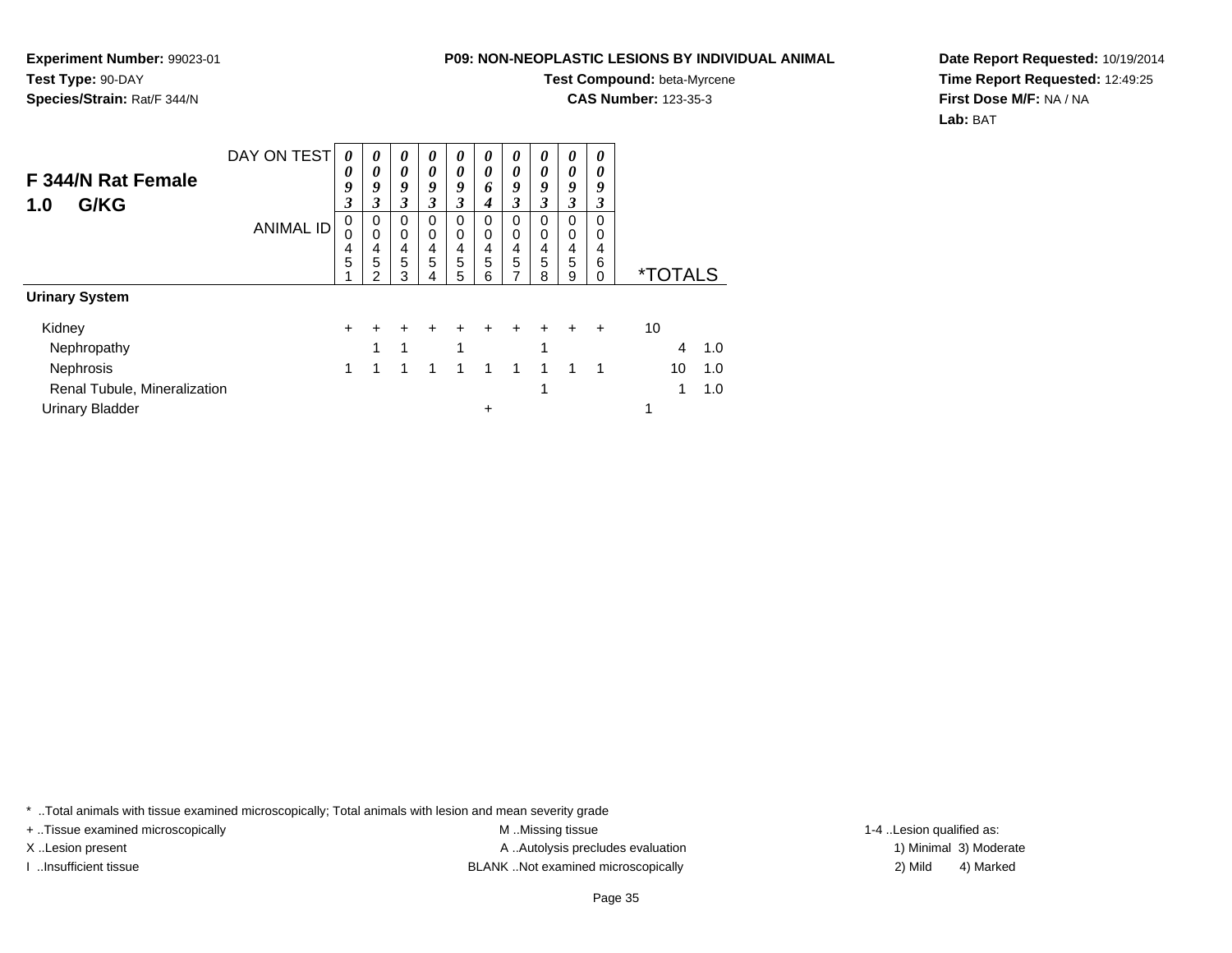**Experiment Number:** 99023-01**Test Type:** 90-DAY**Species/Strain:** Rat/F 344/N

## **Test Compound:** beta-Myrcene

**CAS Number:** 123-35-3

**Date Report Requested:** 10/19/2014**Time Report Requested:** 12:49:25**First Dose M/F:** NA / NA**Lab:** BAT

| F 344/N Rat Female<br>G/KG<br>2.0 | DAY ON TEST      | $\boldsymbol{\theta}$<br>0<br>9<br>$\overline{\mathbf{3}}$ | $\boldsymbol{\theta}$<br>$\boldsymbol{\theta}$<br>9<br>$\mathfrak{z}$ | 0<br>$\boldsymbol{\theta}$<br>9<br>$\mathfrak{z}$ | 0<br>$\boldsymbol{\theta}$<br>0<br>$\boldsymbol{4}$   | 0<br>$\boldsymbol{\theta}$<br>9<br>$\mathfrak{z}$     | 0<br>$\boldsymbol{\theta}$<br>9<br>$\mathfrak{z}$ | $\theta$<br>$\boldsymbol{\theta}$<br>$\boldsymbol{\theta}$<br>$\boldsymbol{\beta}$ | 0<br>0<br>8<br>$\overline{7}$   | 0<br>$\boldsymbol{\theta}$<br>9<br>$\mathfrak{z}$                        | 0<br>$\boldsymbol{\theta}$<br>0<br>$\overline{c}$ |                       |                |     |
|-----------------------------------|------------------|------------------------------------------------------------|-----------------------------------------------------------------------|---------------------------------------------------|-------------------------------------------------------|-------------------------------------------------------|---------------------------------------------------|------------------------------------------------------------------------------------|---------------------------------|--------------------------------------------------------------------------|---------------------------------------------------|-----------------------|----------------|-----|
|                                   | <b>ANIMAL ID</b> | $\mathbf 0$<br>$\boldsymbol{0}$<br>5<br>5<br>1             | $\mathbf 0$<br>$\mathbf 0$<br>$\frac{5}{2}$                           | $\mathbf 0$<br>$\pmb{0}$<br>$\frac{5}{3}$         | $\mathbf 0$<br>0<br>5<br>5<br>$\overline{\mathbf{A}}$ | $\mathbf 0$<br>$\,0\,$<br>$\sqrt{5}$<br>$\frac{5}{5}$ | $\mathbf 0$<br>$\mathbf 0$<br>5<br>5<br>6         | $\mathbf 0$<br>$\pmb{0}$<br>$\frac{5}{5}$<br>$\overline{7}$                        | $\mathbf 0$<br>0<br>5<br>5<br>8 | $\mathbf 0$<br>$\mathbf 0$<br>$\begin{array}{c} 5 \\ 5 \\ 9 \end{array}$ | 0<br>0<br>5<br>6<br>$\Omega$                      | <i><b>*TOTALS</b></i> |                |     |
| <b>Alimentary System</b>          |                  |                                                            |                                                                       |                                                   |                                                       |                                                       |                                                   |                                                                                    |                                 |                                                                          |                                                   |                       |                |     |
| Esophagus                         |                  | +                                                          | +                                                                     | +                                                 | +                                                     | +                                                     | +                                                 | +                                                                                  | +                               | +                                                                        | ٠                                                 | 10                    |                |     |
| Intestine Large, Cecum            |                  | +                                                          | $\ddot{}$                                                             | $\ddot{}$                                         | +                                                     | $\ddot{}$                                             | $\ddot{}$                                         | $\ddot{}$                                                                          | $\ddot{}$                       | $\ddot{}$                                                                | $\ddot{}$                                         | 10                    |                |     |
| Intestine Large, Colon            |                  | +                                                          | $\ddot{}$                                                             | $\ddot{}$                                         | +                                                     | +                                                     | +                                                 | $\ddot{}$                                                                          | $\ddot{}$                       | +                                                                        | +                                                 | 10                    |                |     |
| Intestine Large, Rectum           |                  | +                                                          | $\ddot{}$                                                             | +                                                 | $\ddot{}$                                             | $\ddot{}$                                             | $\ddot{}$                                         | $\ddot{}$                                                                          | $\ddot{}$                       | $\ddot{}$                                                                | $\ddot{}$                                         | 10                    |                |     |
| Intestine Small, Duodenum         |                  | +                                                          | $\ddot{}$                                                             | $\ddot{}$                                         | $\ddot{}$                                             | $\ddot{}$                                             | $\ddot{}$                                         | $\ddot{}$                                                                          | $+$                             | $\ddot{}$                                                                | $\ddot{}$                                         | 10                    |                |     |
| Intestine Small, Ileum            |                  | $\ddot{}$                                                  |                                                                       | $\ddot{}$                                         | +                                                     | $\ddot{}$                                             | $\ddot{}$                                         | $\ddot{}$                                                                          | $\ddot{}$                       | $\ddot{}$                                                                | $\ddot{}$                                         | 10                    |                |     |
| Atrophy                           |                  |                                                            |                                                                       |                                                   | 3                                                     |                                                       |                                                   |                                                                                    |                                 |                                                                          |                                                   |                       | 1              | 3.0 |
| Intestine Small, Jejunum          |                  | $\ddot{}$                                                  |                                                                       | +                                                 | $\ddot{}$                                             | $\ddot{}$                                             | $\ddot{}$                                         | +                                                                                  | +                               | +                                                                        | +                                                 | 10                    |                |     |
| Atrophy                           |                  |                                                            |                                                                       |                                                   | 3                                                     |                                                       |                                                   |                                                                                    |                                 |                                                                          |                                                   |                       | 1              | 3.0 |
| Liver                             |                  | $\ddot{}$                                                  |                                                                       |                                                   | +                                                     | +                                                     | +                                                 | +                                                                                  | +                               | +                                                                        | +                                                 | 10                    |                |     |
| Bile Duct, Hyperplasia            |                  |                                                            |                                                                       |                                                   |                                                       |                                                       |                                                   |                                                                                    |                                 |                                                                          | 1                                                 |                       | 1              | 1.0 |
| Hepatodiaphragmatic Nodule        |                  |                                                            | X                                                                     |                                                   |                                                       |                                                       |                                                   |                                                                                    |                                 |                                                                          |                                                   |                       | 1              |     |
| Pancreas                          |                  | +                                                          | $\ddot{}$                                                             | +                                                 |                                                       | +                                                     | +                                                 | +                                                                                  | +                               | ٠                                                                        | +                                                 | 10                    |                |     |
| Salivary Glands                   |                  | +                                                          | $\ddot{}$                                                             | $\ddot{}$                                         | +                                                     | +                                                     | $\ddot{}$                                         | +                                                                                  | $\ddot{}$                       | $\ddot{}$                                                                | +                                                 | 10                    |                |     |
| Stomach, Forestomach              |                  | +                                                          | $\ddot{}$                                                             | $\ddot{}$                                         | +                                                     | $\ddot{}$                                             | $\ddot{}$                                         | $\ddot{}$                                                                          | $\ddot{}$                       | $\ddot{}$                                                                | +                                                 | 10                    |                |     |
| Inflammation, Acute               |                  | 1                                                          |                                                                       |                                                   | $\overline{2}$                                        |                                                       |                                                   | $\overline{2}$                                                                     |                                 |                                                                          | $\overline{2}$                                    |                       | 4              | 1.8 |
| Ulcer                             |                  |                                                            |                                                                       |                                                   | 3                                                     |                                                       |                                                   | 2                                                                                  |                                 |                                                                          |                                                   |                       | $\overline{2}$ | 2.5 |
| Stomach, Glandular                |                  | $\ddot{}$                                                  |                                                                       | $\ddot{}$                                         | $\ddot{}$                                             | $\ddot{}$                                             | $\ddot{}$                                         | $\ddot{}$                                                                          |                                 | +                                                                        | $\ddot{}$                                         | 10                    |                |     |
| <b>Cardiovascular System</b>      |                  |                                                            |                                                                       |                                                   |                                                       |                                                       |                                                   |                                                                                    |                                 |                                                                          |                                                   |                       |                |     |
| <b>Blood Vessel</b>               |                  | +                                                          |                                                                       |                                                   |                                                       |                                                       |                                                   |                                                                                    |                                 |                                                                          | +                                                 | 10                    |                |     |
| Heart                             |                  | +                                                          |                                                                       |                                                   |                                                       | +                                                     | +                                                 | +                                                                                  |                                 | +                                                                        | +                                                 | 10                    |                |     |

\* ..Total animals with tissue examined microscopically; Total animals with lesion and mean severity grade

+ ..Tissue examined microscopically examined microscopically examined as:  $M$  ..Missing tissue 1-4 ..Lesion qualified as: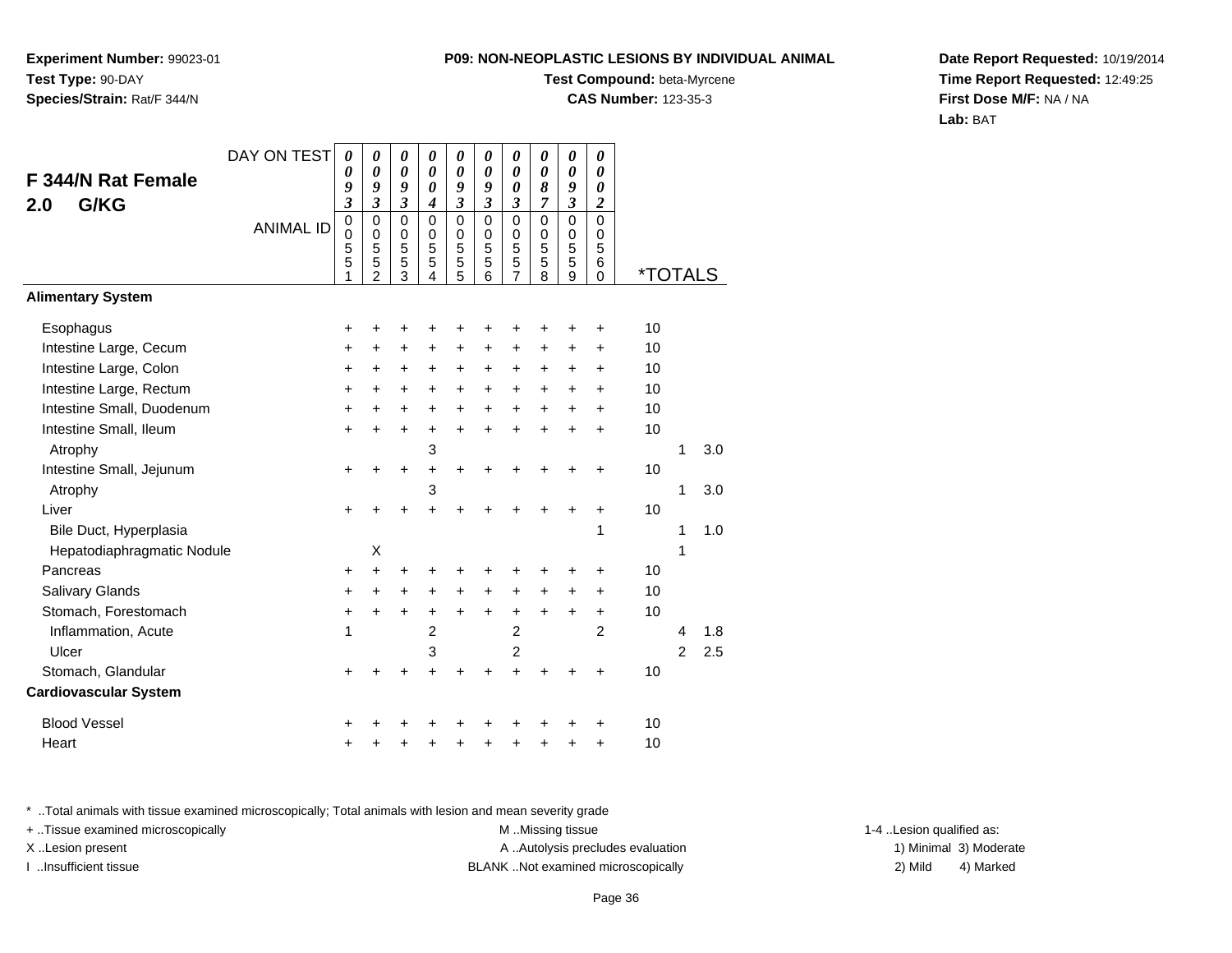**Experiment Number:** 99023-01**Test Type:** 90-DAY**Species/Strain:** Rat/F 344/N

### **Test Compound:** beta-Myrcene

**CAS Number:** 123-35-3

**Date Report Requested:** 10/19/2014**Time Report Requested:** 12:49:25**First Dose M/F:** NA / NA**Lab:** BAT

| DAY ON TEST                          | $\boldsymbol{\theta}$<br>$\boldsymbol{\theta}$ | 0<br>$\boldsymbol{\theta}$ | 0<br>$\pmb{\theta}$              | 0<br>0                          | 0<br>$\boldsymbol{\theta}$   | 0<br>0                        | 0<br>$\boldsymbol{\theta}$          | 0<br>$\pmb{\theta}$ | 0<br>$\pmb{\theta}$          | 0<br>0              |                       |   |     |
|--------------------------------------|------------------------------------------------|----------------------------|----------------------------------|---------------------------------|------------------------------|-------------------------------|-------------------------------------|---------------------|------------------------------|---------------------|-----------------------|---|-----|
| <b>F 344/N Rat Female</b>            | 9                                              | 9                          | 9                                | 0                               | 9                            | 9                             | $\boldsymbol{\theta}$               | 8                   | 9                            | 0                   |                       |   |     |
| G/KG<br>2.0                          | $\mathfrak{z}$<br>$\mathbf 0$                  | $\mathfrak{z}$<br>0        | $\boldsymbol{\mathfrak{z}}$<br>0 | $\boldsymbol{4}$<br>$\mathbf 0$ | $\overline{\mathbf{3}}$<br>0 | $\mathfrak{z}$<br>$\mathbf 0$ | $\boldsymbol{\beta}$<br>$\mathbf 0$ | 7<br>0              | $\overline{\mathbf{3}}$<br>0 | 2<br>$\overline{0}$ |                       |   |     |
| <b>ANIMAL ID</b>                     | $\mathbf 0$                                    | 0                          | 0                                | 0                               | $\mathbf 0$                  | $\mathbf 0$                   | $\mathbf 0$                         | $\mathbf 0$         | 0                            | 0                   |                       |   |     |
|                                      | 5<br>5<br>1                                    | 5<br>5<br>$\mathfrak{p}$   | 5<br>5<br>3                      | 5<br>5<br>$\Delta$              | 5<br>5<br>$\overline{5}$     | 5<br>5<br>6                   | 5<br>5<br>$\overline{7}$            | 5<br>5<br>8         | 5<br>5<br>$\overline{9}$     | 5<br>6<br>$\Omega$  | <i><b>*TOTALS</b></i> |   |     |
| <b>Endocrine System</b>              |                                                |                            |                                  |                                 |                              |                               |                                     |                     |                              |                     |                       |   |     |
| <b>Adrenal Cortex</b>                | +                                              | ٠                          | +                                | ٠                               | +                            | +                             | +                                   | +                   | +                            | ٠                   | 10                    |   |     |
| Adrenal Medulla                      | $\ddot{}$                                      | +                          | $\ddot{}$                        | $\ddot{}$                       | $\ddot{}$                    | $\ddot{}$                     | $\ddot{}$                           | $\ddot{}$           | $\ddot{}$                    | $\ddot{}$           | 10                    |   |     |
| Islets, Pancreatic                   | $\ddot{}$                                      | $\ddot{}$                  | +                                | $\ddot{}$                       | $\ddot{}$                    | $\ddot{}$                     | $\ddot{}$                           | $\ddot{}$           | $\ddot{}$                    | +                   | 10                    |   |     |
| Parathyroid Gland                    | $\ddot{}$                                      | +                          | +                                | $\ddot{}$                       | $\ddot{}$                    | $\ddot{}$                     | $\ddot{}$                           | $\ddot{}$           | $\ddot{}$                    | $\ddot{}$           | 10                    |   |     |
| <b>Pituitary Gland</b>               | $\ddot{}$                                      | +                          | $\ddot{}$                        | $\ddot{}$                       | $\ddot{}$                    | $+$                           | $\ddot{}$                           | $+$                 | $\ddot{}$                    | $\ddot{}$           | 10                    |   |     |
| <b>Thyroid Gland</b>                 | $\ddot{}$                                      | $\ddot{}$                  | $\ddot{}$                        | $\ddot{}$                       | $\ddot{}$                    | $\ddot{}$                     | $\ddot{}$                           | $\ddot{}$           | $\ddot{}$                    | $\ddot{}$           | 10                    |   |     |
| <b>General Body System</b>           |                                                |                            |                                  |                                 |                              |                               |                                     |                     |                              |                     |                       |   |     |
| <b>NONE</b>                          |                                                |                            |                                  |                                 |                              |                               |                                     |                     |                              |                     |                       |   |     |
| <b>Genital System</b>                |                                                |                            |                                  |                                 |                              |                               |                                     |                     |                              |                     |                       |   |     |
| <b>Clitoral Gland</b>                | +                                              | +                          | +                                | +                               | +                            | +                             | ٠                                   | +                   | +                            | +                   | 10                    |   |     |
| Ovary                                | $\ddot{}$                                      |                            | +                                | $\ddot{}$                       | $\ddot{}$                    | $\ddot{}$                     | $\ddot{}$                           | +                   | +                            | $\ddot{}$           | 10                    |   |     |
| <b>Uterus</b>                        | $\ddot{}$                                      |                            | $\ddot{}$                        | $\ddot{}$                       | $\ddot{}$                    | $\ddot{}$                     | $\ddot{}$                           | $\ddot{}$           | $\ddot{}$                    | $\ddot{}$           | 10                    |   |     |
| Endometrium, Hyperplasia, Cystic     |                                                |                            |                                  |                                 |                              | 1                             |                                     |                     |                              |                     |                       | 1 | 1.0 |
| <b>Hematopoietic System</b>          |                                                |                            |                                  |                                 |                              |                               |                                     |                     |                              |                     |                       |   |     |
| <b>Bone Marrow</b>                   |                                                |                            |                                  |                                 |                              |                               |                                     |                     |                              |                     | 10                    |   |     |
| Lymph Node                           |                                                |                            |                                  |                                 |                              | +                             |                                     |                     |                              |                     | 1                     |   |     |
| Deep Cervical, Ectasia               |                                                |                            |                                  |                                 |                              | 1                             |                                     |                     |                              |                     |                       | 1 | 1.0 |
| Deep Cervical, Hyperplasia, Lymphoid |                                                |                            |                                  |                                 |                              | 3                             |                                     |                     |                              |                     |                       | 1 | 3.0 |
| Lymph Node, Mandibular               | M                                              | М                          | M                                | М                               | М                            | М                             | М                                   | м                   | м                            | м                   | 0                     |   |     |
| Lymph Node, Mesenteric               | +                                              | +                          | +                                | +                               | +                            | +                             | +                                   | +                   | +                            | +                   | 10                    |   |     |

\* ..Total animals with tissue examined microscopically; Total animals with lesion and mean severity grade

+ ..Tissue examined microscopically M ...Missing tissue 1-4 ... M ...Missing tissue

X..Lesion present **A ..Autolysis precludes evaluation** A ..Autolysis precludes evaluation 1) Minimal 3) Moderate I ..Insufficient tissue BLANK ..Not examined microscopically 2) Mild 4) Marked

1-4 ..Lesion qualified as: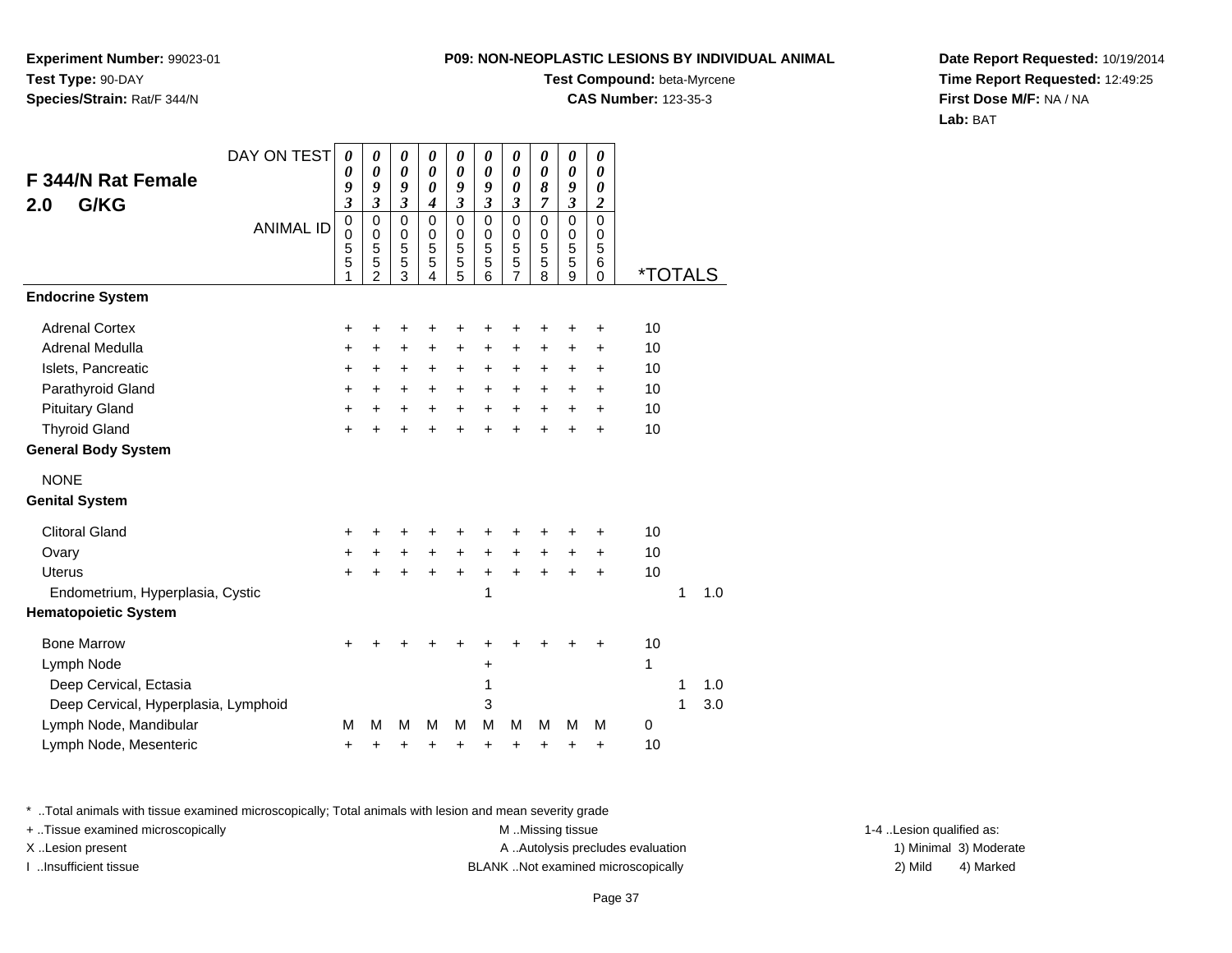**Experiment Number:** 99023-01**Test Type:** 90-DAY**Species/Strain:** Rat/F 344/N

### **Test Compound:** beta-Myrcene

**CAS Number:** 123-35-3

**Date Report Requested:** 10/19/2014**Time Report Requested:** 12:49:25**First Dose M/F:** NA / NA**Lab:** BAT

| <b>F 344/N Rat Female</b><br>G/KG<br>2.0 | DAY ON TEST<br><b>ANIMAL ID</b> | 0<br>0<br>9<br>$\boldsymbol{\mathfrak{z}}$<br>$\pmb{0}$<br>$\pmb{0}$<br>$\frac{5}{5}$ | 0<br>$\boldsymbol{\theta}$<br>9<br>$\mathfrak{z}$<br>$\mathbf 0$<br>$\mathbf 0$<br>$\frac{5}{5}$ | $\boldsymbol{\theta}$<br>$\boldsymbol{\theta}$<br>9<br>$\mathfrak{z}$<br>$\mathbf 0$<br>$\pmb{0}$<br>$\frac{5}{3}$ | 0<br>0<br>0<br>4<br>$\mathbf 0$<br>0<br>5<br>$\overline{5}$ | 0<br>$\boldsymbol{\theta}$<br>9<br>$\mathfrak{z}$<br>$\mathbf 0$<br>$\mathbf 0$<br>$\begin{array}{c} 5 \\ 5 \end{array}$ | 0<br>$\boldsymbol{\theta}$<br>9<br>$\overline{\mathbf{3}}$<br>$\mathbf 0$<br>$\mathbf 0$<br>5<br>5 | 0<br>$\boldsymbol{\theta}$<br>0<br>$\boldsymbol{\mathfrak{z}}$<br>$\mathbf 0$<br>0<br>$\frac{5}{5}$ | 0<br>$\boldsymbol{\theta}$<br>8<br>7<br>$\mathbf 0$<br>$\mathbf 0$<br>5<br>$\overline{5}$ | $\boldsymbol{\theta}$<br>$\boldsymbol{\theta}$<br>9<br>$\mathfrak{z}$<br>$\overline{0}$<br>$\begin{array}{c} 0 \\ 5 \\ 5 \end{array}$ | 0<br>0<br>$\boldsymbol{\theta}$<br>$\boldsymbol{2}$<br>$\mathbf 0$<br>0<br>5<br>6 |    |         |     |
|------------------------------------------|---------------------------------|---------------------------------------------------------------------------------------|--------------------------------------------------------------------------------------------------|--------------------------------------------------------------------------------------------------------------------|-------------------------------------------------------------|--------------------------------------------------------------------------------------------------------------------------|----------------------------------------------------------------------------------------------------|-----------------------------------------------------------------------------------------------------|-------------------------------------------------------------------------------------------|---------------------------------------------------------------------------------------------------------------------------------------|-----------------------------------------------------------------------------------|----|---------|-----|
|                                          |                                 | 1                                                                                     | $\overline{2}$                                                                                   |                                                                                                                    | 4                                                           | $\overline{5}$                                                                                                           | 6                                                                                                  | $\overline{7}$                                                                                      | 8                                                                                         | 9                                                                                                                                     | 0                                                                                 |    | *TOTALS |     |
| Lymph Node, Mesenteric                   |                                 | $\ddot{}$                                                                             | $+$                                                                                              | $\ddot{}$                                                                                                          | +                                                           | $\ddot{}$                                                                                                                | $\ddot{}$                                                                                          | $\ddot{}$                                                                                           | $\ddot{}$                                                                                 | $\ddot{}$                                                                                                                             | $+$                                                                               | 10 |         |     |
| Atrophy                                  |                                 |                                                                                       |                                                                                                  | 1                                                                                                                  | 3                                                           | 1                                                                                                                        | $\overline{2}$                                                                                     |                                                                                                     |                                                                                           |                                                                                                                                       |                                                                                   |    | 4       | 1.8 |
| Spleen                                   |                                 | +<br>1                                                                                | +<br>1                                                                                           | +<br>1                                                                                                             | +<br>4                                                      | $\ddot{}$<br>$\mathbf{1}$                                                                                                | +<br>1                                                                                             | +<br>3                                                                                              | +<br>3                                                                                    | +<br>$\mathbf{1}$                                                                                                                     | +<br>$\overline{2}$                                                               | 10 | 10      | 1.8 |
| Atrophy<br>Thymus                        |                                 |                                                                                       |                                                                                                  |                                                                                                                    |                                                             | $\ddot{}$                                                                                                                |                                                                                                    |                                                                                                     |                                                                                           |                                                                                                                                       | $+$                                                                               | 10 |         |     |
| Atrophy                                  |                                 | $\ddot{}$                                                                             |                                                                                                  | +                                                                                                                  | $\ddot{}$<br>3                                              |                                                                                                                          | $\ddot{}$                                                                                          | $\ddot{}$                                                                                           | $\ddot{}$                                                                                 | +                                                                                                                                     |                                                                                   |    | 1       | 3.0 |
| Necrosis                                 |                                 |                                                                                       | 1                                                                                                |                                                                                                                    | 1                                                           |                                                                                                                          |                                                                                                    | $\overline{2}$                                                                                      |                                                                                           |                                                                                                                                       |                                                                                   |    | 3       | 1.3 |
| <b>Integumentary System</b>              |                                 |                                                                                       |                                                                                                  |                                                                                                                    |                                                             |                                                                                                                          |                                                                                                    |                                                                                                     |                                                                                           |                                                                                                                                       |                                                                                   |    |         |     |
| <b>Mammary Gland</b>                     |                                 | +                                                                                     |                                                                                                  | +                                                                                                                  |                                                             | +                                                                                                                        | +                                                                                                  | +                                                                                                   |                                                                                           |                                                                                                                                       | +                                                                                 | 10 |         |     |
| <b>Skin</b>                              |                                 |                                                                                       |                                                                                                  |                                                                                                                    |                                                             |                                                                                                                          |                                                                                                    |                                                                                                     |                                                                                           |                                                                                                                                       | $\ddot{}$                                                                         | 10 |         |     |
| <b>Musculoskeletal System</b>            |                                 |                                                                                       |                                                                                                  |                                                                                                                    |                                                             |                                                                                                                          |                                                                                                    |                                                                                                     |                                                                                           |                                                                                                                                       |                                                                                   |    |         |     |
| <b>Bone</b>                              |                                 | $\ddot{}$                                                                             |                                                                                                  |                                                                                                                    |                                                             |                                                                                                                          | +                                                                                                  | +                                                                                                   |                                                                                           | +                                                                                                                                     | $\ddot{}$                                                                         | 10 |         |     |
| <b>Nervous System</b>                    |                                 |                                                                                       |                                                                                                  |                                                                                                                    |                                                             |                                                                                                                          |                                                                                                    |                                                                                                     |                                                                                           |                                                                                                                                       |                                                                                   |    |         |     |
| <b>Brain</b>                             |                                 | +                                                                                     |                                                                                                  |                                                                                                                    |                                                             | +                                                                                                                        | +                                                                                                  | +                                                                                                   |                                                                                           | +                                                                                                                                     | $\ddot{}$                                                                         | 10 |         |     |
| <b>Respiratory System</b>                |                                 |                                                                                       |                                                                                                  |                                                                                                                    |                                                             |                                                                                                                          |                                                                                                    |                                                                                                     |                                                                                           |                                                                                                                                       |                                                                                   |    |         |     |
| Lung                                     |                                 | +                                                                                     |                                                                                                  |                                                                                                                    |                                                             |                                                                                                                          |                                                                                                    |                                                                                                     |                                                                                           |                                                                                                                                       | +                                                                                 | 10 |         |     |
| Inflammation, Chronic                    |                                 | 1                                                                                     |                                                                                                  | 1                                                                                                                  |                                                             |                                                                                                                          | 1                                                                                                  |                                                                                                     |                                                                                           | 1                                                                                                                                     |                                                                                   |    | 4       | 1.0 |
| Metaplasia, Osseous                      |                                 |                                                                                       |                                                                                                  | 1                                                                                                                  |                                                             |                                                                                                                          |                                                                                                    |                                                                                                     |                                                                                           |                                                                                                                                       |                                                                                   |    | 1       | 1.0 |
| <b>Nose</b>                              |                                 | +                                                                                     | +                                                                                                | +                                                                                                                  | +                                                           | +                                                                                                                        | +                                                                                                  | +                                                                                                   |                                                                                           |                                                                                                                                       | +                                                                                 | 10 |         |     |
| Inflammation, Chronic                    |                                 | $\overline{2}$                                                                        | 1                                                                                                | 1                                                                                                                  |                                                             | $\overline{2}$                                                                                                           |                                                                                                    |                                                                                                     |                                                                                           |                                                                                                                                       |                                                                                   |    | 4       | 1.5 |
| Inflammation, Suppurative                |                                 | 1                                                                                     | 1                                                                                                | 1                                                                                                                  | $\overline{2}$                                              |                                                                                                                          | 4                                                                                                  |                                                                                                     |                                                                                           | 1                                                                                                                                     |                                                                                   |    | 6       | 1.7 |

\* ..Total animals with tissue examined microscopically; Total animals with lesion and mean severity grade

+ ..Tissue examined microscopically examined microscopically examined as:  $M$  ..Missing tissue 1-4 ..Lesion qualified as:

X..Lesion present **A ..Autolysis precludes evaluation** A ..Autolysis precludes evaluation 1) Minimal 3) Moderate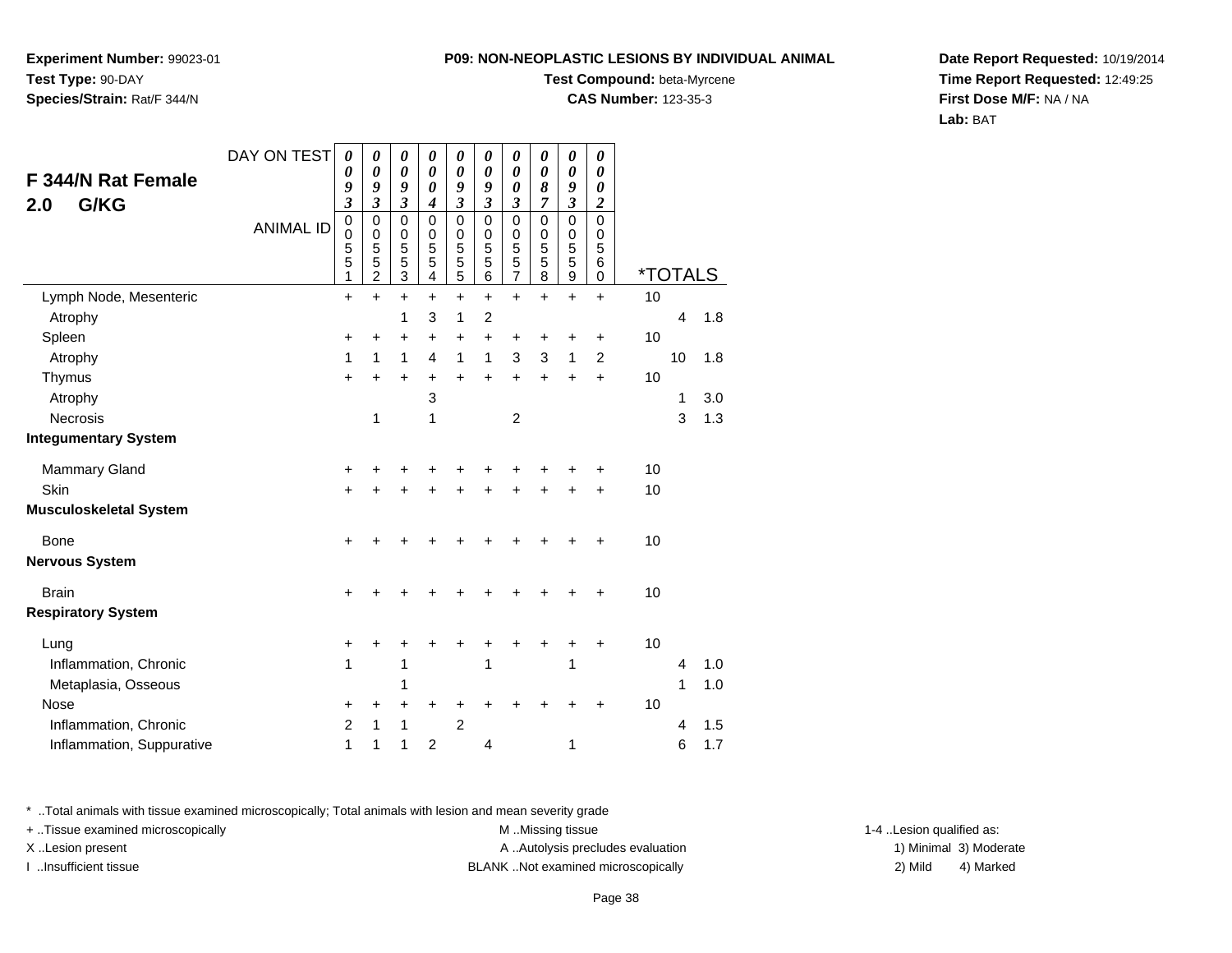**Experiment Number:** 99023-01**Test Type:** 90-DAY**Species/Strain:** Rat/F 344/N

### **Test Compound:** beta-Myrcene

**CAS Number:** 123-35-3

**Date Report Requested:** 10/19/2014**Time Report Requested:** 12:49:25**First Dose M/F:** NA / NA**Lab:** BAT

|                                          | DAY ON TEST      | 0                                         | 0                                  | 0                                  | 0                     | 0                               | 0                               | 0                               | 0                               | $\boldsymbol{\theta}$           | 0                                   |                       |                |     |
|------------------------------------------|------------------|-------------------------------------------|------------------------------------|------------------------------------|-----------------------|---------------------------------|---------------------------------|---------------------------------|---------------------------------|---------------------------------|-------------------------------------|-----------------------|----------------|-----|
| <b>F 344/N Rat Female</b><br>G/KG<br>2.0 |                  | 0<br>9<br>$\boldsymbol{\beta}$            | 0<br>9<br>3                        | $\boldsymbol{\theta}$<br>9<br>3    | 0<br>0<br>4           | $\boldsymbol{\theta}$<br>9<br>3 | $\boldsymbol{\theta}$<br>9<br>3 | 0<br>0<br>3                     | $\boldsymbol{\theta}$<br>8<br>7 | $\boldsymbol{\theta}$<br>9<br>3 | 0<br>$\theta$<br>2                  |                       |                |     |
|                                          | <b>ANIMAL ID</b> | $\mathbf 0$<br>$\mathbf 0$<br>5<br>5<br>1 | 0<br>0<br>5<br>5<br>$\overline{2}$ | 0<br>0<br>5<br>5<br>$\overline{3}$ | 0<br>0<br>5<br>5<br>4 | $\mathbf 0$<br>0<br>5<br>5<br>5 | $\mathbf 0$<br>0<br>5<br>5<br>6 | $\mathbf 0$<br>0<br>5<br>5<br>7 | $\mathbf 0$<br>0<br>5<br>5<br>8 | $\mathbf 0$<br>0<br>5<br>5<br>9 | $\Omega$<br>0<br>5<br>6<br>$\Omega$ | <i><b>*TOTALS</b></i> |                |     |
| Olfactory Epi, Degeneration              |                  | 3                                         | 3                                  | 3                                  | 4                     | $\overline{2}$                  | 3                               |                                 |                                 | $\overline{2}$                  |                                     |                       | 7              | 2.9 |
| Respirat Epith, Necrosis                 |                  | $\overline{c}$                            |                                    |                                    |                       |                                 | 3                               |                                 |                                 |                                 |                                     |                       | $\overline{2}$ | 2.5 |
| Trachea                                  |                  | $\ddot{}$                                 |                                    |                                    |                       |                                 |                                 |                                 |                                 |                                 |                                     | 10                    |                |     |
| Inflammation, Chronic                    |                  | $\overline{2}$                            |                                    |                                    |                       |                                 |                                 |                                 |                                 |                                 |                                     |                       | 1              | 2.0 |
| <b>Special Senses System</b>             |                  |                                           |                                    |                                    |                       |                                 |                                 |                                 |                                 |                                 |                                     |                       |                |     |
| Eye                                      |                  | +                                         |                                    |                                    |                       |                                 |                                 |                                 |                                 |                                 |                                     | 10                    |                |     |
| Cataract                                 |                  | 3                                         |                                    |                                    |                       |                                 |                                 |                                 |                                 |                                 |                                     |                       | 1              | 3.0 |
| Postr Chamber, Exudate                   |                  | $\overline{4}$                            |                                    |                                    |                       |                                 |                                 |                                 |                                 |                                 |                                     |                       | 1              | 4.0 |
| Retina, Atrophy                          |                  | $\overline{c}$                            |                                    |                                    |                       |                                 |                                 |                                 |                                 |                                 |                                     |                       | 1              | 2.0 |
| <b>Harderian Gland</b>                   |                  | $\ddot{}$                                 |                                    |                                    |                       |                                 |                                 |                                 |                                 |                                 | +                                   | 10                    |                |     |
| Pigmentation, Porphyrin                  |                  |                                           |                                    |                                    | $\overline{2}$        | 1                               |                                 | $\overline{c}$                  |                                 | 1                               | $\overline{2}$                      |                       | 5              | 1.6 |
| <b>Urinary System</b>                    |                  |                                           |                                    |                                    |                       |                                 |                                 |                                 |                                 |                                 |                                     |                       |                |     |
| Kidney                                   |                  | +                                         |                                    |                                    |                       |                                 |                                 |                                 |                                 |                                 |                                     | 10                    |                |     |
| Nephropathy                              |                  |                                           |                                    | 1                                  |                       |                                 |                                 |                                 |                                 |                                 |                                     |                       | 1              | 1.0 |
| Nephrosis                                |                  | 1                                         | 1                                  | 1                                  |                       | 1                               | 1                               |                                 | 2                               | 1                               |                                     |                       | 7              | 1.1 |
| Renal Tubule, Mineralization             |                  |                                           |                                    |                                    |                       |                                 |                                 |                                 |                                 | 1                               |                                     |                       | 1              | 1.0 |
| Renal Tubule, Necrosis                   |                  |                                           |                                    |                                    | 3                     |                                 |                                 | 4                               |                                 |                                 |                                     |                       | $\overline{2}$ | 3.5 |
| <b>Urinary Bladder</b>                   |                  |                                           |                                    |                                    |                       |                                 |                                 |                                 |                                 |                                 |                                     | 10                    |                |     |

\* ..Total animals with tissue examined microscopically; Total animals with lesion and mean severity grade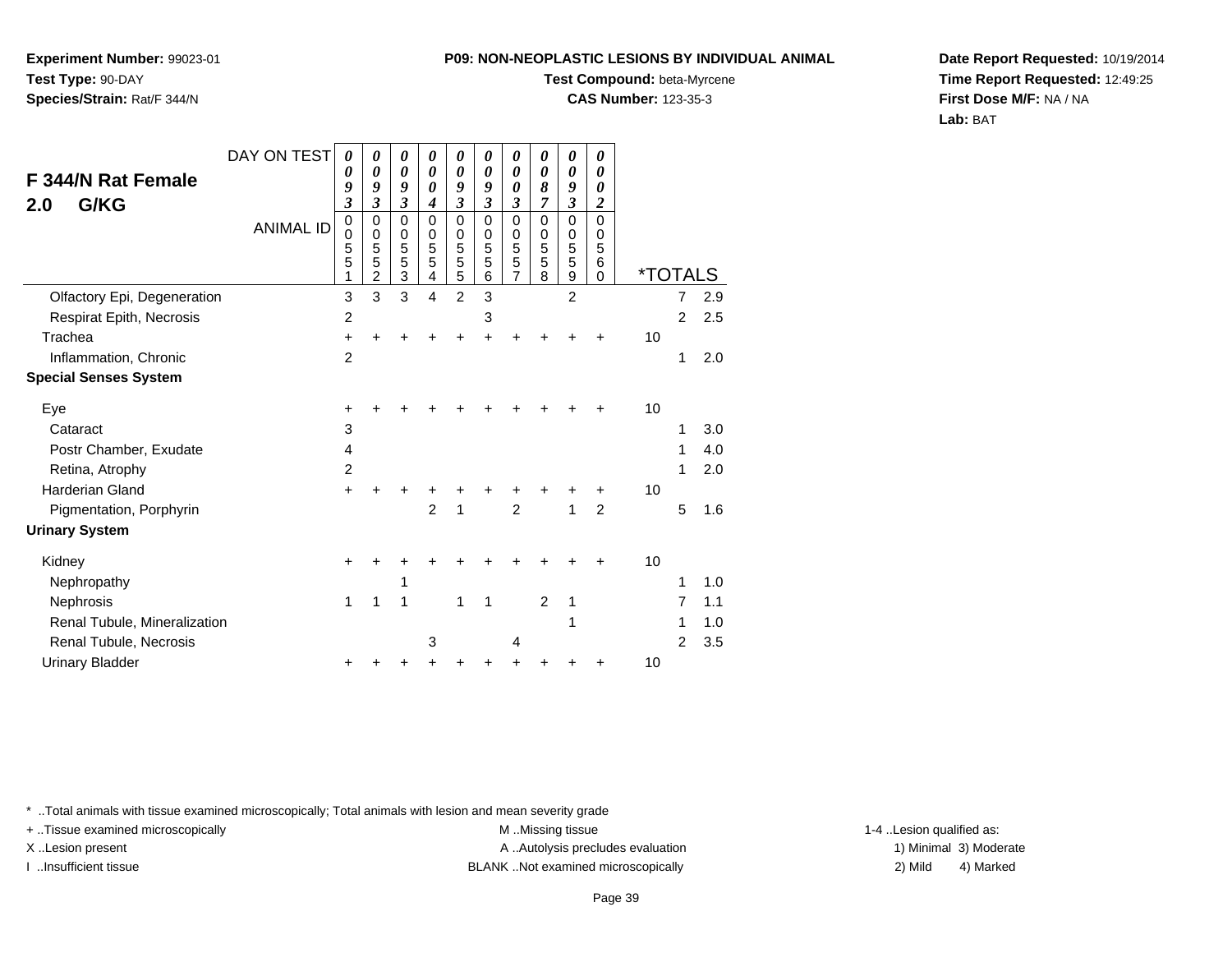**Experiment Number:** 99023-01**Test Type:** 90-DAY**Species/Strain:** Rat/F 344/N

## **Test Compound:** beta-Myrcene

**CAS Number:** 123-35-3

**Date Report Requested:** 10/19/2014**Time Report Requested:** 12:49:25**First Dose M/F:** NA / NA**Lab:** BAT

|                              | DAY ON TEST      | 0<br>0                                                      | 0<br>0                                                                   | 0<br>0                               | 0<br>$\boldsymbol{\theta}$                                      | 0<br>0                                                          | 0<br>$\boldsymbol{\theta}$                                        | 0<br>$\boldsymbol{\theta}$                                                   | 0<br>0                                            | $\boldsymbol{\theta}$<br>0                                                | 0<br>0                                                                       |                       |    |     |
|------------------------------|------------------|-------------------------------------------------------------|--------------------------------------------------------------------------|--------------------------------------|-----------------------------------------------------------------|-----------------------------------------------------------------|-------------------------------------------------------------------|------------------------------------------------------------------------------|---------------------------------------------------|---------------------------------------------------------------------------|------------------------------------------------------------------------------|-----------------------|----|-----|
| F 344/N Rat Female           |                  | 0                                                           | 0                                                                        | 0                                    | $\boldsymbol{\theta}$                                           | 0                                                               | $\boldsymbol{\theta}$                                             | $\boldsymbol{\theta}$                                                        | 0                                                 | $\boldsymbol{\theta}$                                                     | 0                                                                            |                       |    |     |
| G/KG<br>4.0                  | <b>ANIMAL ID</b> | $\mathfrak{z}$<br>$\mathbf 0$<br>$\mathbf 0$<br>6<br>5<br>1 | $\mathfrak{z}$<br>$\mathbf 0$<br>$\mathbf 0$<br>6<br>5<br>$\overline{2}$ | 3<br>$\mathbf 0$<br>0<br>6<br>5<br>3 | $\mathfrak{z}$<br>$\mathbf 0$<br>$\mathbf 0$<br>$\,6$<br>5<br>4 | $\mathfrak{z}$<br>$\mathbf 0$<br>$\mathbf 0$<br>$\,6$<br>5<br>5 | $\boldsymbol{2}$<br>$\mathbf 0$<br>$\mathbf 0$<br>$\,6$<br>5<br>6 | $\mathfrak{z}$<br>$\mathbf 0$<br>$\mathbf 0$<br>$\,6$<br>5<br>$\overline{7}$ | $\mathfrak{z}$<br>$\mathbf 0$<br>0<br>6<br>5<br>8 | $\mathfrak{z}$<br>$\mathbf 0$<br>$\mathbf 0$<br>$6\phantom{1}6$<br>5<br>9 | $\boldsymbol{\mathfrak{z}}$<br>$\Omega$<br>$\mathbf 0$<br>6<br>6<br>$\Omega$ | <i><b>*TOTALS</b></i> |    |     |
| <b>Alimentary System</b>     |                  |                                                             |                                                                          |                                      |                                                                 |                                                                 |                                                                   |                                                                              |                                                   |                                                                           |                                                                              |                       |    |     |
| Esophagus                    |                  | $\ddot{}$                                                   | +                                                                        | +                                    |                                                                 | +                                                               | +                                                                 | +                                                                            | +                                                 | ٠                                                                         | +                                                                            | 10                    |    |     |
| Intestine Large, Cecum       |                  | $\ddot{}$                                                   | +                                                                        | +                                    | +                                                               | $\ddot{}$                                                       | $\ddot{}$                                                         | $\ddot{}$                                                                    | $\ddot{}$                                         | +                                                                         | +                                                                            | 10                    |    |     |
| Intestine Large, Colon       |                  | $\ddot{}$                                                   | $\ddot{}$                                                                | $\ddot{}$                            | $\ddot{}$                                                       | +                                                               | $\ddot{}$                                                         | $\ddot{}$                                                                    | +                                                 | $\ddot{}$                                                                 | $\ddot{}$                                                                    | 10                    |    |     |
| Intestine Large, Rectum      |                  | $\ddot{}$                                                   | $+$                                                                      | +                                    | $\ddot{}$                                                       | +                                                               | $\ddot{}$                                                         | $\ddot{}$                                                                    | $\ddot{}$                                         | $\ddot{}$                                                                 | $\ddot{}$                                                                    | 10                    |    |     |
| Intestine Small, Duodenum    |                  | $\ddot{}$                                                   | $\ddot{}$                                                                | $\ddot{}$                            | $\ddot{}$                                                       | +                                                               | $\ddot{}$                                                         | $\ddot{}$                                                                    | $\ddot{}$                                         | $\ddot{}$                                                                 | $\ddot{}$                                                                    | 10                    |    |     |
| Intestine Small, Ileum       |                  | +                                                           | $\ddot{}$                                                                | +                                    | $\ddot{}$                                                       | +                                                               | $\ddot{}$                                                         | $\ddot{}$                                                                    | $\ddot{}$                                         | $\ddot{}$                                                                 | $\ddot{}$                                                                    | 10                    |    |     |
| Intestine Small, Jejunum     |                  | +                                                           | $\ddot{}$                                                                | +                                    | $\ddot{}$                                                       | $\ddot{}$                                                       | +                                                                 | $\ddot{}$                                                                    | +                                                 | $\ddot{}$                                                                 | $\ddot{}$                                                                    | 10                    |    |     |
| Liver                        |                  | $\ddot{}$                                                   | $\ddot{}$                                                                | +                                    | $\ddot{}$                                                       | +                                                               | +                                                                 | $\ddot{}$                                                                    | $\ddot{}$                                         | $\ddot{}$                                                                 | $\ddot{}$                                                                    | 10                    |    |     |
| Pancreas                     |                  | $\ddot{}$                                                   | $\ddot{}$                                                                | $\ddot{}$                            | $\ddot{}$                                                       | +                                                               | $\ddot{}$                                                         | $\ddot{}$                                                                    | $\ddot{}$                                         | $\ddot{}$                                                                 | $\ddot{}$                                                                    | 10                    |    |     |
| Salivary Glands              |                  | +                                                           | $\pm$                                                                    | +                                    | +                                                               | +                                                               | +                                                                 | +                                                                            | +                                                 | +                                                                         | +                                                                            | 10                    |    |     |
| Stomach, Forestomach         |                  | $\ddot{}$                                                   | $\ddot{}$                                                                | +                                    | $\ddot{}$                                                       | $\ddot{}$                                                       | +                                                                 | $\ddot{}$                                                                    | $\ddot{}$                                         | $\ddot{}$                                                                 | $\ddot{}$                                                                    | 10                    |    |     |
| Inflammation, Acute          |                  | 3                                                           | 3                                                                        | 3                                    | $\overline{3}$                                                  | $\overline{2}$                                                  | 3                                                                 | 3                                                                            | 3                                                 | $\overline{2}$                                                            | 3                                                                            |                       | 10 | 2.8 |
| Ulcer                        |                  |                                                             | $\overline{2}$                                                           | $\overline{2}$                       |                                                                 |                                                                 |                                                                   |                                                                              | 3                                                 |                                                                           |                                                                              |                       | 3  | 2.3 |
| Stomach, Glandular           |                  | +                                                           | $\ddot{}$                                                                | $\ddot{}$                            | $\div$                                                          | +                                                               | +                                                                 | $\ddot{}$                                                                    | $\ddot{}$                                         | $\ddot{}$                                                                 | $\ddot{}$                                                                    | 10                    |    |     |
| <b>Cardiovascular System</b> |                  |                                                             |                                                                          |                                      |                                                                 |                                                                 |                                                                   |                                                                              |                                                   |                                                                           |                                                                              |                       |    |     |
| <b>Blood Vessel</b>          |                  | +                                                           |                                                                          | +                                    |                                                                 |                                                                 | +                                                                 | +                                                                            | +                                                 |                                                                           | +                                                                            | 10                    |    |     |
| Heart                        |                  | +                                                           | +                                                                        | +                                    | $\ddot{}$                                                       | $\ddot{}$                                                       | +                                                                 | $\ddot{}$                                                                    | $\ddot{}$                                         | $\ddot{}$                                                                 | $\ddot{}$                                                                    | 10                    |    |     |
| <b>Endocrine System</b>      |                  |                                                             |                                                                          |                                      |                                                                 |                                                                 |                                                                   |                                                                              |                                                   |                                                                           |                                                                              |                       |    |     |
| <b>Adrenal Cortex</b>        |                  | +                                                           |                                                                          |                                      |                                                                 |                                                                 | +                                                                 |                                                                              | +                                                 |                                                                           | ٠                                                                            | 10                    |    |     |
| Adrenal Medulla              |                  | $\pmb{+}$                                                   |                                                                          | +                                    |                                                                 | +                                                               | +                                                                 | +                                                                            | +                                                 | +                                                                         | +                                                                            | 10                    |    |     |

\* ..Total animals with tissue examined microscopically; Total animals with lesion and mean severity grade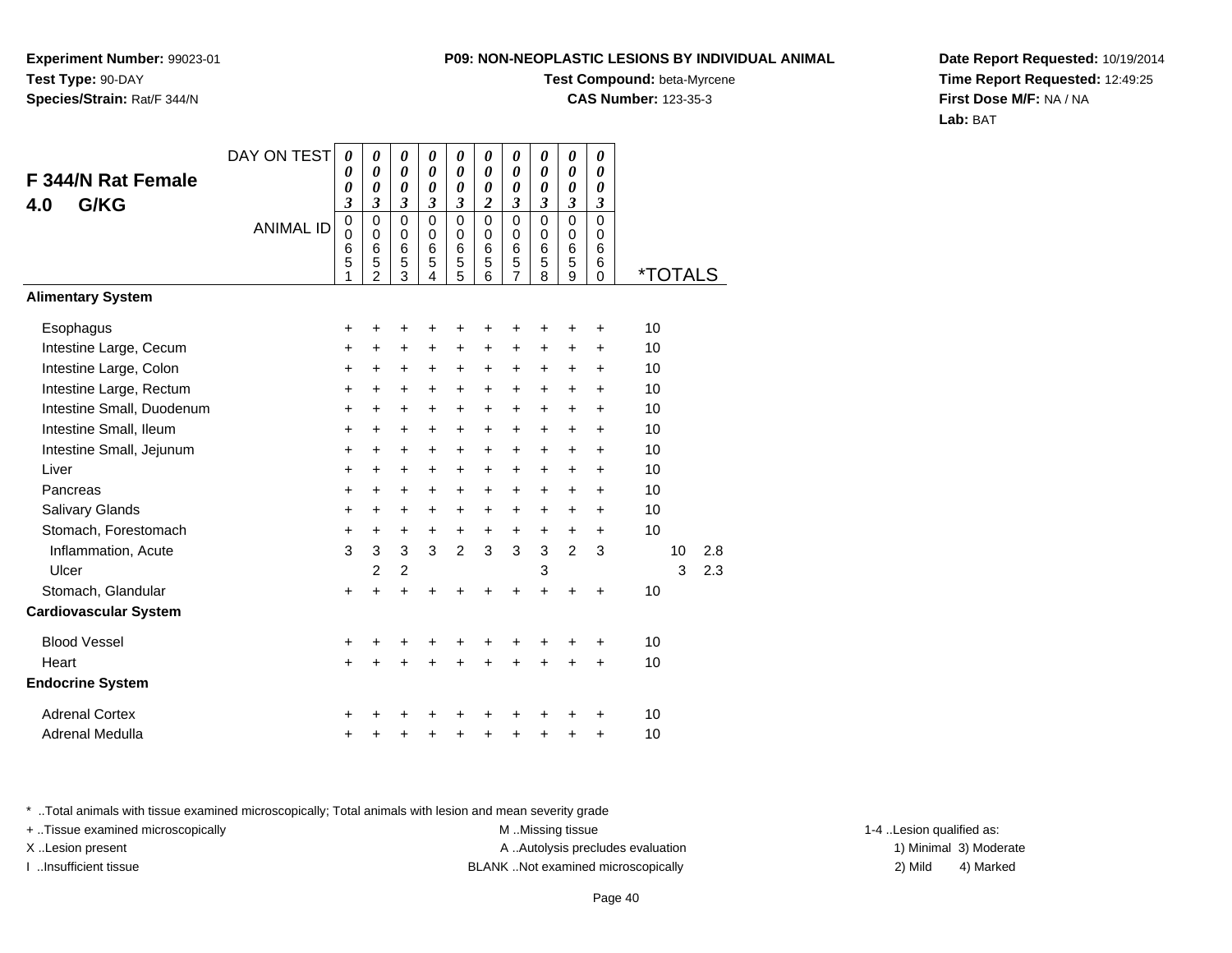**Experiment Number:** 99023-01**Test Type:** 90-DAY**Species/Strain:** Rat/F 344/N

### **Test Compound:** beta-Myrcene

**CAS Number:** 123-35-3

**Date Report Requested:** 10/19/2014**Time Report Requested:** 12:49:26**First Dose M/F:** NA / NA**Lab:** BAT

| F 344/N Rat Female<br>G/KG<br>4.0 | DAY ON TEST<br><b>ANIMAL ID</b> | 0<br>0<br>0<br>3<br>$\mathbf 0$<br>0<br>6<br>5 | $\boldsymbol{\theta}$<br>$\boldsymbol{\theta}$<br>$\boldsymbol{\theta}$<br>$\boldsymbol{\beta}$<br>$\pmb{0}$<br>$\mathbf 0$<br>$\,6$<br>$\overline{5}$ | $\boldsymbol{\theta}$<br>$\boldsymbol{\theta}$<br>$\boldsymbol{\theta}$<br>$\mathfrak{z}$<br>$\mathbf 0$<br>$\mathbf 0$<br>$\,6$<br>5 | $\boldsymbol{\theta}$<br>$\pmb{\theta}$<br>$\boldsymbol{\theta}$<br>$\boldsymbol{\mathfrak{z}}$<br>0<br>$\mathbf 0$<br>6<br>5 | 0<br>$\boldsymbol{\theta}$<br>$\boldsymbol{\theta}$<br>$\boldsymbol{\beta}$<br>$\pmb{0}$<br>$\pmb{0}$<br>$\,6$<br>5 | 0<br>$\boldsymbol{\theta}$<br>$\boldsymbol{\theta}$<br>$\overline{2}$<br>$\pmb{0}$<br>$\Omega$<br>6<br>5 | $\boldsymbol{\theta}$<br>$\boldsymbol{\theta}$<br>$\boldsymbol{\theta}$<br>$\mathfrak{z}$<br>$\pmb{0}$<br>0<br>$\,6$<br>5 | $\boldsymbol{\theta}$<br>$\pmb{\theta}$<br>$\boldsymbol{\theta}$<br>$\mathfrak{z}$<br>0<br>0<br>6<br>5 | $\pmb{\theta}$<br>$\pmb{\theta}$<br>$\pmb{\theta}$<br>$\mathfrak{z}$<br>$\mathsf 0$<br>$\mathbf 0$<br>$\,6$<br>5 | 0<br>$\boldsymbol{\theta}$<br>0<br>$\mathfrak{z}$<br>$\mathsf 0$<br>$\mathbf 0$<br>6<br>6 |    |                       |     |
|-----------------------------------|---------------------------------|------------------------------------------------|--------------------------------------------------------------------------------------------------------------------------------------------------------|---------------------------------------------------------------------------------------------------------------------------------------|-------------------------------------------------------------------------------------------------------------------------------|---------------------------------------------------------------------------------------------------------------------|----------------------------------------------------------------------------------------------------------|---------------------------------------------------------------------------------------------------------------------------|--------------------------------------------------------------------------------------------------------|------------------------------------------------------------------------------------------------------------------|-------------------------------------------------------------------------------------------|----|-----------------------|-----|
| Islets, Pancreatic                |                                 | 1<br>$\ddot{}$                                 | $\overline{2}$<br>$\ddot{}$                                                                                                                            | $\overline{3}$<br>$\ddot{}$                                                                                                           | $\overline{\mathbf{4}}$<br>$\ddot{}$                                                                                          | $\overline{5}$<br>$\ddot{}$                                                                                         | 6                                                                                                        | $\overline{7}$<br>$\ddot{}$                                                                                               | 8<br>$\ddot{}$                                                                                         | $\mathsf g$<br>$\ddot{}$                                                                                         | 0<br>$\ddot{}$                                                                            | 10 | <i><b>*TOTALS</b></i> |     |
| Parathyroid Gland                 |                                 | +                                              | $\ddot{}$                                                                                                                                              | $\ddot{}$                                                                                                                             | +                                                                                                                             | $\ddot{}$                                                                                                           | +<br>+                                                                                                   | +                                                                                                                         | $\ddot{}$                                                                                              | +                                                                                                                | $\ddot{}$                                                                                 | 10 |                       |     |
| <b>Pituitary Gland</b>            |                                 | +                                              | +                                                                                                                                                      | +                                                                                                                                     | +                                                                                                                             | +                                                                                                                   | +                                                                                                        | +                                                                                                                         | +                                                                                                      | $\ddot{}$                                                                                                        | +                                                                                         | 10 |                       |     |
| <b>Thyroid Gland</b>              |                                 | $\ddot{}$                                      | ÷                                                                                                                                                      | $\ddot{}$                                                                                                                             | $\ddot{}$                                                                                                                     | $\ddot{}$                                                                                                           | $\ddot{}$                                                                                                | $\ddot{}$                                                                                                                 | $\ddot{}$                                                                                              | $\ddot{}$                                                                                                        | $\ddot{}$                                                                                 | 10 |                       |     |
| <b>General Body System</b>        |                                 |                                                |                                                                                                                                                        |                                                                                                                                       |                                                                                                                               |                                                                                                                     |                                                                                                          |                                                                                                                           |                                                                                                        |                                                                                                                  |                                                                                           |    |                       |     |
| <b>NONE</b>                       |                                 |                                                |                                                                                                                                                        |                                                                                                                                       |                                                                                                                               |                                                                                                                     |                                                                                                          |                                                                                                                           |                                                                                                        |                                                                                                                  |                                                                                           |    |                       |     |
| <b>Genital System</b>             |                                 |                                                |                                                                                                                                                        |                                                                                                                                       |                                                                                                                               |                                                                                                                     |                                                                                                          |                                                                                                                           |                                                                                                        |                                                                                                                  |                                                                                           |    |                       |     |
| <b>Clitoral Gland</b>             |                                 | +                                              | +                                                                                                                                                      | +                                                                                                                                     | +                                                                                                                             | +                                                                                                                   | +                                                                                                        | +                                                                                                                         | +                                                                                                      | +                                                                                                                | +                                                                                         | 10 |                       |     |
| Ovary                             |                                 | $\ddot{}$                                      | $\ddot{}$                                                                                                                                              | $\ddot{}$                                                                                                                             | $\ddot{}$                                                                                                                     | +                                                                                                                   | $\ddot{}$                                                                                                | $\ddot{}$                                                                                                                 | $\ddot{}$                                                                                              | $\ddot{}$                                                                                                        | $\ddot{}$                                                                                 | 10 |                       |     |
| <b>Uterus</b>                     |                                 | $\ddot{}$                                      |                                                                                                                                                        | $\ddot{}$                                                                                                                             | $\ddot{}$                                                                                                                     | $\ddot{}$                                                                                                           | $\ddot{}$                                                                                                | $\ddot{}$                                                                                                                 | $\ddot{}$                                                                                              | $\ddot{}$                                                                                                        | $\ddot{}$                                                                                 | 10 |                       |     |
| <b>Hematopoietic System</b>       |                                 |                                                |                                                                                                                                                        |                                                                                                                                       |                                                                                                                               |                                                                                                                     |                                                                                                          |                                                                                                                           |                                                                                                        |                                                                                                                  |                                                                                           |    |                       |     |
| <b>Bone Marrow</b>                |                                 | +                                              | $\ddot{}$                                                                                                                                              | +                                                                                                                                     | +                                                                                                                             | $\ddot{}$                                                                                                           | +                                                                                                        | $\ddot{}$                                                                                                                 | +                                                                                                      | $\pm$                                                                                                            | $\ddot{}$                                                                                 | 10 |                       |     |
| Lymph Node, Mandibular            |                                 | M                                              | M                                                                                                                                                      | M                                                                                                                                     | M                                                                                                                             | M                                                                                                                   | M                                                                                                        | M                                                                                                                         | M                                                                                                      | M                                                                                                                | M                                                                                         | 0  |                       |     |
| Lymph Node, Mesenteric            |                                 | $\ddot{}$                                      | +                                                                                                                                                      | $\ddot{}$                                                                                                                             | $\ddot{}$                                                                                                                     | $\ddot{}$                                                                                                           | $\ddot{}$                                                                                                | $\ddot{}$                                                                                                                 | $\ddot{}$                                                                                              | $\pm$                                                                                                            | $\ddot{}$                                                                                 | 10 |                       |     |
| Spleen                            |                                 | $\pmb{+}$                                      | $\ddot{}$                                                                                                                                              | $\ddot{}$                                                                                                                             | +                                                                                                                             | +                                                                                                                   | +                                                                                                        | $\ddot{}$                                                                                                                 | +                                                                                                      | $\ddot{}$                                                                                                        | $\ddot{}$                                                                                 | 10 |                       |     |
| Atrophy                           |                                 | 4                                              | $\overline{4}$                                                                                                                                         | $\overline{4}$                                                                                                                        | 4                                                                                                                             | $\overline{4}$                                                                                                      | 3                                                                                                        | 3                                                                                                                         | $\overline{4}$                                                                                         | 4                                                                                                                | 4                                                                                         |    | 10                    | 3.8 |
| Thymus                            |                                 | +                                              | +                                                                                                                                                      | $\ddot{}$                                                                                                                             | +                                                                                                                             | $\ddot{}$                                                                                                           | $\ddot{}$                                                                                                | $\ddot{}$                                                                                                                 | $\ddot{}$                                                                                              | $\ddot{}$                                                                                                        | $\ddot{}$                                                                                 | 10 |                       |     |
| <b>Necrosis</b>                   |                                 | 3                                              | 3                                                                                                                                                      | 3                                                                                                                                     | 3                                                                                                                             |                                                                                                                     | 1                                                                                                        | 1                                                                                                                         |                                                                                                        | $\overline{4}$                                                                                                   | 3                                                                                         |    | 8                     | 2.6 |
| <b>Integumentary System</b>       |                                 |                                                |                                                                                                                                                        |                                                                                                                                       |                                                                                                                               |                                                                                                                     |                                                                                                          |                                                                                                                           |                                                                                                        |                                                                                                                  |                                                                                           |    |                       |     |
| <b>Mammary Gland</b>              |                                 | +                                              |                                                                                                                                                        |                                                                                                                                       |                                                                                                                               | +                                                                                                                   | +                                                                                                        | +                                                                                                                         |                                                                                                        | +                                                                                                                | +                                                                                         | 10 |                       |     |
| Skin                              |                                 | $\ddot{}$                                      |                                                                                                                                                        | +                                                                                                                                     | +                                                                                                                             | +                                                                                                                   | +                                                                                                        | +                                                                                                                         | +                                                                                                      | +                                                                                                                | +                                                                                         | 10 |                       |     |

\* ..Total animals with tissue examined microscopically; Total animals with lesion and mean severity grade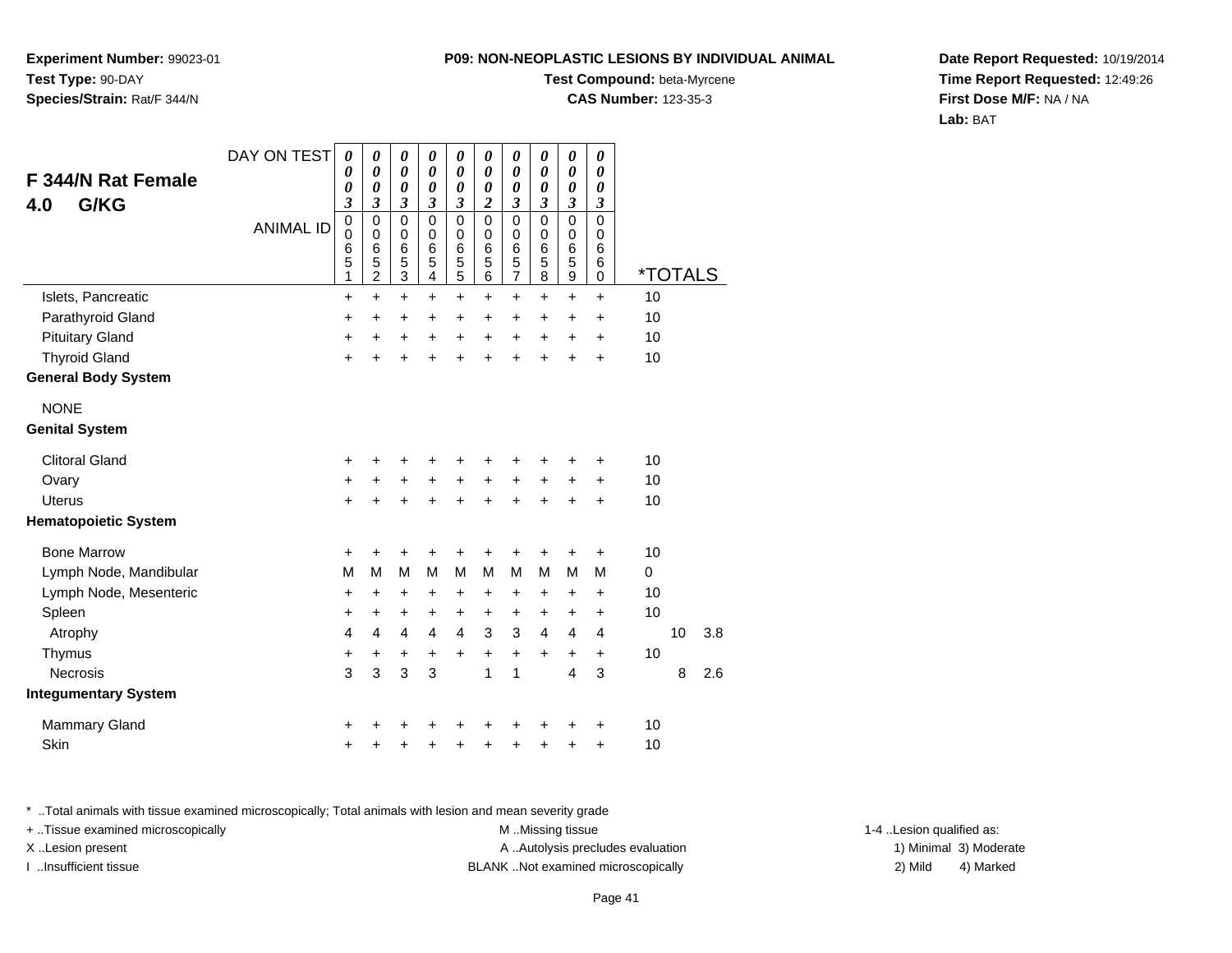**Experiment Number:** 99023-01**Test Type:** 90-DAY**Species/Strain:** Rat/F 344/N

### **Test Compound:** beta-Myrcene

**CAS Number:** 123-35-3

**Date Report Requested:** 10/19/2014**Time Report Requested:** 12:49:26**First Dose M/F:** NA / NA**Lab:** BAT

| F 344/N Rat Female<br>G/KG<br>4.0 | DAY ON TEST      | $\boldsymbol{\theta}$<br>0<br>0<br>$\mathfrak{z}$ | 0<br>0<br>0<br>3                                       | $\boldsymbol{\theta}$<br>$\boldsymbol{\theta}$<br>0<br>3       | 0<br>$\boldsymbol{\theta}$<br>$\boldsymbol{\theta}$<br>3 | $\boldsymbol{\theta}$<br>$\boldsymbol{\theta}$<br>$\boldsymbol{\theta}$<br>$\mathfrak{z}$ | 0<br>0<br>0<br>$\overline{\mathbf{c}}$    | $\pmb{\theta}$<br>0<br>0<br>$\overline{\mathbf{3}}$ | 0<br>0<br>0<br>3      | 0<br>0<br>0<br>$\overline{\mathbf{3}}$ | 0<br>0<br>0<br>3                       |    |         |     |
|-----------------------------------|------------------|---------------------------------------------------|--------------------------------------------------------|----------------------------------------------------------------|----------------------------------------------------------|-------------------------------------------------------------------------------------------|-------------------------------------------|-----------------------------------------------------|-----------------------|----------------------------------------|----------------------------------------|----|---------|-----|
|                                   | <b>ANIMAL ID</b> | $\mathbf 0$<br>$\mathbf 0$<br>6<br>5<br>1         | $\mathbf 0$<br>$\mathbf 0$<br>6<br>5<br>$\overline{2}$ | $\mathbf 0$<br>$\mathbf 0$<br>$6\phantom{1}6$<br>$\frac{5}{3}$ | $\mathbf 0$<br>$\mathbf 0$<br>6<br>5<br>4                | $\pmb{0}$<br>$\pmb{0}$<br>6<br>5<br>5                                                     | $\mathbf 0$<br>$\mathbf 0$<br>6<br>5<br>6 | 0<br>$\mathbf 0$<br>6<br>5<br>7                     | 0<br>0<br>6<br>5<br>8 | $\mathbf 0$<br>0<br>6<br>5<br>9        | $\Omega$<br>0<br>6<br>6<br>$\mathbf 0$ |    | *TOTALS |     |
| Skin                              |                  | $\ddot{}$                                         | $\ddot{}$                                              | $\ddot{}$                                                      | $\ddot{}$                                                | $\ddot{}$                                                                                 | $\ddot{}$                                 | $\ddot{}$                                           | $\ddot{}$             | $\ddot{}$                              | $\ddot{}$                              | 10 |         |     |
| <b>Musculoskeletal System</b>     |                  |                                                   |                                                        |                                                                |                                                          |                                                                                           |                                           |                                                     |                       |                                        |                                        |    |         |     |
| Bone<br><b>Nervous System</b>     |                  | +                                                 |                                                        |                                                                |                                                          |                                                                                           |                                           |                                                     |                       |                                        |                                        | 10 |         |     |
| <b>Brain</b>                      |                  | $\ddot{}$                                         | +                                                      | +                                                              |                                                          | +                                                                                         |                                           | +                                                   | +                     | ٠                                      | $\ddot{}$                              | 10 |         |     |
| <b>Respiratory System</b>         |                  |                                                   |                                                        |                                                                |                                                          |                                                                                           |                                           |                                                     |                       |                                        |                                        |    |         |     |
| Lung                              |                  | +                                                 |                                                        |                                                                |                                                          |                                                                                           |                                           |                                                     |                       |                                        |                                        | 10 |         |     |
| Alveolus, Necrosis, Acute         |                  |                                                   |                                                        |                                                                |                                                          |                                                                                           | 4                                         |                                                     |                       |                                        |                                        |    | 1       | 4.0 |
| Metaplasia, Osseous               |                  |                                                   |                                                        |                                                                |                                                          |                                                                                           |                                           |                                                     |                       |                                        | 1                                      |    | 1       | 1.0 |
| <b>Nose</b>                       |                  | +                                                 | +                                                      | +                                                              | +                                                        | +                                                                                         | +                                         | +                                                   | +                     | +                                      | +                                      | 10 |         |     |
| Inflammation, Suppurative         |                  | 1                                                 | 1                                                      | $\overline{2}$                                                 |                                                          | 2                                                                                         | $\overline{4}$                            | $\mathbf{1}$                                        | 1                     | 2                                      | 2                                      |    | 9       | 1.8 |
| Olfactory Epi, Degeneration       |                  | 4                                                 | 4                                                      | 4                                                              | 2                                                        | $\overline{4}$                                                                            | 4                                         | 4                                                   | 4                     | 4                                      | 4                                      |    | 10      | 3.8 |
| Respirat Epith, Necrosis          |                  | 4                                                 | 4                                                      | $\overline{4}$                                                 | $\overline{2}$                                           | $\overline{4}$                                                                            | $\overline{4}$                            | $\overline{4}$                                      | 4                     | $\overline{4}$                         | $\overline{4}$                         |    | 10      | 3.8 |
| Trachea                           |                  | $\ddot{}$                                         | $\ddot{}$                                              | $\ddot{}$                                                      | $\ddot{}$                                                | $\ddot{}$                                                                                 | $\ddot{}$                                 | $\ddot{}$                                           | +                     | $\ddot{}$                              | $\ddot{}$                              | 10 |         |     |
| <b>Special Senses System</b>      |                  |                                                   |                                                        |                                                                |                                                          |                                                                                           |                                           |                                                     |                       |                                        |                                        |    |         |     |
| Eye                               |                  | +                                                 | +                                                      | +                                                              | +                                                        | +                                                                                         | +                                         | +                                                   |                       | +                                      | +                                      | 10 |         |     |
| <b>Harderian Gland</b>            |                  | +                                                 | +                                                      | +                                                              | +                                                        | +                                                                                         | +                                         | $\ddot{}$                                           | +                     | +                                      | +                                      | 10 |         |     |
| Pigmentation, Porphyrin           |                  | $\overline{4}$                                    | 4                                                      | $\overline{4}$                                                 | $\overline{4}$                                           | $\overline{4}$                                                                            | $\overline{4}$                            | $\overline{4}$                                      | $\overline{4}$        | $\overline{4}$                         | $\overline{4}$                         |    | 10      | 4.0 |
| <b>Lacrimal Gland</b>             |                  |                                                   |                                                        |                                                                |                                                          |                                                                                           |                                           |                                                     |                       |                                        | $\ddot{}$                              | 1  |         |     |
| Epithelium, Degeneration          |                  |                                                   |                                                        |                                                                |                                                          |                                                                                           |                                           |                                                     |                       |                                        | 1                                      |    | 1       | 1.0 |

\* ..Total animals with tissue examined microscopically; Total animals with lesion and mean severity grade

+ ..Tissue examined microscopically examined microscopically examined as:  $M$  ..Missing tissue 1-4 ..Lesion qualified as: X..Lesion present **A ..Autolysis precludes evaluation** A ..Autolysis precludes evaluation 1) Minimal 3) Moderate